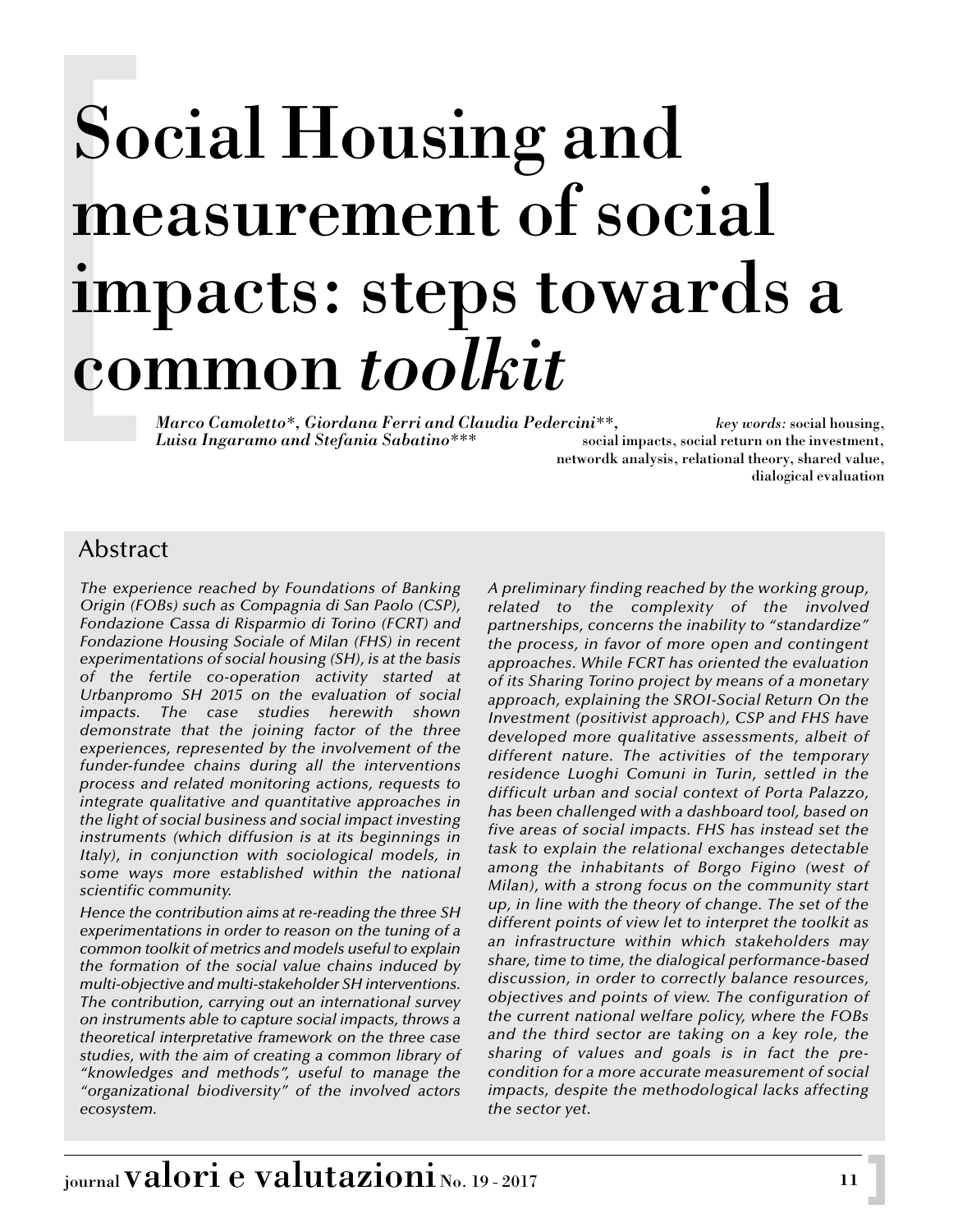## **1. INTRODUCTION**

The contribution invites to deepen the current commitment that Foundations of Banking Origin (FBOs) such as Compagnia di San Paolo  $(CSP)^1$  through its Programma Housing (PH)2, Fondazione Sviluppo e Crescita by Cassa di Risparmio di Torino  $(FCRT)<sup>3</sup>$  and Fondazione Housing Sociale in Milan  $(FHS)^4$ , along with Avanzi Srl<sup>5</sup> and Cassa Depositi e Prestiti Investimenti Sgr  $(CDPI)^6$  are devoting to the evaluation of thr social impact issue in social housing interventions (SH). In particular, the work focuses on the experience gained in recent local experimental projects, initiated by the three FBOs through grant making operations and equity investments.

Besides the presentation of the single approaches adopted by the three FOBs, the article aims to show the integration path of experiences undertaken, especially among promoters and managers. The open discussion that came out, still in progress, is part of a wider debate launched in 2015 during the Urbanpromo Social Housing in Turin, annual event promoted by INU-Istituto Nazionale di Urbanistica<sup>7</sup>.

After more than a year of work the round tables have been showing the importance of making use of structured and shared tools in order to achieve high-value results, on the short, medium, and long time horizons.

The three FOBs close participation reveals a not indifferent potential itself. The integrated design of SH initiatives is characterized, in fact, by an high degree of complexity and uncertainty, which can be properly governed by means of an open discussion among the operators. Beside the technical-economic elements, more manageable (such as the financial return, albeit ethical, the number of jobs generated per single initiative, etc.), there is a wide range of procedural and quantitative variables, whereof economic and social impacts are less easy to carry out. To name a few, we can consider, for example, the degree of integration between the SH building and its urban context, the impact on the employment system within the enlarged district (both in space and in time), the spontaneous development of supportive behaviors among residents, or the impact brought by integrated communication in terms of households management to ensure virtuous behaviors in favor of "neighborliness", "energy saving", "waste avoidance", etc.

 $1$  Compagnia di San Paolo (CSP), www.compagniadisanpaolo.it.

It is therefore necessary to set the design process in a rigorous manner, defining *ex ante* objectives, that need to be calibrated according to a short-risk profile vision, and especially concerning the medium time horizon, trying to explicit the possible externalities impacting on the local community system and to be selected as measurement metrics.

The externalities are a crucial issue, both positive or negative. As we will see in the path further on outlined, the value-driven components to be considered among the key desired performances (or the negative impacts be avoided) are not always easily to encompass. These are often qualitative variables for which it is appropriate to ask, in the economy of the assessment exercise, if they need to be quantified, or rather, if we should qualify them. As the Organisation for Economic Cooperation and Development  $(OECD)^8$  for example suggests, the externalities assessment is of paramount importance to assemble advanced social finance operations (i.e. social impact bonds), as they are strictly based on a "pay for success" logic, where equity is generally invested and, therefore, preliminary analysis of potential risk factors or opportunities, external to the market of the social services, are requested to be quantified (Wilson, 2015; OECD, 2015).

In the social housing sector it is still possible to qualitatively intercept some of the most likely expected external effects. Let's consider, first of all, as CDPI for example highlighted in a recent Report, those factors arising from real estate choices such as brownfield or greenfield development opportunities, which tend to impact on the positional revenue of land, on specific environmental value-chain systems, etc. (Carriero, Russo and Screpanti, 2013).

Far from presuming to exhaust here the externalities issue, and being conscious about the limits of the results today achievable, the authors, aware of the task complexity, still in progress, agree on the importance of trying to systematize some key questions at least. Among these, in particular, the authors highlight the motivations that are today driving the FOBs to explore the need for integrated assessments on social impacts, the added value coming from the use of tools that integrate qualitative and quantitative approaches, such as the SROI (applied by FCRT), the dialogical evaluation and the concept of *shared value* (Porter, 20119; Limousin and Pittini, 2014) to support

<sup>2</sup> Programma Housing (PH), www.programmahousing.org.

<sup>3</sup> Fondazione Cassa di Risparmio di Torino, (FCRT), www.fondazionecrt.it.

<sup>4</sup> Fondazione Housing Sociale (FHS), www.fhs.it.

<sup>5</sup> Avanzi Srl, www.avanzi.org.

<sup>6</sup> Cassa Depositi e Prestiti Investimenti Sgr (CDPI), www.cdpisgr.it  $\frac{1}{1}$  Istituto Nazionale di Urbanistica (INU), www.inu.it.

 $8$  The OECD has recently published several Reports on the subject.

 $9$  The concept of shared value, deepened in the following paragraphs, and introduced by the U.K. economist E.M. Porter (2011) to designate the added value generated by companies in the profit and non-profit sector, has recently been adopted in some social housing contexts (see for example the French Association of social housing cooperatives "Delphis Group") intended as "inspiring principle" guiding the triggering of value chains and the related social impacts on the community of residents.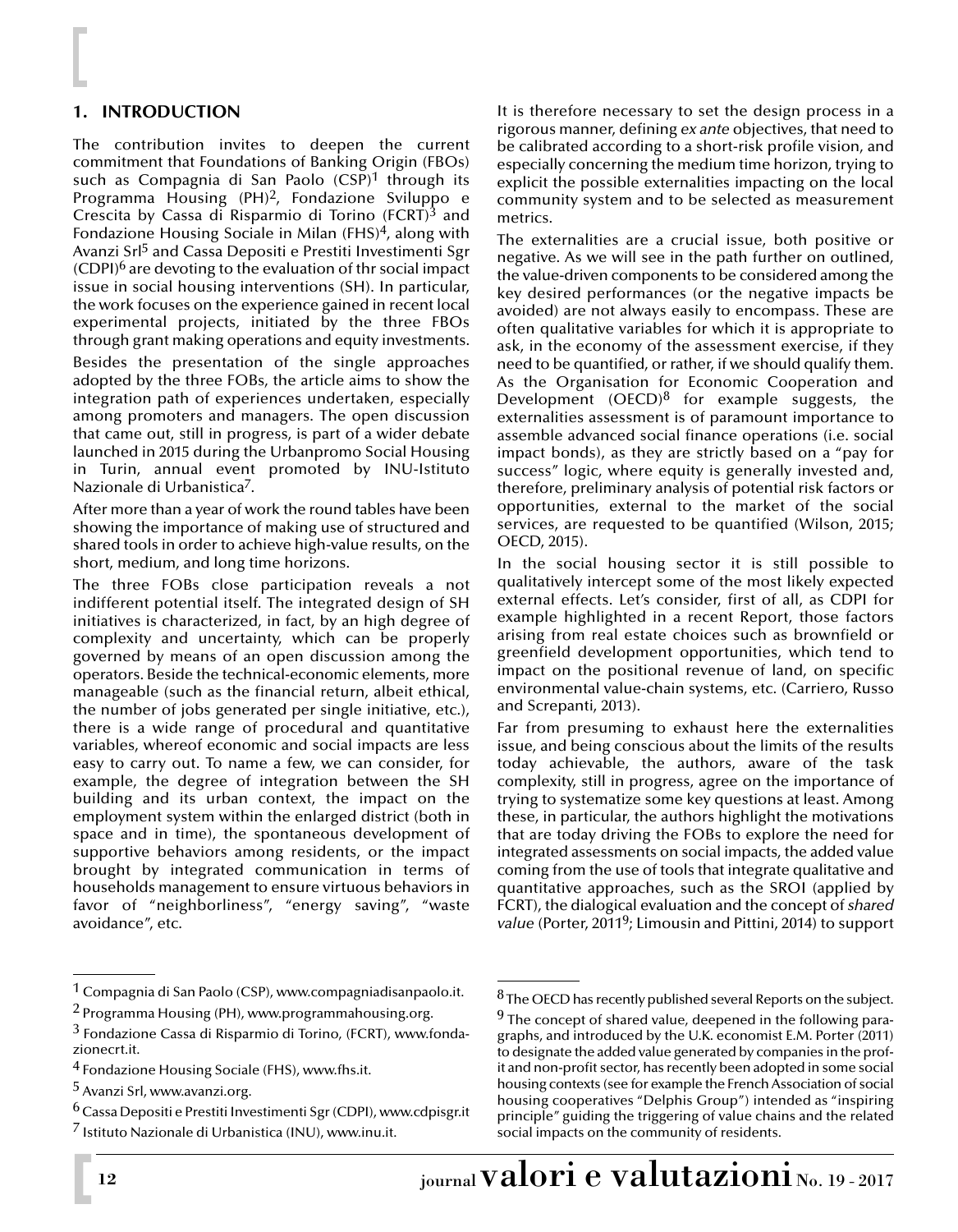dashboards (which inspired the work of the Programma Housing of CSP) or the use of procedural models, which have been used for example to apply the theory of change (the bottom line of the FHS work).

The social housing design, as already pointed out in the past by the authors (Ingaramo, Sabatino and Bodano, 2014; Ingaramo, 2015; Camoletto, 2015; Ferri and Pedercini, 2016), aims at supporting real estate developments with a system of accompanying social services under an integrated multi-objective and multistakeholder vision. Each aspect, in fact, needs to be "... inserted in the project perimeter following a sustainability assessment [...]" for the realization of a "two-way relationship and a mutual responsibility" between all the key players, from the building ownership to residents (Ferri, 2016, pp. 18-27).

Given the complexity and variability of approaches and tools currently tested and discussed at an international level, the authors have considered useful, in the subparagraph 2.1, to take the stock of the existing epistemology in terms of measurement instruments of social impacts. The spread of the social impact investing sector has in fact led to think about effective and contingent framework of approaches, in order to build libraries of "knowledges and methods", to make the actions of co-designing a "widespread attitude" towards the measuring of social impacts, resulting from the interventions (Ferri, 2010).

In view of the theoretical and operational framework (Methods and materials, paragraph 2) the authors present the standpoint from the point of view of the FOBs in which they work. The diversity of needs expressed by the three different SH experimentations is object of the subparagraph 2.2, that, as Mayhew (2012) observes, focuses on the shared willingness to involve all the stakeholders of the funder-fundee chain into the whole design process and management. With regard to the approaches and evaluation methodologies framework aforementioned, the three case studies presented in paragraph 3, are:

- 1. The "Sharing" project in via Ivrea 24 in Turin (social housing, home and hotel), funded by FCRT;
- 2. The Temporary Dwelling "Luoghi Comuni"<sup>10</sup> in Turin, Porta Palazzo quartier , one of the two interventions directly funded by CSP;
- 3. The residential complex "Figino Borgo Sostenibile" in the north-west of the City of Milan, funded by "Fondo Immobiliare di Lombardia – Comparto 1", for which FHS plays the role of technical and social advisor.

Paragraph 4, "Results: The Common Toolkit" is therefore dedicated to the round table work launched at Urbanpromo Social Housing 2015 for the provision of a common toolkit of metrics, indicators, tools and approaches.

The results of the work are therefore argued in paragraph 5 "Discussion".

Finally conclusions follow – paragraph 6 – to define the current work in progress of the complex mediation work shared by the actors in the process, such as FOBs, nonprofit entities, beneficiaries and local public bodies.

The conclusions then provide an overview of some conceptual reserves and work ideas recently emerging in the national context.

## **2. METHODS AND MATERIALS**

## **2.1 Theoretical approach**

A preliminary question, to be addressed in advance of the theoretical digression on models and measurement tools, concerns the definition of *social impact* shared by the authors, which is at the basis of the working method carried out on the materials prepared by the FOBs. For *social impact* the authors, in line with what Emerson *et al*. (2000) propose, consider a non-economic change created by the activities and investments of an organization, including the desired and undesired effects, positive and negative, that occur in the short, medium and long time horizon. For this reason the concept of social impact can be defined as the difference between the changes generated and what would have happened otherwise, regardless of the measures implemented by the organization. A summary of approaches and instruments for the measurement of social impacts brought by investments in the social housing sector, however, acquires a clear added value if contextualized in the setting of requirements brought by those subjects who from these evaluations may benefit. As the "G8-Task Force" clearly highlights (set up by the OECD in 2014 to frame the issues of social economic and environmental global challenges), the areas of health, education and living represent unquestioned priorities today, and they are related each other (OECD, 2015). The social housing, in particular, expresses with great evidence this bond, thus, becoming an emerging and complex question.

In Italy, however, depending on the current weaknesses expressed by the traditional public welfare system, housing policies have notoriously changed. Social, environmental challenges, economic and financial factors that have intertwined on the emergency housing issue, are now supported by a certain "organizational biodiversity" (Allegretta, 2016; Allegretta and Barbaschi, 2016) of the offering ecosystem, which has been enriched by profit and non-profit actors. The process we are witnessing has specific characteristics which, thanks to the innovative investment opportunities offered by the

<sup>10</sup> By way of completeness it should be noted that the second temporary residence built by the Programma Housing of the Compagnia di San Paolo for the "Luoghi Comuni" concept is in the San Salvario district, in Turin. For further information please refer to www.luoghicomuni.org.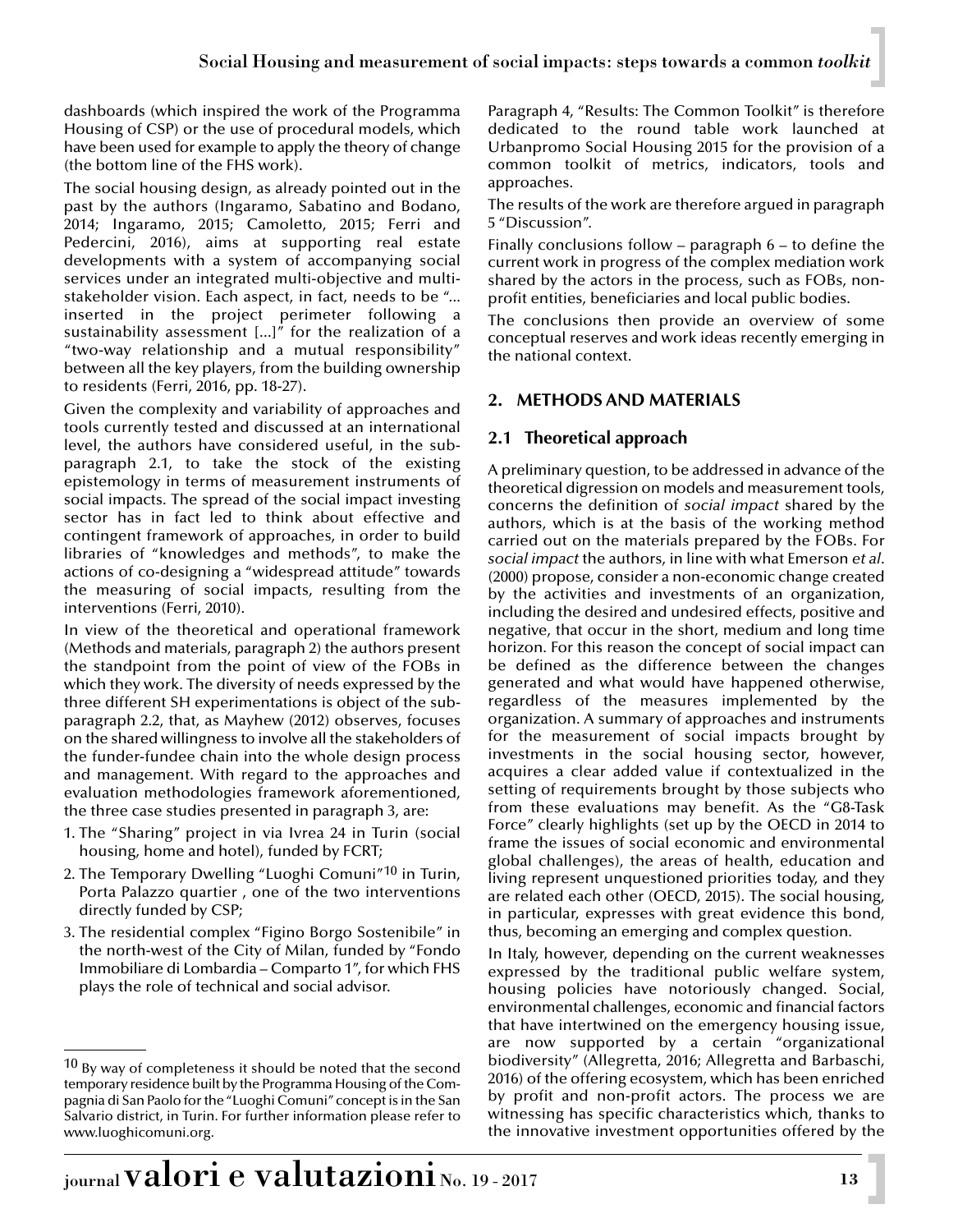Government by means of the "Piano Casa" of 200811, requires a rethinking of business models through which allocating resources for the activation of new value chains. It's by now undisputed that the protagonists of this renewed welfare season, alongside the public stakeholders, are the non-profit subjects, the social entrepreneurships and, above all, the FOBs. These, moreover, in line with what is happening abroad, have in fact begun to express a high potential for the creation of social business, thanks to their traditional ability to generate social and financial synergies alongside the public and local non-profit partners. In addition to the greater awareness gained in terms of CSR-Corporate Social Responsibility (Crowther and Reis, 2011; Sinkovics *et al*., 2014) the FOBs, as the third sector, are also expressing a growing interest in more transparent tools to account their operations and the related financial sustainability (Arena *et al*., 2015). In this regard it is to be highlighted that an important accelerator of this process can be addressed to the recent national reform of the third sector12, which, as Zamagni *et al*. (2016) pointed out, is driving the transition from a "redistributive" to a "productive" third sector role.

It is felt, therefore, the need to accompany this change with evaluation tools shared by the wide ecosystem of players that is now operating in the welfare housing sector.

It is today acknowledged that one of the key success factors of profitable design courses lies in the intertwined dialogue of "the different strands of the participatory planning" as metaphorically indicated by the PH of the CSP in a recent study on integrated design interventions of social housing (Ingaramo, Sabatino and Bodano, 2015).

Nicholls (2015), relevant author in the international scene regarding the assessment of social impacts, believes, in fact, that the comparison and shared consensus within the entire ecosystem of actors is the key that allows the installation of correct operations. His reasoning, in particular, through the review of an extensive literature, offers an interesting summary of the counterfactual effects and risks that may arise from a failure of multiobjective and multi-stakeholder governance:

1. Block of investments, depending on the lack of shared cost-opportunities analysis (Plotnieks, 2014; Marks and Hunter, 2015);

- 2. Consent denial by public actors (Paton, 2013; Saltuk *et al*., 2014);
- 3. Unwillingness of communication and planning among stakeholders (Alexander, Brudney and Yang, 2010);

4. Power asymmetries among the actors and unfair negotiation of competing interests (Sefton, 2000; Huybrechts and Nicholls, 2013; Bengo *et al*., 2015).

Nicholls' assumptions are even more important considering the systemic crisis that has been engulfing the international economic and financial system during last years. As already mentioned, the Italian FOBs have joined the supply system of housing welfare in a courageous and innovative way, guided by the willingness of trigging circular and resilient development processes, to boost the employability of financial (and not financial) resources, representatives for their local territories.

Very important, it is, therefore, to achieve the sharing of that system of values, metrics and indicators through which the ecosystem of actors identify itself. There are no preferable methods to others, Nicholls (2015) again suggests, merely we can recognize contingent and coherent methods depending on the type of intervention, the nature of the key actors and the positive impacts expected. It follows that the metrics and indicators must meet a "case by case" logic, to respond to questions such as: " Who measure?", "What to measure?" "For whom?". In this regard it should therefore be set a library of "key" social performance indicators to steer the quantification of impacts towards the social housing sector in Italy.

It must be remembered, by the way, that this ambitious task has already been focused in less sectoral issues by international organizations or, in the social housing branch, by specific cooperative groups<sup>13</sup>. Among them, nowadays it is prominent the "Global Impact Investing Network-GIIN"14. This network, launched in 2009 with the aim of facilitating the development of the impact investing business, has established, in recent years, a catalog of generally accepted performance metrics to measure the environmental, social and financial success of social purpose investments, and to increase, consequently, the climate of collaborative trust between private investors, public, non-profit and philanthropic subjects.

These recent developments, as commonly known, have introduced the need of identifying, measuring, and evaluating impacts in various contexts, among which the social housing is one of the most recent. It seems worth remembering how the social impact assessment issue owes a lot to studies and researches carried out in the recent decades in other research areas where attempts have been made to systematize, codify, develop monetary

<sup>11</sup> Legislative Decree No. 112/2008, "Urgent measures for economic development, simplification, competitiveness, stabilization of public finance and tax equalization", published in the Gazzetta Ufficiale No. 195 of 21 August 2008.

<sup>&</sup>lt;sup>12</sup> Act No.106/16 of 6 June 2016, "Delegation to the Government for the third sector reform, social enterprise, and the discipline of the universal community service", published in the Gazzetta Ufficiale No. 141 of June 18, 2016.

 $13$  We refer once again to the French association of social housing cooperatives "Delphis Group", www.delphisgroup.gr. <sup>14</sup> Global Impact Investing Network (GIIN), www.thegiin.org.

 $_{\rm 14}$  iournal valori e valutazioni No. 19 - 2017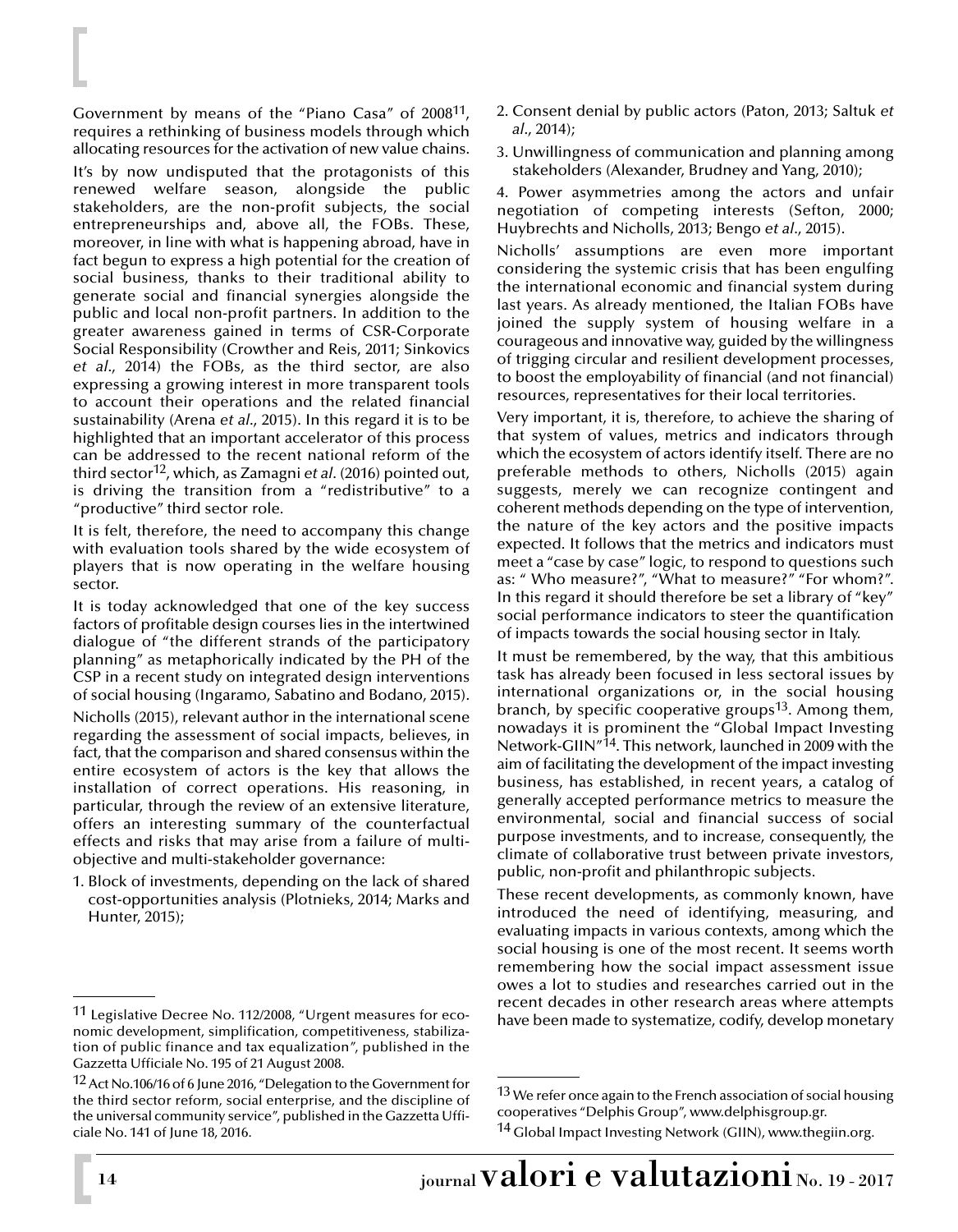and non-monetary valuation metrics for the predisposition of assessments both in terms of energyclimate driven policies and projects to be applied to the built environment and to the complex urban systems design (which, moreover, are significant for the contribution that may extend to the valuation of real estate interventions in the social housing sector).

Among the forerunners on the subject it is essential to recall the production of theories and application methods to the environmental welfare economy, moving from Pearce (1971), to whom, in particular, a significant contribution to the costs-benefits estimation is recognized. A family of analysis that has naturally widened its fields of implementation under the attempt of formulating economic judgments in the field of socialpolitical awareness. A recent work (Mayrhofer, Gupta, 2015) has retraced the scientific production of the recent decades on the quantification of positive externalities (cobenefits or ancillary benefits), dating it back to the '90s. The study clarifies how the impacts have been progressively shifted until today, towards topics expressing synergies through more broadly desired goals: not purely environ-focused but more and more interconnected with aspects related to the climate change, embracing components of social well-being also (i.e. access to energy, poverty reduction, health improvement).

The contexts in which the social outcomes arise nowadays interest are several: from accounting, to welfare questions (Ebrahim and Rangan, 2010), as well as to the management of companies following a Corporate Social Responsibility approach (Nicholls, 2006), or up to the recent areas of impact investing and social impact bonds (Nicholls and Tomkinson, 2013).

It is at this point that it seems interesting to ponder about which metrics better suit the analysis depending on the estimation context and purpose. The multicriteria analyses tested so far at an international level both in the environmental and welfare sectors have stimulated a debate and put questions to which new approaches have, and are, trying to practically answer.

In the light of the evolutive character of the issue, it appears important to deepen the tools for assessing social impacts brought by the specific real estate sector, but also, above all, to understand their operating margin within the social housing Italian context.

As noted above, the scientific and operative community need dedicated contributions, specifically in relation to the increasing complexity and dynamism that social housing partnerships are acquiring (Wilson, 2014; GECES Group, 2014). These actors are in fact bearers, time to time, of targeted expectations, specific to the reference local contexts. It is for this reason that most of the managerial tools of social business, as for example Arena *et al.* (2015) suggest, may help to govern this type of multi-purpose projects, providing interpretive reading keys, to select the types of metrics and indicators to be taken into account,

mediating, contextually, any power imbalance between the parties (Chua, 1986; OECD, 2015; Nicholls, 2015). On this aspect, in particular, the literature seems even more attentive, evoking a convergence of interests towards the intake of governance models of decision-making processes that go beyond the restitution of synthetic indicators such as the SROI. It is felt, in fact, the need to introduce integrated and more dialogical management, tools enriched by qualitative components capable to accompany the synthetic result. Indeed, as observed by some authors (Nicholls, 2015, in particular) the SROI itself is today more and more often reinterpreted in a less positivistic and more critical key, especially in cases where the ability to predict the expected impacts decreases. It's the case of interventions characterized by highly uncertain results for the presence of long time horizon variables (eg. environmental, demographic and generational impacts) highly complex and innovative, where the relationship among stakeholders often shows scarce neutral components. For high uncertain interventions and long-term expected impacts Nicholls notes, in fact, that the cost-opportunity of carrying out monetary evaluations or taking into account mixed impacts measurements, tends to lose significance and to be burdensome; in this case he suggests to focus only on building trusting relationships by means of an exclusive dialogical and participatory discussion.

Despite the effects of social housing actions and policies may be better captured in a long term strategy (Lindberg *et al*., 2010), socio-economic and business studies widely recognize that in the field of housing policies (both public and private) early social impacts can be intercepted in the medium term already (Kemp, 2010; Whitehead and Scanlon, 2007; Fissi and Gori, 2013) while some other results can definitely be captured in the short term (Valeri, 2016). The investment components, cost and revenue flows and relative impacts (primarily in terms of increasing solvency of housing expenses, together with buildings redevelopment, revenues management, the opening of spaces and services to the community and neighborhood, just to cite some) might be fully merged into a SROI model, whose utility is unquestionable for correct information processing among policy makers, promotersinvestors, managers, etc.

Moving from the vast epistemology discussed in the international literature it seems therefore coherent to synthesize the large interpretive discussion in favor of a synthetic-operational framework, more focused on the national context. The contribution, therefore, focuses only on studies initiated by the authors of this work, as well as by Arena, Azzone, Bengo and Calderini (Arena *et al*., 2015; Bengo *et al.*, 2016), Zamagni, Venturi and Rago (2016) and Ambrosini, Bottero and Callegari (2015).

In summary, the authors agree to validate the causal-linear segmentation for the measurement process of social performances, into five key steps, aligning their vision to the one generally shared by the international scientific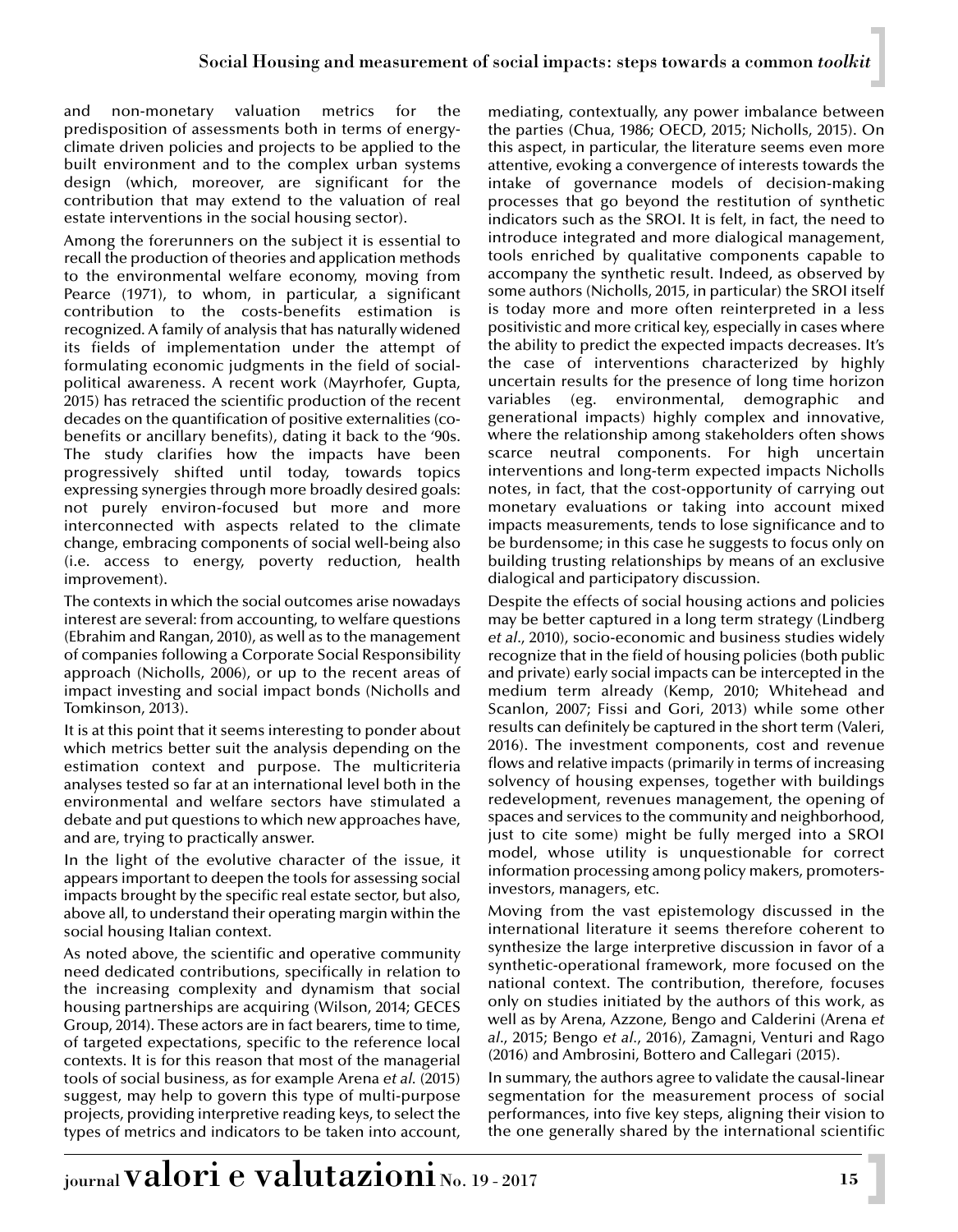community, particularly well-argued by Ebrahim and Rangan (2010), the GECES group (2013) and Colantionio & Reeder (2013):

- 1) Input: financial, social, intellectual capital invested;
- 2) Action: activities planned;
- 3) Output: immediate material and immaterial results caused by the actions carried out with the capital employed;
- 4) Outcome: medium and long term material and immaterial results;
- 5) Impact: long-term material and immaterial impacts.

Starting from the above mentioned process, the international literature on the subject has been built on the basis of practical evidence and shows convergence of opinions. To date, it seems in fact possible to confirm the pooling of impact measurement models within three families of methodologies.

At the basis there is a differentiation between monetary/ financial valuation instruments, processes/relationships oriented tools and "dashboard" schemes, which perform multicriteria analyses between different (quantitative) indicators.

Nicholls, starting from some studies by Beckert (2010) on interrelationships between actors and institutions in setting up processes, differentiates the three families depending on the complexity and uncertainty degree and the confidence level that can arise among the involved stakeholders: (1) Positivist methods that carry out the "producted value" (Whittington, 1986), as it happens by means of a SROI application, most useful when it can be noticed a communicative distance between beneficiaries and promoters, which can be "sustained" by the effectiveness of an "economic-financial" return on investment (2) Theoretical-critical methods that aim at quantifying impacts from a multi-objective and multistakeholder point of view through "dashboards" of indicators that control the desired outcomes to balance the exercised interests and power during the processes between different actors (Chua, 1986; Power and Langhlin, 1996; Luke, 1974); (3) Interpretative methods that allow, in contexts where actors can be easily or naturally tuned, to set an open dialogue throughout all the project calibration and the impacts identification process, without forcing the results within only-quantitative or measurable indicators.

Similarly, Clark *et al*. (2004) classify the three families in relation to the phases of the measurement process on which the point of view is focused; (1) monetization-based methods; 2) process-based methods; (3) impact-based methods.

Finally, especially with regard to the Italian context, it is considered useful to recall the working group Azzone, Bengo, Calderini (Arena *et al*., 2015; Bengo *et al*., 2016), which, revising the international literature, confirms the aforementioned setting, identifying, as interpretive keys, the nature of the subjects potentially involved and the

type of the result that each model seeks to explicate. This re-groupment is after all validated by Zamagni, Venturi and Rago (Zamagni *et al*., 2016). In brief: (i) synthetic models (such as the SROI), (ii) those focused with high detail on the development process and on the value chains formation; (iii) dashboard models, that intercept a wide array of indicators, often to support the previous, thanks to the use of dialogic techniques to bring together in a balanced way the contributions of all stakeholders towards the proposition of the outcomes and impacts desired.

The proposed theoretical approach also throws an interpretive grid of models and analysis tools upon the three case studies.

The purpose of the round tables work, shared in the occasion of Urbanpromo Social Hosuing 2015, represents then a further step towards the provision of a common toolkit from which collecting metrics for an ex ante calibration, an on-going monitoring and an ex post verification of the social impact performances.

#### **2.2. The FOBs' approach at the social impact issue**

#### *2.2.1 Models of synthetic measure*

Of positivist derivation, these evaluation models intend to directly quantify, in an if-then logic, the relationship between inputs and outputs. The financial value created accompanies and supports the metrics of the social value, which is monetized. From this approach derive models such as the Cost-Benefit Analysis (CBA), the Randomized Controlled Trials (RCT), counterfactual analysis of the results, in relation to the scenario without project-and, of course, the SROI, mono criterial and economical method (Arena *et al*., 2015; Nicholls, 2015).

The latter is generally preferred to facilitate the comparison among design alternatives in PPP-Public Private Partnership (to support decision making forecasts or valuations), and is widely used for the effectiveness that numerical abstractions have in facilitating the formulation of convenience judgments (Nicholls, 2015). In particular, the calculation process of the SROI foresees the monetary assessment of costs, benefits and consequences of the activities, accompanied by an account of the project effects according to some principles, which, according to Zamagni *et al.* (2016) and to the Human Foundation  $(2016)^{15}$ , can be summarized as follows:

- stakeholders involvement;
- measurement of positive and negative changes;
- assessment of the considered aspects by means of appropriate tools;

<sup>15</sup> Human Foundation, www.humanfoundaion.it.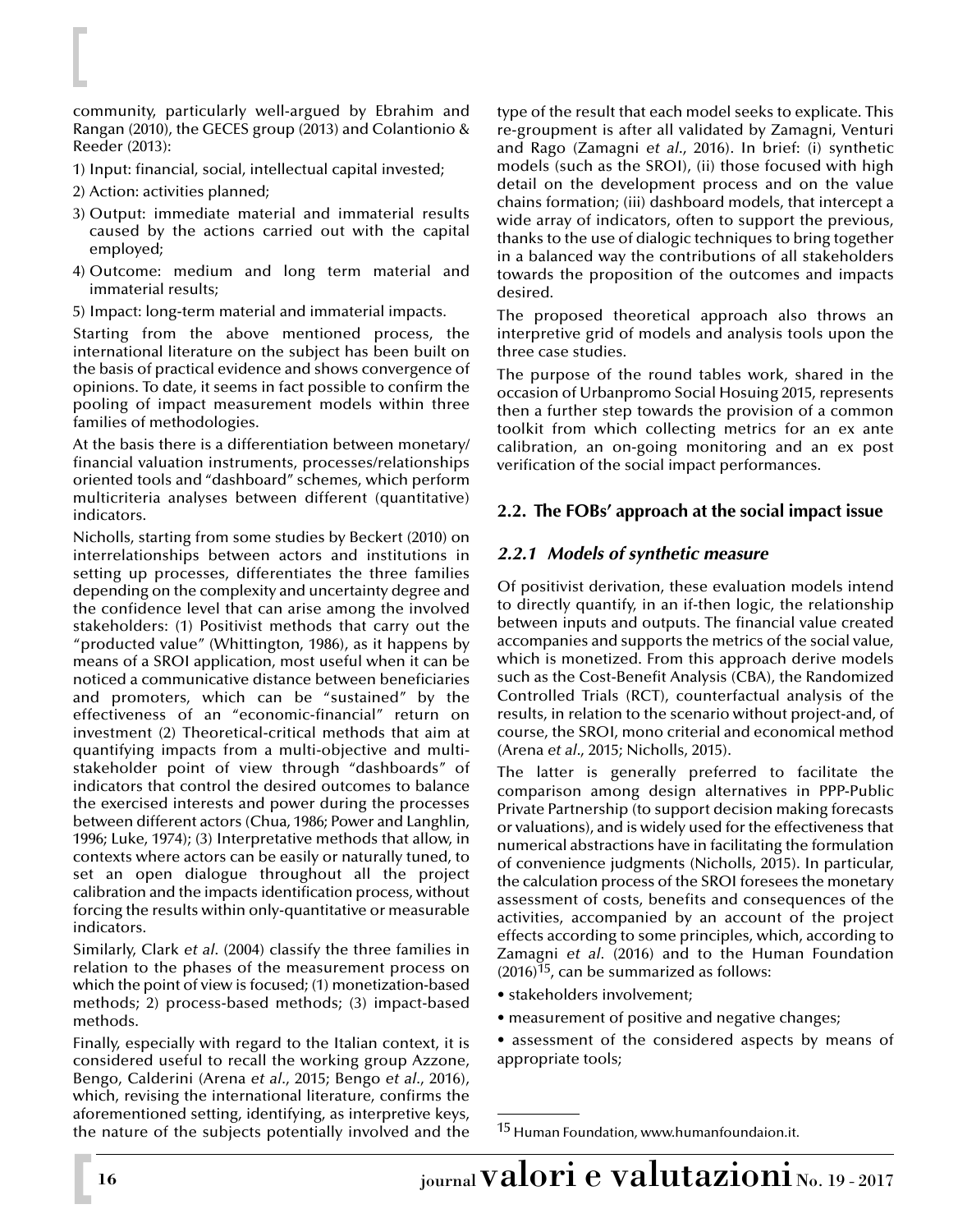- measurement of material components;
- do not overestimation of the outcomes;
- maintenance of adequate levels of transparency in the measurement;
- checking the result also including third parties.

Compared to the 4 risks or counterfactual effects (identified by Nicholls) which can occur following an inadequate multi-objective multi-stakeholder governance – already introduced in the paragraph 2.1, when arguing the soundness of the approaches currently used to assess social impacts<sup>16</sup> – the synthetic measurement models, yet according to Nicholls, are considered interesting for their capacity of facilitating the consensus among public and private stakeholders and of increasing the viability of investment decisions. Among the major critical issues the author highlights, according, i.e., to Montesi (2017), the objectivity limit affecting the results, which could be only apparent. This risk, which is strongly linked to the attention to be paid of not overestimating the outcomes, is associated by Nicholls, Zamagni *at al.,* and Montesi to the fact that numerical abstractions often seem to give certainty and objectivity to evaluation, especially when the results are encouraging. It therefore suggests that evaluations should maintain a precautionary approach in order to avoid any imbalance in the impact accounting.

# *2.2.2 Dashboard models - multi criterial*

This second set of models, holistic and mixed, expresses major usefulness when all the funder-fundee chain is involved with a high degree of participation in the project. Unlike the first, which, as mentioned, facilitate the discussion within PPP, and the third group (procedural models, that tend to focus on qualitative metrics and variables, better allowing to control the success of the whole process), the dashboard models, albeit complex, provide valuable support in interventions that aim at impressing strong external impacts to the project. Recalling a quote from the global social entrepreneurship network Ashoka (2016), it seems possible, from small changes, in the short term, to generate an impact through the existing systems, that, in turn, produce significant changes in the long run"17. In this second category of instruments, great attention is dedicated to the management activity, where, as highlighted by Arena *et al*. (2015), an important function is attributed to training, communication, knowledge and management actions, shared within the ecosystem of stakeholders. This model is suitable to integrate different metrics, including results from synthetic analysis such as the SROI.

In this case, therefore, it seems to emerge more usability to contrast any misalignment of interests in competition, encouraging the compliance among investors, promoters, the settled community, operators and, last but not least, the local public housing agency.

## *2.2.3 Procedural models*

The procedural models focus on the production process of the social product-service through an analysis of the representative social business performance. They originate from analyses developed around the '90s for the measurement of economic issues (especially environment-focused). The underpinning logic directly arises from the causal-linear segmentation of the process in the "input-action-output-outcome-impact" steps. The structure of these models is generally designed to capture the impact of the chains produced by an intervention (Clark *et al.*, 2014). This family of models is inspired by the theory of change, strongly targeted to understand if, and how, the actions produce outputs. This setting offers high compatibility with the aforementioned library of GIIN - Global Impact Investing Network indicators, developed by IRIS-Impact Reporting and Investment Standards<sup>18</sup>. The theory of change, well known in the international literature (Zand and Soresen, 2012; Epstein and Yuthas, 2014), can be fairly interpreted with flexibility, as it let to consider the possibility of deepening economic, social and environmental performances. From an operational point of view, the methodology can be supported by maps of networks and processes. In addition, beyond the theory of change it is also remarkable the MIAA - Methodology for Impact Analysis and Assessment, which is widely debated, eg., by Hornsby (2012), and the SIA-Social Impact Assessment (Kroeger and Weber, 2014). The first aims at identifying a maximum of 3 priority indicators related to three key results pre-identified by the interested actors, the second approach (SIA) is instead a model open to the various stakeholders who can identify key performance indicators, aligned with their specific mission, in similarity to the EIA-Envirnomental Impact Assessment (Becker, 2001; Vanclay, 2015).

From an operational point of view the different methodologies related to procedural models tend to facilitate the communicability of results between stakeholders, such as decision makers, grant makers,

<sup>&</sup>lt;sup>16</sup>The four risks or counterfactual effects are the ones already introduced in sub-paragraph 2.1: 1) block of the investments; 2) denial of consent by public actors; 3) poor propensity to communication/planning; 4) power asymmetries among the involved actors.

<sup>&</sup>lt;sup>17</sup> Ashoka Italia (www.ashokaitalia.org) expressed in these terms the added value from investments in the social impact investing field during a recent contribution in the conference "La finanza per l'innovazione sociale: modelli di intervento, strumenti ed operatori<sup>"</sup> held in Turin, 10<sup>th</sup> of October, 2016 with the intervention titled "L'imprenditoria sociale che punta a cambiare interi sistemi: Ashoka e la sua rete globale di innovatori".

<sup>18</sup> Impact Reporting Standard & Investment (IRIS), www.iris.thegiin.org.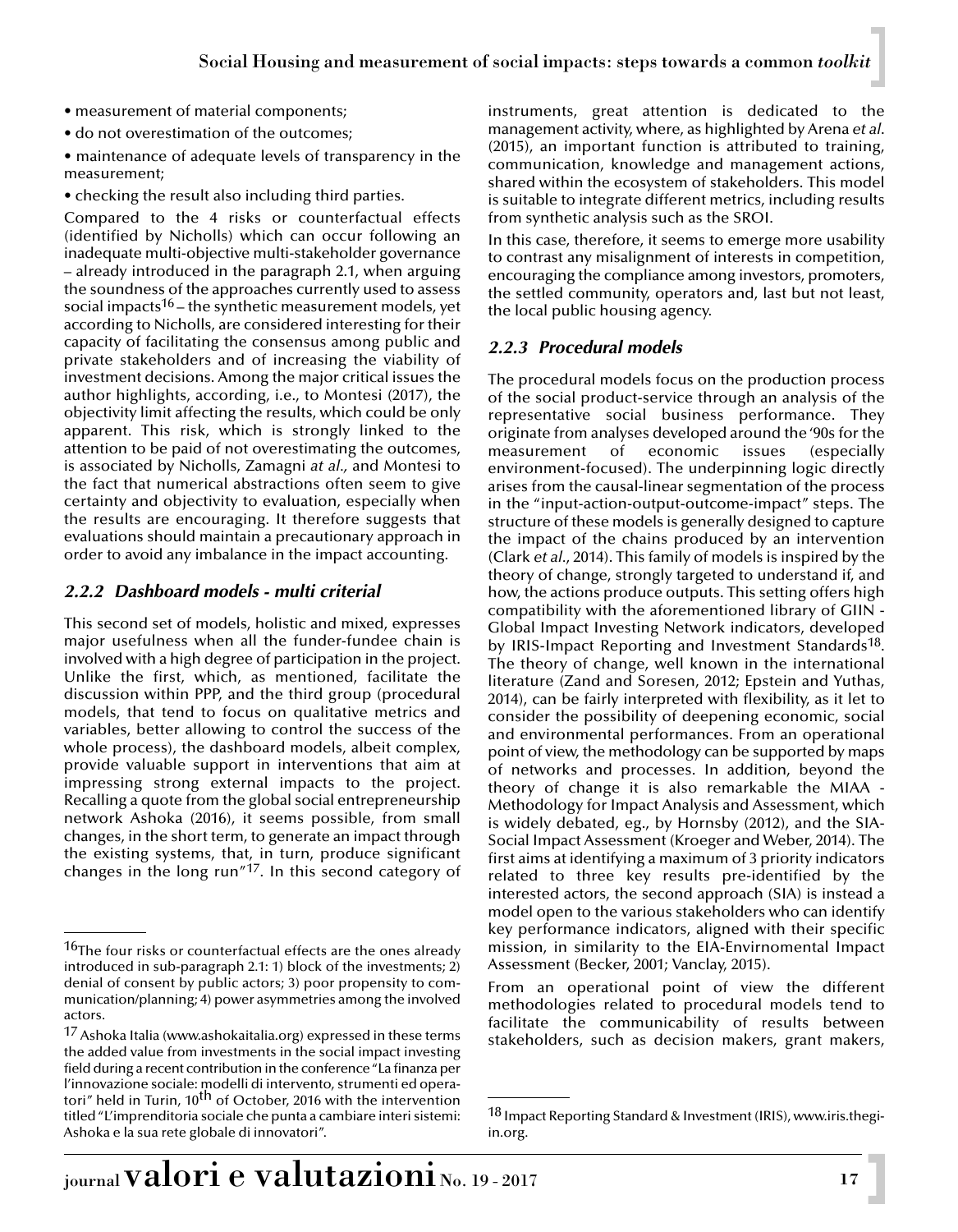contractors (Arena *et al*., 2015), thus, subjects not necessarily expert in the field of social performance too.

The support offered by social and interpersonal sciences to the procedural models is therefore decisive, as these research fields during the '80s and '90s of the '900, have been strongly implemented by the Italian scientific community, mostly starting from the relational theories by Donati (1983).

#### **3. DIFFERENT EVALUATION APPROACHES IN THREE ITALIAN CASE STUDIES**

FCRT, FHS and CSP started to launch more than ten years ago social housing experimentations.

The following sub-paragraphs are dedicated to the insights of the three case studies (3.1, 3.2, 3.3).

#### **3.1 The calculation of the SROI for the Residence Hotel Sharing (TO) - CRT Foundation**

The project in via Ivrea 24 in Turin, named "Residence Hotel Sharing" and opened in 2011, is the first example, among the most important temporary social housing structures in Italy, dedicated to families and singles. The property, spread over 10,000 square meters, offers 122 apartments (23 reserved to the Municipality of Turin and 30 that can be used on request), 58 hotel rooms and 470 beds (Img. 1).

The building, an ex Italian Post Office, located in the northern outskirts of Turin, is characterized by strong energy efficiency targets and low environmental impact, and is able to offer temporary rents in the city at controlled costs<sup>19</sup>.

The initial investment was made possible by the commitment of the FCRT, through its Fondazione Sviluppo e Crescita branch. The management is instead in charge of Sharing Srl, social cooperative of national importance in the social tourism sector.

The project idea has come thanks to the valuable collaboration between the Foundation and the City of Turin. The realization has in fact followed a PPP model by issuing a call for tenders and the signing of an Agreement between the City and the subject manager: a collaborative mode which today constitutes a significant best practice.

In 2012 the property was then acquired by Piedmont C.A.S.E. (Costruzioni Abitazioni Sociali Ecosostenibili, namely "Social Environmentally Sustainable Residences"), a real estate closed Fund, managed by Ream Sgr Spa<sup>20</sup> and shared by CDP Investimenti Sgr on behalf of the FIA-Fondo Investimenti per l'Abitare.



**Image 1 -** *The "numbers" of Sharing Torino and a view of the building* 

The high complexity of the investment and the need by both the social manager Sharing and the property (Real Estate Fund C.A.S.E.) of incorporating the asset activities and results within their general budgets, led to the convenience of evaluating the social return on the investment, quantifying the impacts through a SROI model.

The SROI model, which, as it is well known, requires to account the impact value for each year of the time horizon considered, takes into account, in order to align the current economic flows, an appropriate discount rate.

The SROI formula for the specific case study [1], has evaluated the actual impact of the first three years of intervention, in coherence with the estimation purpose, instrumental to the exit strategy of the Sharing Ivrea 24 activity (programmed at the early stages of the project)21.

*Actual value =*  $[IV1/(1+r)^{1}] + [IV2 (1+r)^{2}] + [IV3/(1+r)^{3}]$  (1)

<sup>19</sup> Sharing Srl, www.sharing.to.it.

<sup>20</sup> Real Estate Asset Management Sgr (REAM), www.reamsgr.it.

 $21$  It is worth to underline that, apart from the specific needs of the SROI assessment, the decision to project over the long term the results of the SROI would have been questionable for various reasons related to the SH sector and its context. First of all 10 years ago social housing was considered to be a pioneering sector in Italy, subject (still up to know) to a changing legislation, causing different interpretations both in politics and in the housing models. The inputs as well as the results interpretation would have been quite discretional.

To this we must add that the specific case of Ivrea 24 encloses various complexities. As recalled in the text, the exit strategy of the Sharing Ivrea 24 vehicle company was already planned (and possible within the regulatory framework of that period). The exit strategy expected the alienation of the property to a social human purpose real estate company already listed on the stock market. This decision was agreed with the City of Turin, granter of the public interest, and also aligned with the local Regulatory Plan provisions.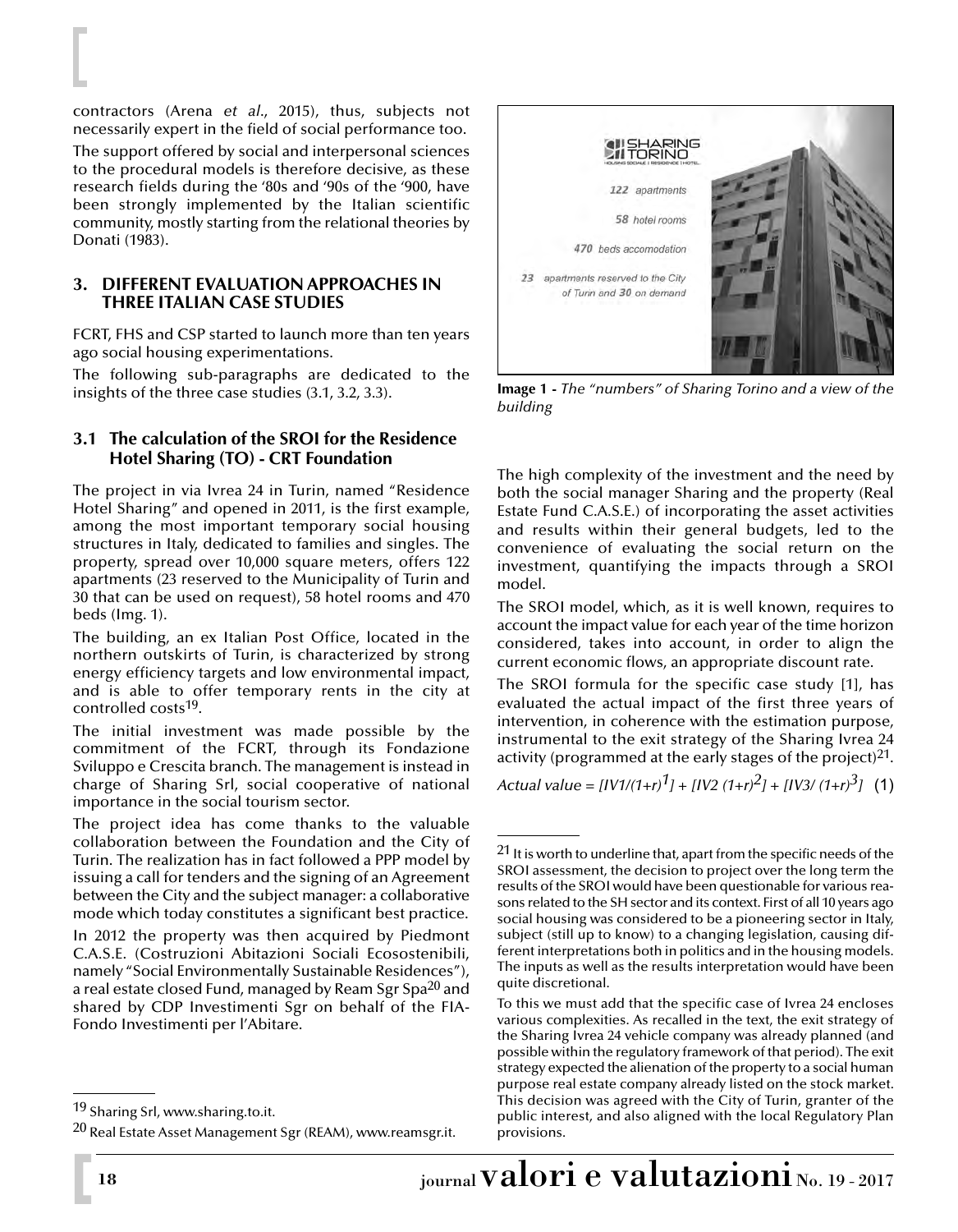#### Where:

- *IV1, IV2, IV3 = Impact Value at the first, the second and the third year*
- *r = discount rate*

This evaluation method, as already specified in paragraph 2, allows to deepen on going aspects of cost and budget, especially useful for investors (FCRT and property) and the City of Turin. Being a mono criterialeconomic model, the method is designed to carry out a synthetic result. From an operational point of view, the SROI identifies the net present value of the project, related to the invested capital, taking into account, by means of the monetary flows that run in the time period analyzed (2012-2014, in particular), the monetary value of the social costs and benefits, intended as inputs and outcomes.

In regard of the selected method to the evaluation purpose, strictly focused on the institutional accounting for the stakeholders in PPP, the SROI especially facilitates the results communicability for the formulation of an operational agreement. The disadvantages, as noted above and as confirmed by the experience of FCRT, are mainly addressed to the difficulty of monetizing certain variables (especially related to the outcomes) that represent externalities (e.g., the improvement induced by the intervention on the urban quality and the triggering of further redevelopment episodes in the district).

In particular, the SROI calculated on the basis of the first three years of on going activities, has resulted 6.1% on the benchmark "residence"22. This result has been achieved taking into consideration a group of "significant" stakeholders and selected inputs, as detailed in Table 1.

The social mix factor is the variable that most contribute to the current success of the project and to its economic balance, even if it is difficult to be quantified, especially for Ivrea 24, characterized by the temporary nature of the stays. With regard to the SROI method applied, the following information are significant:

- all data have been discounted using annual rates of tenyear BTP, referred to 2014, on a monthly base (on average around  $2.35\%$ ) $^{23}$ :
- the benchmark related to the alternative treatment of housing market has been provided in detail by Sharing

Srl. For the alternative treatment of students tariffs several university residences in Turin have been examined;

- the youth unemployment rate in the district is about 70%; the study has assessed an employment probability of about 40% per year; for young people in internships a 10% reduction in the probability of being unemployed has been considered;
- the alternative treatment based on the rental of apartments at market values is referred to the Osservatorio Immobiliare of the City of Turin, concerning data from omogeneous micro-zones. To make initially comparable the rent market values to the ones offered by "Sharing", an overall appreciation of around 25-30% has been considered;
- the local real estate revaluation effects have been calculated basing the assessment on 15 trades concluded within the last three years for 55 square meters houses, assuming that the parametric price for such accommodations would be equal to the minimum registered by the Agenzia delle Entrate – OMI-Osservatorio del Mercato Immobiliare (and instead equal to a 50% of the difference between the minimum and the average value of the micro-zone, if considering the building recovery).

#### **3.2 The dialogical evaluation of the shared value for the Temporary Residence Luoghi Comuni Porta Palazzo (TO) - Housing Programme of the CSP Torino Foundation**

The design and building process of the temporary dwelling (TD) "Luoghi Comuni-Porta Palazzo" in Turin covered a 4 years period (2009-2013) and was directly funded by CSP, fully redeveloping an historic abandoned building overlooking "Piazza della Repubblica" (in the heart of the Porta Palazzo district)<sup>24</sup>.

The challenge that this intervention of social housing has proposed to grasp is not simply referred to the realization of a number of residential units, but has assumed the ability to find the balance between the elements of solidarity, social inclusion, the housing right and the revitalization of the real estate context, with the priority task of creating new integrated modes to intervene on housing, urban, social and employment context, able to redevelop not only the buildings in the neighborhood, but the very quality of life as well.

The decision to build the residence in the Porta Palazzo

<sup>&</sup>lt;sup>22</sup> By way of completeness, it should be noted that a second SROI was also calculated, based on a benchmark characterized by the supply of temporary rents, whose comparability has been more difficult. The SROI result, in comparison to the benchmark "residence" of 6.2% was higher, amounting to 9.8%.

 $23$  This "institutional" choice was taken considering a ten-year horizon as the "maximum applicable" from a practical point of view. The annual BTP rates during 2014 were quite volatile and the spread was not particularly stable.

 $24$  The project, signed by "Studio Fagnoni & Associates" of Florence, has provided various types of intervention, from the restoration to the structural consolidation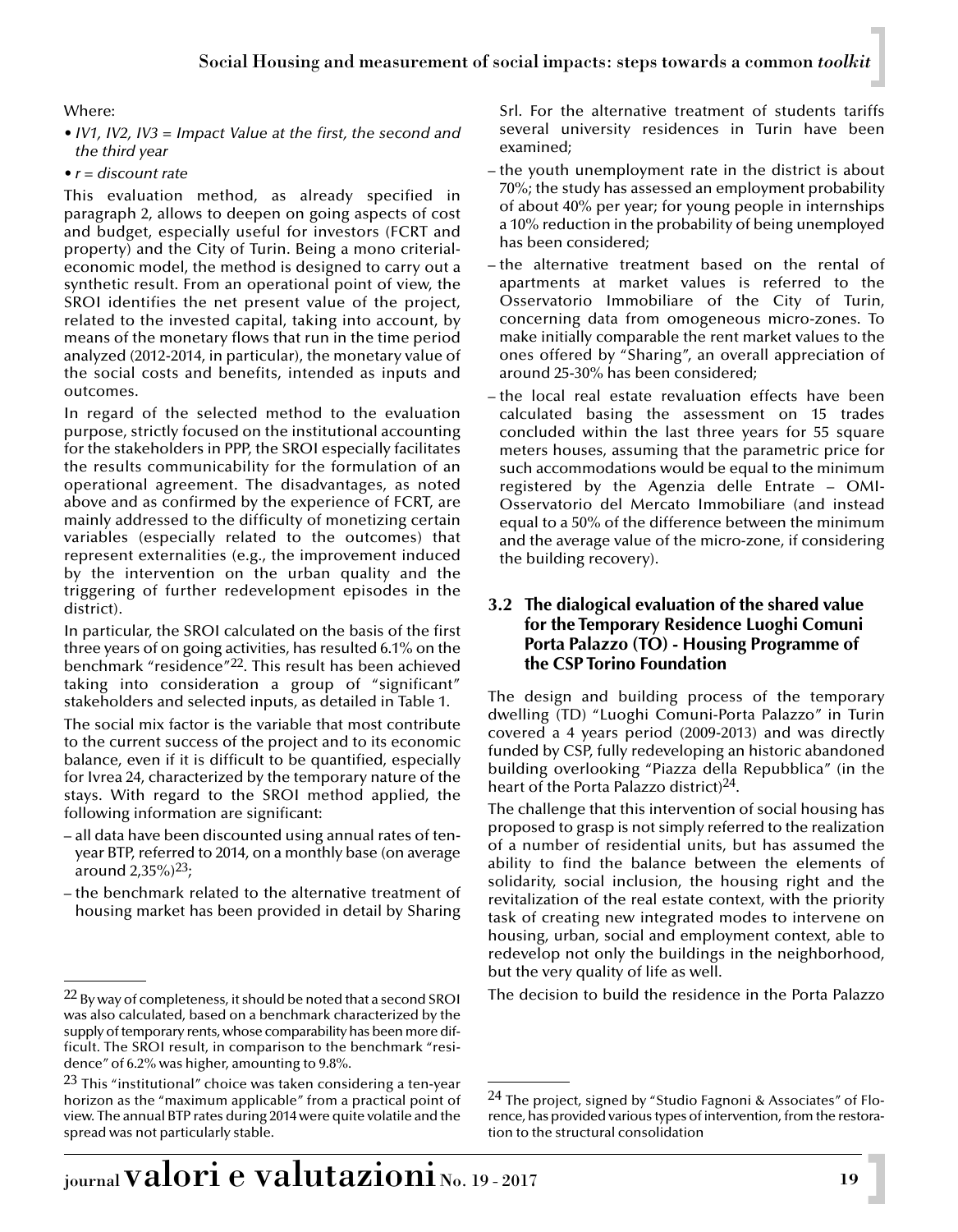| <b>Stakeholders</b>                                      | <b>Included Social Impacts</b>                                                                                                                                                                                                                                                                                 | Value        | Excluded impacts*                                                                                                                                                                                              |  |
|----------------------------------------------------------|----------------------------------------------------------------------------------------------------------------------------------------------------------------------------------------------------------------------------------------------------------------------------------------------------------------|--------------|----------------------------------------------------------------------------------------------------------------------------------------------------------------------------------------------------------------|--|
| Resident families and<br>singles                         | Savings compared to the cost of the same services<br>offered by Sharing, if purchased on the residences<br>market. Guests of pure tourism excluded from the<br>calculation.                                                                                                                                    | 450.547€     | Notional savings compared to the<br>cost that would be impacted if they<br>had used private apartments for<br>rent on the same terms and                                                                       |  |
| (In transit tourism<br>excluded)                         | Savings compared to the cost if they had used<br>private apartments for rent on the same terms and<br>conditions and quality construction.                                                                                                                                                                     | 1.232.656 €  | conditions and quality<br>construction/housing offered by<br>Sharing.                                                                                                                                          |  |
| Customer services<br>via Ivrea 24<br>(Residents and not) | Impact calculated on the basis of sales of collateral<br>services - bar, interior, laundry restaurant, bike<br>sharing - increased by 15% to take account of the<br>improvement on the performance locally offered.                                                                                            | 77.901 €     | Free of charge proposed activities:<br>after-school activities, family<br>counseling, afternoon animation for<br>teenagers (partly offset by the<br>markup on the commercial ones).                            |  |
|                                                          | Direct Impact calculated on the basis of the jobs<br>created and covered by residents (over time 8, 7, 5)<br>and their salaries.                                                                                                                                                                               | 426.781 €    | Occupational drag in favor of the<br>local youth community, connected<br>to the period of construction of the<br>building.                                                                                     |  |
| Local community                                          | Neutralization to take into account the likelihood that<br>the residents would have anyway found a job<br>elsewhere; it has been calculated on the basis of the<br>local youth unemployment rate adapted to the<br>selected group.                                                                             | -141.816 €   | Punctual estimation of the side<br>effects on social activities in the<br>area, and to some extent made<br>possible by the involvement of<br>residents in different ways.<br>The study has considered marginal |  |
|                                                          | Notional effect of revaluation actually placed on the<br>real estate market surrounding the property, in<br>relation to the recovery and revitalization of the<br>abandoned building in decay.                                                                                                                 | 137.500 €    | effects on the neighborhood<br>business activities because of the<br>presence of an "Auchan" mall and<br>the temporary nature of the<br>residences.                                                            |  |
| City of Turin<br>(Housing welfare<br>sector)             | Impact calculated on the basis of the lowest cost to<br>be sustained by the Municipality after the Convention<br>with Ivrea 24 for the emergency housing slots.                                                                                                                                                | 263.615€     | Side effects resulting from the<br>shifting of the socio-cultural<br>mediation activity in charge of the<br>Sharing operators and the lower<br>costs impacting on the local<br>authority**.                    |  |
| Sharing Srl<br>(social manager)                          | Direct impact based on the specific accounting cost<br>of Ivrea 24<br>part of the relevant liabilities generated during 2014<br>from the reduced use of the structure under<br>Convention;<br>- during 2014 revenues from tourism have decreased<br>due to a shift to 2015 of bookings and travel<br>programs. | -191.716€    |                                                                                                                                                                                                                |  |
| <b>Real Estate Fund</b><br>C.A.S.E.<br>(property)        | Direct impact based on the specific accounting cost<br>of Ivrea 24 and on the emerging operating profit.                                                                                                                                                                                                       | 418.504€     |                                                                                                                                                                                                                |  |
|                                                          | The purchase of the structure***.                                                                                                                                                                                                                                                                              | 15.600.000 € |                                                                                                                                                                                                                |  |

**Table 1 -** *Included and excluded social impacts in the SROI model*

<sup>\*</sup> The column reports in italics those impacts that could not be quantified at the time of evaluation, unlike the other impacts, excluded as not coherent with the SROI objectives ex ante defined .

<sup>\*\*</sup> For 2014 the impact estimation was particularly difficult because of turbulences such as:

<sup>-</sup> concentration on Sharing of particularly large families;

<sup>-</sup> the lengthening of the duration of stays in the structure (nearly doubled);

<sup>-</sup> the interaction with the local agency ATER (ex IACP) has been particularly difficult in the on going activity due to the likely side effects arising from the Anti-Eviction Fund initiative.

<sup>\*\*\*</sup> For simplicity, the latter figure has been considered representative of the initial investment, regardless it actually traces back to 2009 and refers to a property of Ivrea 24 Srl Company (FCRT 90%, Foundation Beyond 9.9%, cooperative DOC 0.1%) which has concluded the investment in 2012, in line with the early defined exit strategy.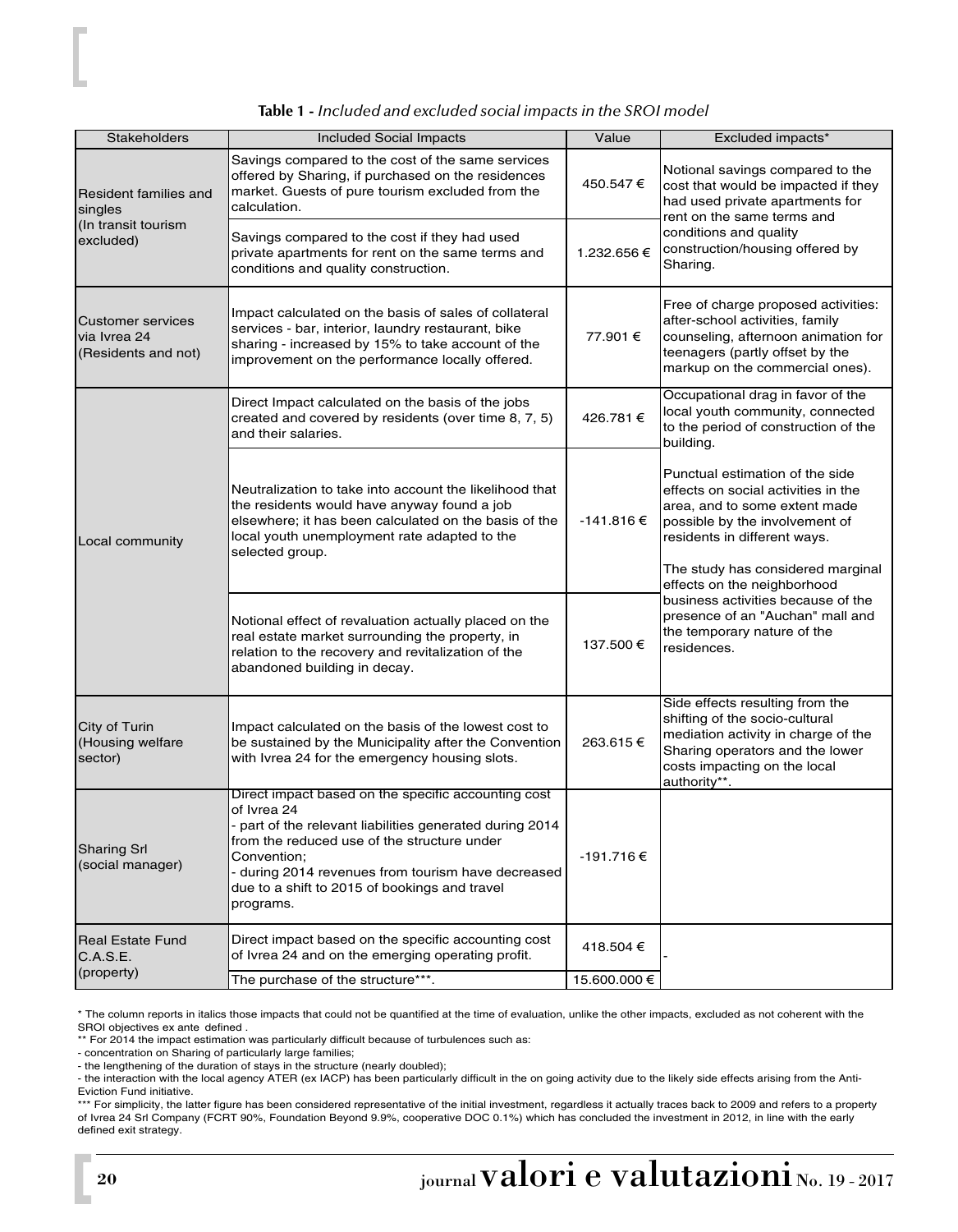area has been a measured choice: the neighborhood is marked by urban decay and social problems, with a high immigration rate (coming in, firstly, from southern Italy and, more recently, from abroad) where the coexistence between different populations has been, and is, still partly, a source of friction, even if it has, at the same time, contributed to create a multicultural, creative and rich atmosphere in terms of stories, traditions and attractive spaces.



**Image 2 -** *Indoors (common spaces) and exteriors (courtyard side/entrance on via Priocca) of the Temporary Dwelling Luoghi Comuni Porta Palazzo*

In this context, the TD is meant to become a new neighborhood polarity and a further local node capable to interact with the network of subjects that animate it, strengthening, at the same time, the continuing involvement of Compagnia di San Paolo in the activities promoted by urban institutions and the private social sector in this area as well.

The TD project thus represents an experimental intervention that brings benefits both technically and socially not only on tenants but also on the entire community. The challenge of this work starts from the building restoration to get the regeneration of the urban environment, through the involvement of various actors and considerable investments. An action aimed at the environmental restoration and livability, reconsidering the quality of living through a system of services and active relations between environment and inhabitants (Fagnoni, 2013).

The project concept is based on some ideas, designed both to open the building to the public space (starting with the choice of giving access to the property through the courtyard on via Priocca), and to provide the structure with efficient heating and photovoltaic plants (Ingaramo, 2014).

The TD is targeted to population in housing stress: training staff and off-site workers, city users, occasional visitors and population in housing emergency. In particular, this temporary dwelling is designed to accommodate mostly singles and couples without children, for a maximum period of 18 months.

The building of Porta Palazzo (Img. 2) is owned by the City of Turin and was granted, by November 2008, through a public announcement, to the Ufficio Pio, instrumental body of CSP25 by means of a free loan use for thirty years.

The TD combines several functions on an area of about 2,250 square meters of GFA. They concern: living spaces for 27 dwellings (13 studios and 14 apartments), 3 commercial units, a restaurant (140 sqm) and one multifunctional space (200 square meters) for cultural activities related to the territory, as well as a laundry/ironing and other common services.

In view of all this, it is clear how the broad group of stakeholders has paid great attention to the aspects that impact on the management phase, on the delicate balance of the inhabitants turnover, on the relationship between the building and the urban context (Ingaramo, 2014), aiming to contribute to the dissemination of fair and sustainable living culture (Housing Programme, 2013).

It emerges then, in relation to the tasks, that the Foundation has recognized as key interlocutors the social manager and final users, considering qualitative and quantitative measurement of the impacts and approaching the stakeholders discussion in a dialogical mode, in order to share a strong social value along the process, the "sine qua non" element to achieve positive social impacts.

In summary, the aspects the Housing Programme intended to exploit include:

- components of the process that cannot be standardized by a multi-criteria point of view (qualitative and quantitative), focused on the role of the social manager;
- relations within the wide stakeholders partnership;

<sup>25</sup> The Ufficio Pio is an historical organization based in Turin which, in partnership with the Compagnia di San Paolo, offers integrated services to persons and families in situations of vulnerability or social and economic distress in the Turin metropolitan area. For further information: www.ufficiopio.it.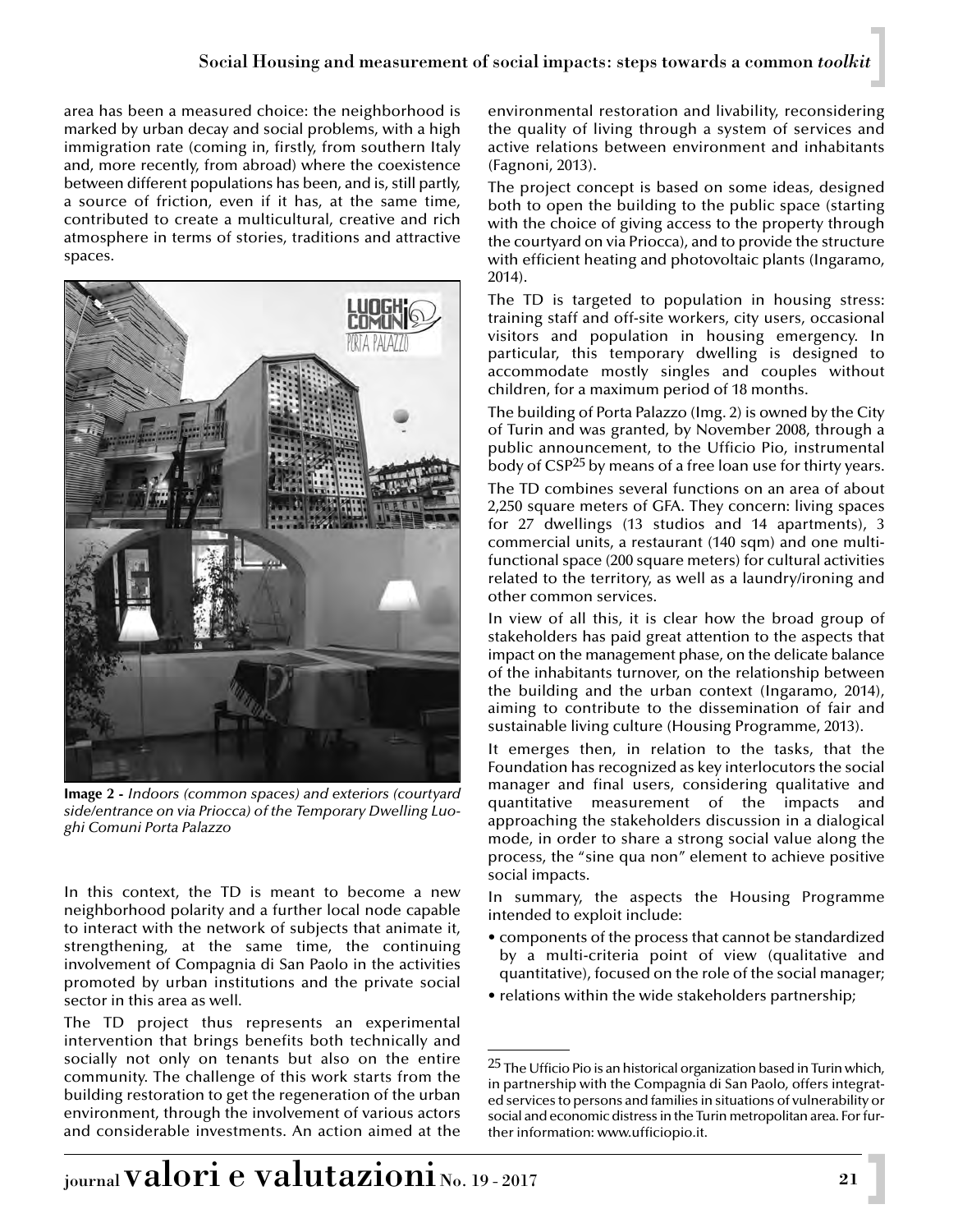- attractiveness, competitiveness and sustainability of the urban intervention;
- social aspects besides the economic ones.

From an operative point of view the PH has involved all the relevant stakeholders within the process (direct and indirect) through different managerial solutions (listening and comparison modes). The focus groups represent nodes in a path in which interviews are carried out ex ante and ex post (customer satisfaction) to the resident, to the managers of commercial activities related to the TD, while the monitoring of social impacts has been expanded to other subjects in the area. In this work the PH has also programmed an annual monitoring Report on the activities of the residence (Img. 3).

To identify the "shareable" metrics the working group has analyzed the variables monitored in the questionnaires, interviews, customer satisfaction, etc., arriving to select, for each key stakeholder, the indicators and indexes that could "explain" the actions and their impacts, in adherence to the goals.

In this work, a decisive contribution has been provided by all the social cooperatives that manage the residence<sup>26</sup>, since many of the impacts that express in time the success of the initiative are strongly linked to the ability of creating a climate of open collaboration between end users, providers of services and neighborhood residents.

To understand the complexity of the elements that the PH has taken into account as "successful objectives" Image 5 is provided, related to the areas of impacts.

Through the detection of indicators/variables associated with direct and indirect stakeholders, actions to be performed and goals to be achieved (which verify is delegated, as mentioned, to an appropriate monitoring phase) a "dashboard" of five areas of impacts has been built:

- 1. social cohesion and aware citizenship: it goes in the direction of increasing the resident autonomy and responsibility during the resident empowerment process towards the orientation of services, in favor of personal autonomy, housing and job included;
- 2. territorial cohesion and local community: aims at intercepting the improvements perceived by inhabitants in terms of life quality (eg. new services made available in the urban area or the activation of collective buying groups, open to the residents and the neighborhood);
- 3. housing affordability: to verify the initiative capacity to meet various needs of the population, both in economic terms (eg. disposable income, depending on different income brackets typologies) and types of apartments that optimally respond to the multiple needs of people during their different stages of life cycle (students, singles, couples, families, seniors, etc.);



**Image 3 -** *Assessment methods* 



**Image 4 -** *The process for the valuation metrics selection and definition*

- 4. participation and communication: it analyzes the project's ability to effectively promote a new housing culture and to raise awareness on environmental sustainability issues;
- 5. urban regeneration: it identifies those aspects that bear witness to the successful connection of a stable

<sup>26</sup> The residence is currently managed by the social cooperatives Esserci, Kairòs Casa, Accomazzi.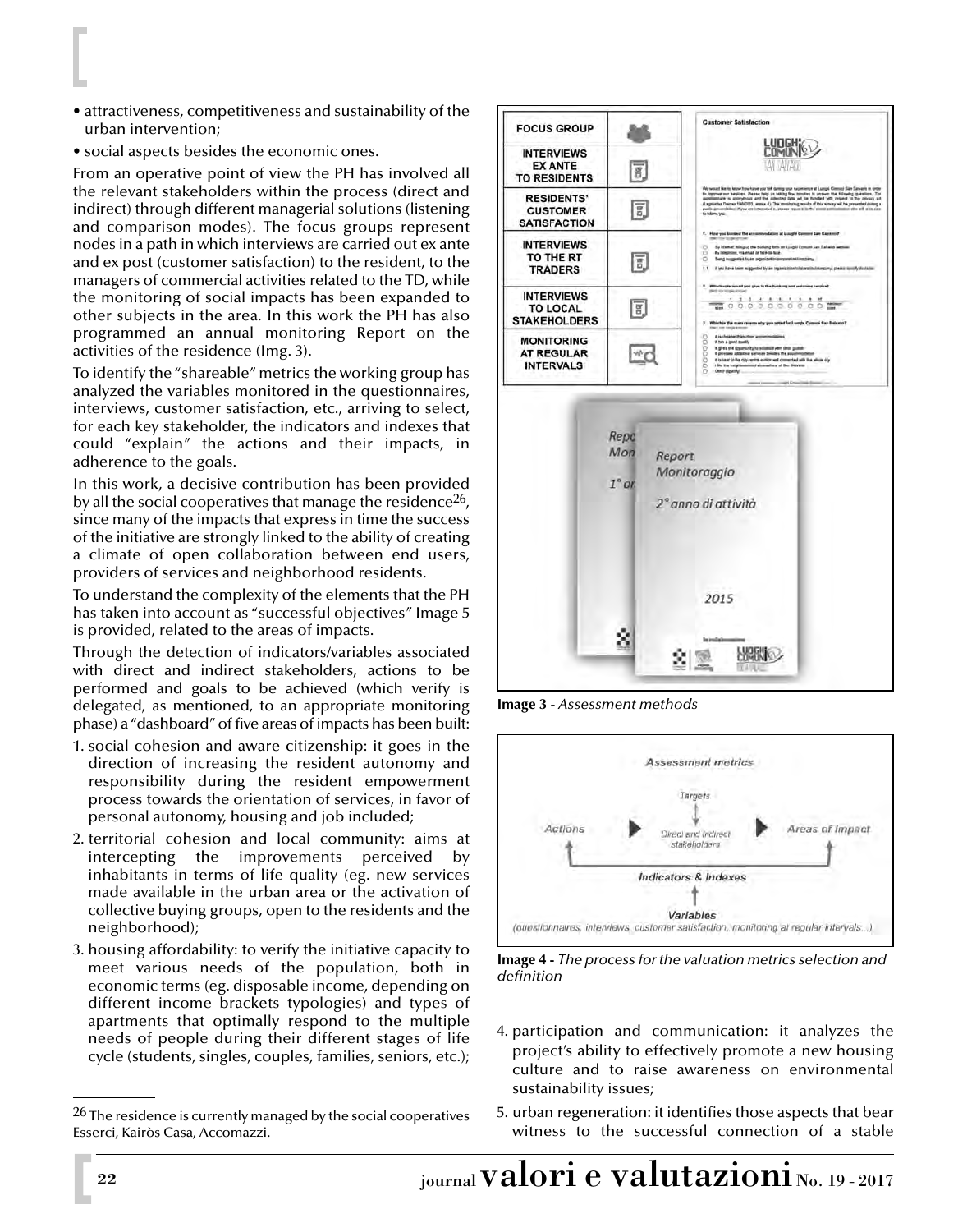relationship between the social housing project and the neighborhood, showing that the residence is a qualifying reality in terms of greater safety experienced by the residents.

According to the theoretical synthetic framework shared, the PH valuation model may be comprised into the dashboard family, especially for its attempt to identify more dimensions of analysis (economic, social and environmental).

By way of example, as the work is still in progress, it is possible to show some preliminary on going measurements, functional for the verification of some short-term impacts.

The first case concerns "Social cohesion and aware citizenship" impacts. As shown in Table 2, according to the focus group activity, the index expresses the achieving of personal autonomy and skills (depending on a set of periodic monitoring surveys – both qualitative and quantitative – and direct interviews to residents as well as on the activity of social support provided by the social manager). The outcome has been expressed in terms of bias in favor of the strengthening of the personal network, or considering the people capability to afford the free real estate market, or, if not, the comeback in the parental household. Again, with reference to Table 2, and with respect to the cases monitored between 2014 and 2015, it can be observed that there has been an improving trend, even if it is still in progress the monetization (if any) of savings in terms of public social safety nets.

The second example is related to the impact area "Participation and communication", which focuses on culture dissemination aspects such as fair and sustainable living (Table 3). In this case the impact has been associated to the direct stakeholders (residents) only and the data have been detected through a regular monitoring activity on the number of cohabitations requested presented during the first two years of the temporary dwelling activity.

The third case that seems useful to present, is related to the area "Urban regeneration" (Table 4) with reference to the functional connection of the residence within the Porta Palazzo neighborhood. To this extent it has been decided to measure the number of applicants bodies asking the available spaces to offer activities (in favor of the residents and the community) as well as to record the number of events and the number of participants.

#### **3.3 The theory of change, Borgo Sostenibilre Figino (MI) – Fondazione Housing Sociale in Milan**

The social housing project "Borgo Sostenibile Figino" was

|              |                                                       |                       | <b>Stakeholders</b>        | Indicator/variable              |                   |                |                    |  |
|--------------|-------------------------------------------------------|-----------------------|----------------------------|---------------------------------|-------------------|----------------|--------------------|--|
| Task         | Action                                                | Direct<br>(residents) | Indirect<br>(collectivity) | Id. Name                        |                   | Value<br>2014  | Value<br>2015      |  |
|              | Supporting the<br>search for new<br>housing solutions |                       | ✓                          | N° hours of support             |                   | le e si        | 105                |  |
|              |                                                       |                       |                            | Savings in terms of safety nets |                   | $118 - 1$      | $x \in \mathbb{R}$ |  |
| Autonomy and |                                                       |                       |                            |                                 | Personal Network  | 3              | 5                  |  |
| competence   |                                                       |                       |                            |                                 | Social Housing    | $\sigma$       | 6                  |  |
| increasing   |                                                       |                       |                            | Outgoing housing                | Public Hosuing    | 3              | 0                  |  |
|              |                                                       |                       |                            | stress towards new              | Moderate rent fee | 3              | 4                  |  |
|              |                                                       |                       |                            | solutions                       | University Campus | $\overline{2}$ | $\mathbf 0$        |  |
|              |                                                       |                       |                            |                                 | Free Market       |                | 9                  |  |
|              |                                                       |                       |                            |                                 | Back to family    | 3              | 0                  |  |

#### **Table 2 -** *Impact area "social cohesion, aware citizenship": some key variables*

## **Table 3 -** *Impact area "territorial cohesion and local community": some key variables*

|                                                            |                                     | <b>Stakeholders</b>          |                         | Indicator/variable              |                   |               |  |
|------------------------------------------------------------|-------------------------------------|------------------------------|-------------------------|---------------------------------|-------------------|---------------|--|
| Target                                                     | Action                              | <b>Direct</b><br>(residents) | Indirect<br>(community) | Id. Name                        | Value<br>2014     | Value<br>2015 |  |
|                                                            |                                     |                              |                         | No. of co-habitations requested | 29                |               |  |
| <b>Contribution to</b><br>the change of<br>housing culture | Experimentation of<br>co-habitation |                              |                         | No. of co-habitations satisfied | 6<br>(15 persons) | (2 persons)   |  |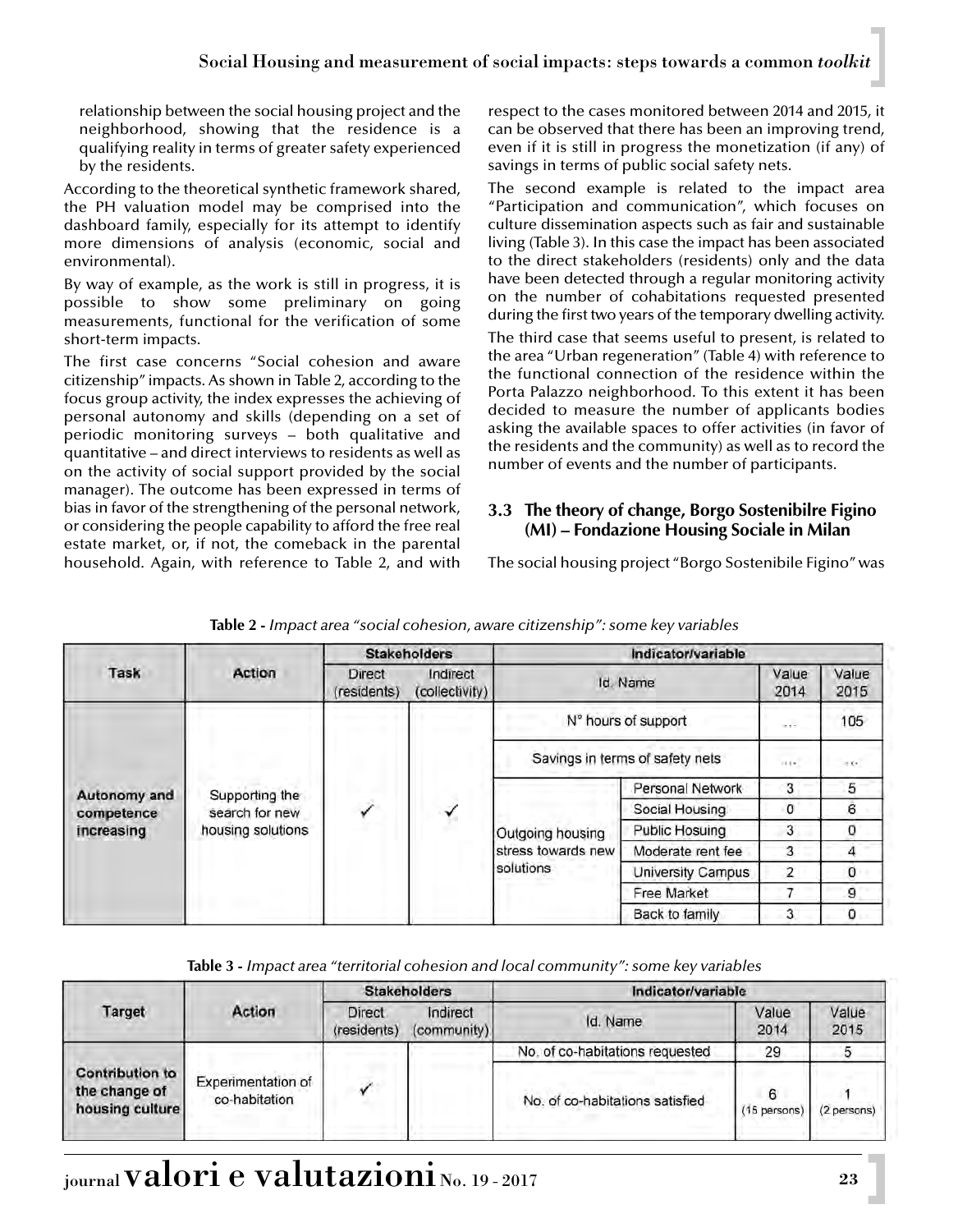born within the FIL – Fondo Immobiliare Lombardia (formerly Fondo Abitare Sociale 1), and it is the first ethical fund launched in 2006 on initiative of the Fondazione Cariplo and Fondazione Housing Sociale of Milan. The Borgo is located in the Figino village, nearby Milan (Zone 7 - northwest), the municipalities of Pero, Rho Settimo Milanese and the highway connection to Rho – Pero. The Figino district is characterized by a strong territorial identity, but isolated for the presence, all around, of wide and unbuilt green areas. The important roadway infrastructure around Figino have the advantage of making the district easily accessible by individual or private public transport. At the same time it generates strong criticism both inside the village, due to heavy traffic that charge the local road network system, both at its edge, because the accessibility favors the presence of degradation and illegality. The co-design has immediately explicated the aim of regenerating the urban and relational local context. The technical concept and the project for the creation of the social community have been designed to facilitate exchanges between the intervention and the neighborhood in order to develop synergies among the various stakeholders. Overall the intervention consists of 321 apartments, including:

- 172 leases at moderate rents;
- 112 leases under purchase option agreement;
- 37 social housing rents;
- 20 residential services;
- 10 co-housing for the elderly.

The project offers a total of 8 common spaces (office of the social manager, living room, laundry room, thirteenth floor, 4 warehouses and stores of various sizes) and 3 open services to the neighborhood, among which there are:

- $-$  the headquarters of the CBM Cooperative<sup>27</sup>, which promotes a culture in favor of childhood protection through the promotion of wellness, clinical, treatment, training and education activities;
- the welfare spaces of "Borgo assistito" to provide the neighborhood with care services to accommodate

elderly dependents and with a center of wellness promotion services aimed at families;

– a place to be allotted yet.

At the ground floor are located 11 commercial spaces of different sizes to be used for on-demand business. The project is designed to accommodate families and seniors especially alone, as they represent the target primarily aimed at by the project "Borgo assistito". The construction work started in December 2012, the community path began in January 2015, and the first transfer has been in June 2015.



**Image 6 -** *Render of the project Borgo Sostenibile Figino*

The distinctive feature of the social housing projects promoted by the Foundation lies on the accompanying path that has been fielded during the first two years of the intervention. The accompanying course aims at consolidating the community so that the inhabitants are themselves the authors of services and management within the shared spaces for activities, open also to the local context. The community start up achievement is divided into a number of activities that support the creation, experimentation and the "consumption" of relational goods that support the daily life of the community residents. Although the model proposed by the Foundation for the measurement of social impacts arises in absolute contemporaneity with the debates on the social impact investment, it was decided not to use purely positivist approaches for defining impacts. The

|  |  | Table 4 - Impact area "urban regeneration": some key variables |
|--|--|----------------------------------------------------------------|
|--|--|----------------------------------------------------------------|

|                                   |                                                         | <b>Stakeholders</b>          |                         | Indicator/variable                                 |                                |               |               |
|-----------------------------------|---------------------------------------------------------|------------------------------|-------------------------|----------------------------------------------------|--------------------------------|---------------|---------------|
| Target                            | Action                                                  | <b>Direct</b><br>(residents) | Indirect<br>(community) |                                                    | Id. Name                       | Value<br>2014 | Value<br>2015 |
|                                   | More availability of                                    |                              |                         | N° Subjects requesting                             |                                | 12            | 14            |
| <b>Connection TD -</b><br>Quarter | common spaces<br>(spaces opened to<br>the neighborhood) |                              |                         | Use in partnership<br>with other local<br>subjects | N° partipants at the<br>events | 840           | 3.675         |
|                                   |                                                         |                              |                         |                                                    | $N^{\circ}$ events             |               | 16            |

<sup>27</sup> Cooperativa Centro per il bambino maltrattato, (Coop. CBM) www.cbmitalia.org.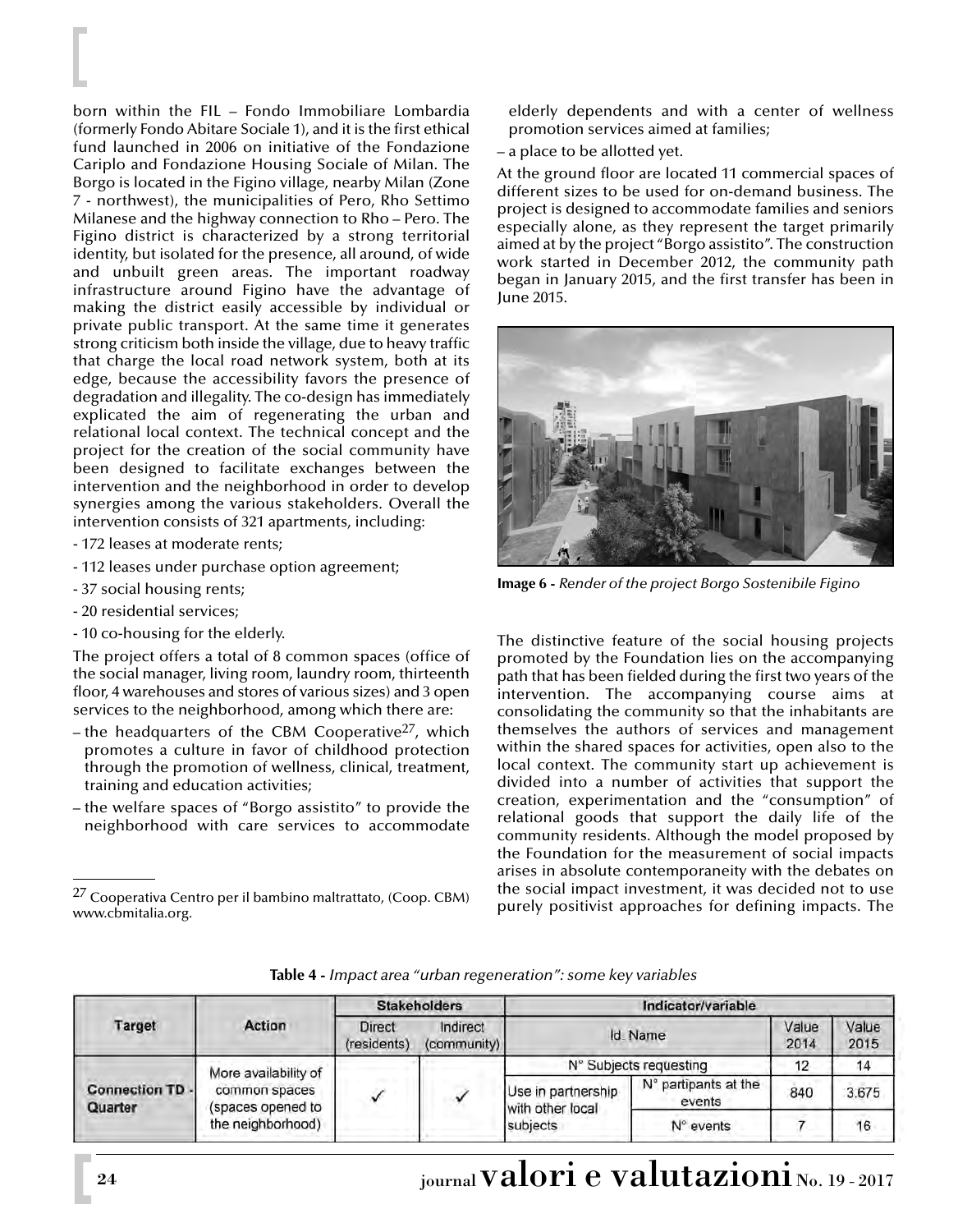model avails of case-based approaches $28$ , using specific tools of network analysis that give value to the building of communities and to the satisfaction of the relational needs. The main reasons that convinced the Foundation to undertake the construction of this type of model are identified in the followings: *a)* it can be integrated in social housing project strategies and activities, and the results can be related to the recognition of the social value generated; *b)* it helps to define the investment priorities of both economic and human corporate resources; *c)* it facilitates to communicate the resulting impacts to external stakeholders. The external dissemination of the information collected allows the organization to strengthen its legitimacy within the stakeholder network (Dart, 2004); *d)* it valorizes the initiatives able to contrast fragile housing situations, essentially highlighting the elements that have greater influence in generating value, and give evidence to who may benefit most (KPMG, 2014); *e)* it offers the possibility of arriving at a valuation model of interventions that provides integration between financial performance, rating and social value, in order to attract new ethical investors.

The evaluation model fixes, among its main goals, the detection of those more "intangible/relational aspects" emphasizing those qualitative data which distinguish the typical social housing projects of the Foundation from any other real estate intervention. The relational explanandum, therefore, becomes the subject of the social value assessment. The entire evaluation model bases its epistemological roots in the theory of the social capital (Putnam, 1993; Fukuyama, 1999; Bourdieu, 1980; Coleman, 1990; Grannovetter, 1973; Mutti, 1999; Cartocci, 1993; Pea, 2003; Bagnasco and Crouch *et al.*, 2001), in the relational theory developed by Italian sociologists during the '80s of the '900 (Donati, 1991; Di Nicola, 1998) and, in particular, to its use with reference to studies of housing policies. The term social capital, along with those of social cohesion, community and neighborhood show strong recursion, highlighting the continuity with the broader areas of urban and social policies. With the erosion of the welfare system, these terms have received special attention from both political analysts and local administrators, who have increasingly focused on concepts and tools such as mutual support or sense of responsibility, and more generally on social capital, in relation to a company and an urban context increasingly perceived as fragmented and "uncivilized" (Cowan and Marsh 2004, p. 846). Social participation at a local level makes communities better able to directly express their needs and perspectives, and to facilitate the implementation of political processes (Kearns, 2003). It is for these characteristics that the concept of social capital has been widely discussed in studies on urban poverty, declining it as a meta-policy instrument to facilitate the exit of certain social groups from impoverishment paths and socio-economic vulnerabilities, on the one hand, and to prevent/reduct social disorder in the urban space. This is, for example, what happens with the definition of the strong links and weak links and the CS bonding and CS bridging considerations. Applying the reflections and research results by Granovetter (1973; 1998) on the vigor of weak ties during the job search (by contrast, on the weakness of the strong ones), usually we assume that the poorest population groups are rich in CS bonding, type of bond that welds, and that, for this, excludes. So, in neighborhoods where poor people is grouped, these ties will gradually strengthen to the point of generating greater internal social cohesion and an isolation amount to the outside and access to its resources. The described results are generally those of segregation as well, the formation of poverty pockets as well as social exclusion. Moreover, given such assertions, both in the literature and in the elaboration of policy makers, the CS bonding becomes the common feature of all the poor neighborhoods. This is an aspect that leads to ignore or hide any difference between neighborhoods and between residents of the same district (Small, 2011) going to meet the risk of increasing stigmatization processes, marginalization and uprooting (Marrone, 2013). The theoretical solicitation expressed by the concepts of social capital and relationship represent the background supporting the design tools of services developed within the community paths (Img. 7).

Therefore, the model built by the Foundation for the study of the social value of the real estate projects:

- *a)* it tackles the interventions such as single case studies;
- *b)* it adopts a longitudinal perspective over time (the time period of the surveys, specific to each individual tool and indicator, it is 8 years);
- *c)* it uses specific metrics and mathematical measurements for the intangible aspects analysis (network analysis, etc.) generated by the intervention;
- *d)* it investigates the relationship between the intervention and its urban context, thanks to some proper schedules for the data collection,

The tools adopted for the data collection combine qualitative with quantitative analysis:

- *a)* social and planning desk analysis (gray material, internal revisions in charge of the Foundation, analysis of technical documents, in-depth interviews with the project team);
- *b)* questionnaire addressed to the social manager;
- *c)* questionnaire addressed to tenants;
- *d)* focus groups with the local stakeholders responsible for the local committees and the neighborhood committee, the pastor, the responsible for the school complex, traders and volunteers from local charities (Fornara, Bonaiuto and Bonnes, 2010).

<sup>28</sup> The referenced methodological approach considers each social housing intervention as a real case study. This approach allows to define and circumscribe the intervention characteristics to be analyzed and relate it to other case studies with respect to the desired effects.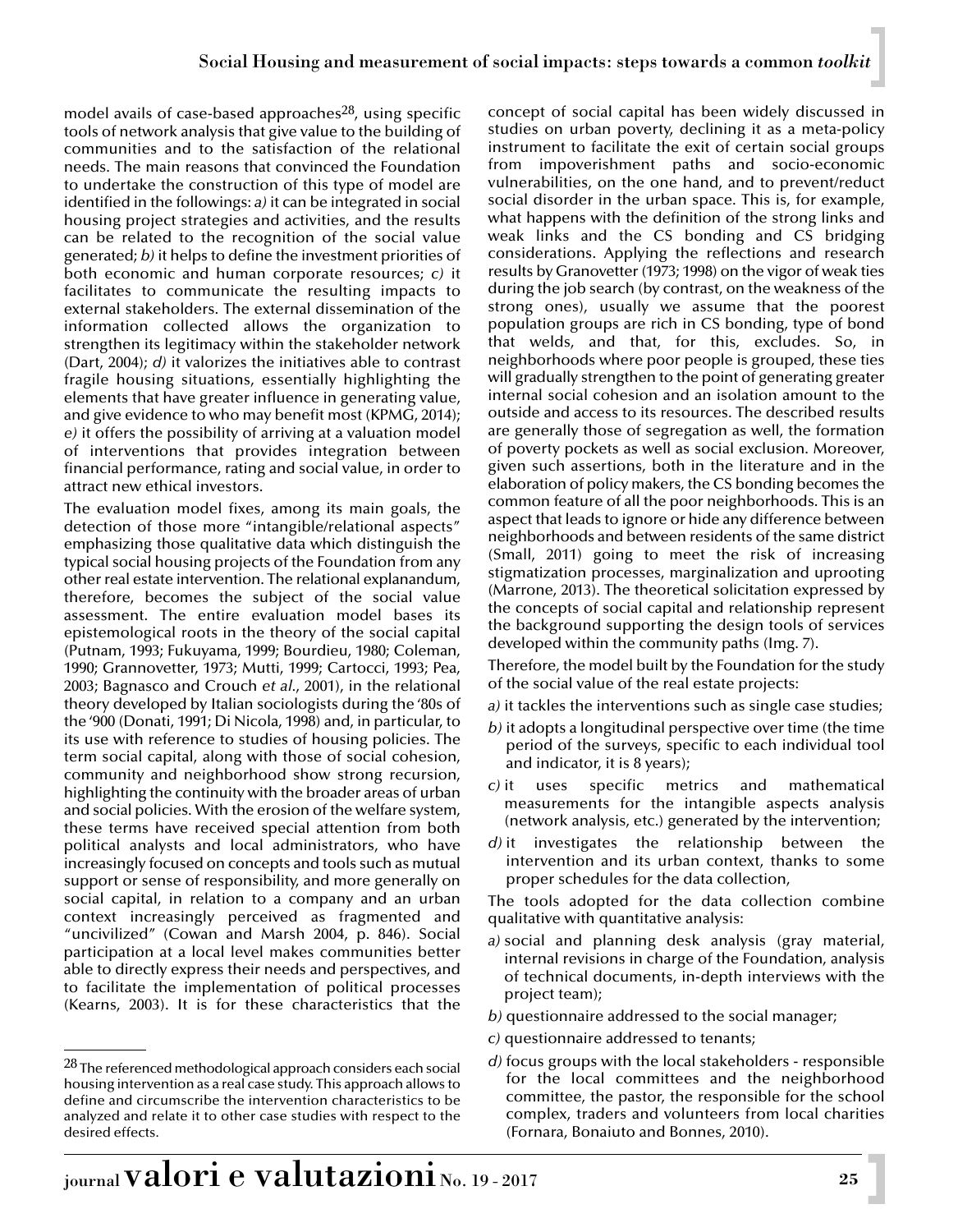

**Image 7 -** *Model for the study of the social value*

#### *3.3.1 The research design*

In this paragraph the first data on network analysis applied to measure the social capital will be presented. The data collection covering the whole model presented above are, at this stage, omitted.

The sample involved in the survey consists of 56 inhabitants of the "Villaggio Sostenibile". The survey was conducted through questionnaires administered face to face and by means of systematic steps to a randomly chosen group of inhabitants, among the list of names supplied by the social manager, Cooperativa Ferruccio Degradi29. The questionnaire consisted of 17 multiple choice questions, and the data collected (as appropriate for the purposes of research) have involved the entire family units.

The criterion adopted in the sampling refers to a nonrepresentative sample of 56 tenants, stratified by quotas depending on the type of housing fees applied (ERP, moderate, and leases under purchase option agreement) and further stratified by age (18-34 years, 35-64 years and over 65 years).

Once having completed the survey, a data cleaning procedure has been necessary to check the consistency of the answers given by the respondents. In compliance with the qualitative criteria of the survey, the questionnaire was held according to a one to one case logic, which helped to guarantee the reliability and realtime data monitoring. Data were analyzed through software such as SPSS, UCINET e SOCNET.

The questionnaire is divided into three sections, including the structural and profile data. The first section is dedicated to the recognition of the social networks data, while the others deals with the issue of social capital and the generalized interpersonal trust.

The overall design of the research (Img. 8) has been working on the relationship between structural variables – socioeconomic status and rents – and the concept of large communitarian social capital. It has been analyzed in its individual dimensions (those of trust and reciprocity) to which the analysis has added the measure of the "sizes" of each social network in reference to the intervening changes.



**Image 8 -** *The overall research design*

In particular the analysis on the supporting networks highlights the relationship with the variables related to the density of personal networks and the number of bonds that each tenant has to deal in situations of need.

Given the high number of nodes, the density is carried by the ratio between the links actually present and the possible ones. The density index takes values ranging from 0, in case of vacuum graph, to 1 in case of complete graph.

In addition, to the summary data relating to the measures described above, the personal networks are represented through graphs:

- a graph consists of a set of points joined by lines (Wilson, 1972). In our case the graph consists of a set of points (nodes) representing individuals (people) and a set of lines (edges) that represent the links between pairs of points.
- the graphical representation of the inhabitants networks, related to the selected sample, clarifies, through different colors, the concept of social circles widely used by Simmel (1998). The author defines the social circles substantially as groups, more or less organized, composed of individuals who share common interests logic. The circles identified for the network analysis refer to: relatives; neighbors and the neighborhood (including the social manager); members of associations; friends, acquaintances and business associates. Using the relational theory as a reference investigation proposal, Donati (1991) approaches the social capital adopting the AGIL scheme of Parsonsian origin $30$ . According to this scheme it is possible to identify within each phenomenon the dimension of the means *(A)*, the dimension of the located aims *(G)*, the

 $30$  By way of completeness, it should be reminded that P. Donati's studies are based on previous formulations of the US T. Parsons ('70s-'80s).

<sup>&</sup>lt;sup>29</sup> Cooperativa Ferruccio Degradi, www.ferrucciodegradi.coop.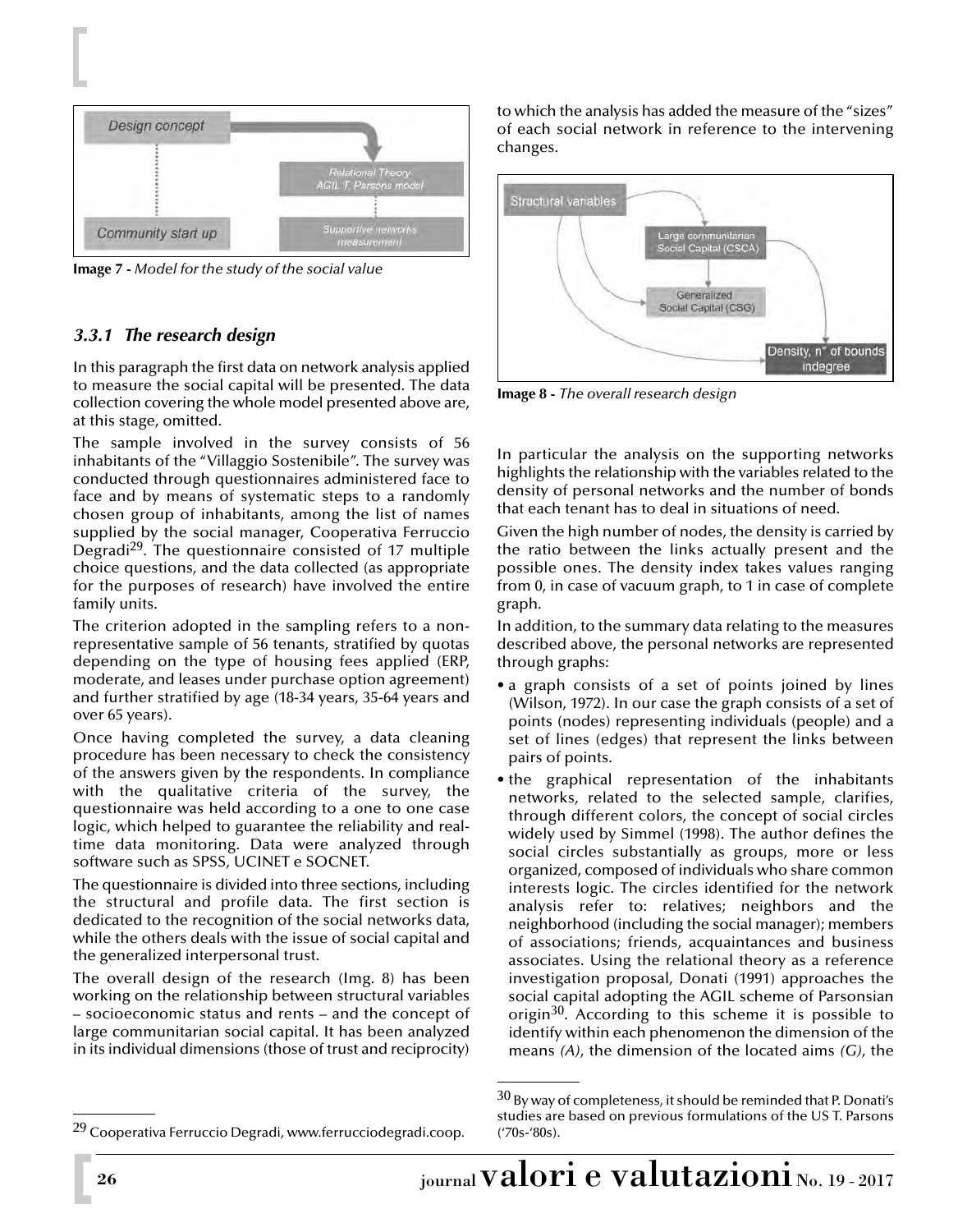rules dimension *(I)* and the dimension of the values *(L)*. The phenomenon is therefore a set of relations between these specific dimensions. The dimension of the resource is the instrumental capital (material, financial), the dimension of the objectives/goals is the political capital (which is the ability to mobilize human and material resources), in the dimension related to the integration the social capital can be found (networks of relationships based on trusty and reciprocal actions) and in the values dimension there is the human cultural capital as it represents the quality and skills of individuals (Tronca, 2007). The application of the AGIL scheme to carry out the exchange of resources between the inhabitants and their circles of belonging (both primary and secondary) is used to identify four types of resources/assets, subjects of helping and supporting relationships: A - resources (money, goods, time, etc.), G - reputation and credentials, I - people contacts and connections and finally L - advices, moral or psychological support. This specification is essential in order to work on the two dimensions that make up the relational phenomenon highlighted, a first one concerning the structure of the networks, through which we can understand the design of the individual personal network of the inhabitants, and another one related to the contents that are conveyed within these networks. These dimensions exhibit very high degrees of integration.

# *3.3.2 Analysis of the inhabitants personal network*

The analysis concerning the inhabitants personal network of Borgo Sostenibile Figino has been analyzed, as already explained, through the administration of three questions that allow to build a row of the adjacency matrix (square and symmetric, with respect to the diagonal, running from the upper left to the lower right side) processing data following a case by case logic (Tronca, 2007 p. 188). The data obtained are the links between the different entities belonging to the network of *ego* relationships by attributing 0 when the link is not there and 1 when the link is present. The bonds are structured, as explained in the research design, according to the role and to the content of the action, namely the exchanged object.

Below the network data on reticles are presented, trying to specify some network measures that permit a positive connection with the social capital (Table 5). In particular, the number of bonds (size degree) and the density. Through further surveys it will soon be possible to analyze some other measures related to the social capital such as heterogeneity, meant as sex, ethnicity, age differences (etc.), between *ego* and *alter-ego* connected with *ego*. This measure has a positive relationship with the social capital, as the more heterogeneous the composition of the network, the higher the probability that community has the resources requested. With reference to this type of measure, the challenge that the Foundation aims at is not only to calculate the heterogeneity, but to register the changes in terms of loss or acquisition of heterogeneous bonds over time. Another measure is the closeness (global centrality), which allows us to determine the total distance between *ego* and *alter*. The higher this distance, the less likely it is to receive prompt assistance. To this extent the role of the family, but even more the role of the neighbors, is fundamental to increase the closeness.

A brief analysis on patterns put in place by the respondents shows us the following situation. Respondents generally indicated 306 *alter* (persons over whom to rely). The personal network detected have an average size (by type of fees) of almost 7 persons. The low charge has a higher average than those who are under social housing or in purchase option agreement fee.

Focusing on the average of bonds, which values are grouped by type of rent, we may notice that the residents in low charge present a higher average with regard to the links in the lattice, while the number of smaller bonds is proposed by those who are in public housing.

Remaining on the lattice structure level, the density expresses the ratio of the total number of members that are placed in relation to a bond. The density may show, in comparison to the social capital, both positive and negative relationships. For example, experiencing an high density in the case of the inhabitants can help in faster achieving some information, but, at the same time, can represent an obstacle to the spreading of negative sentiment. In this case the low charge presents levels of lower density than the other types of rent (0.51) but higher levels than the Community enlarged share capital and the involvement of neighbors in the resources exchange. It therefore remains to assess the positive or negative relationship of the density towards the capital.

Taking up the type of role played by the people who constitute the supportive network, it can be highlighted, at a general level, that relatives, colleagues and friends represent higher percentages than people who supportive the network. For public housing, social housing and purchase on option groups, colleagues and friends (46,07% and 56,52%) represent the more increased percentage in comparison to relatives (31,46% and 39,13%). For the moderate rent fee charge, instead, relatives account for the majority, but it is important to highlight that the neighbors of Borgo Sostenibile (24,10%) approximate the percentage level of colleagues and friends (29.74%). This confirms the tendency of people who pay moderate fees to have high levels of social capital. Another important figure is the relationship with the social manager. In this survey the FHS aimed at, even considering the closeness to neighborhood networks, extrapolating the role of supportive actions. With reference to the relationship of help and support given by the social manager it is the social housing rent to have higher percentages (9%). A fact, this, which supports the important role played by the social manager within the social housing projects. A percentage, this, that could hide a passive attitude and demand in regard of the problems resolution. The same percentage is also found in reference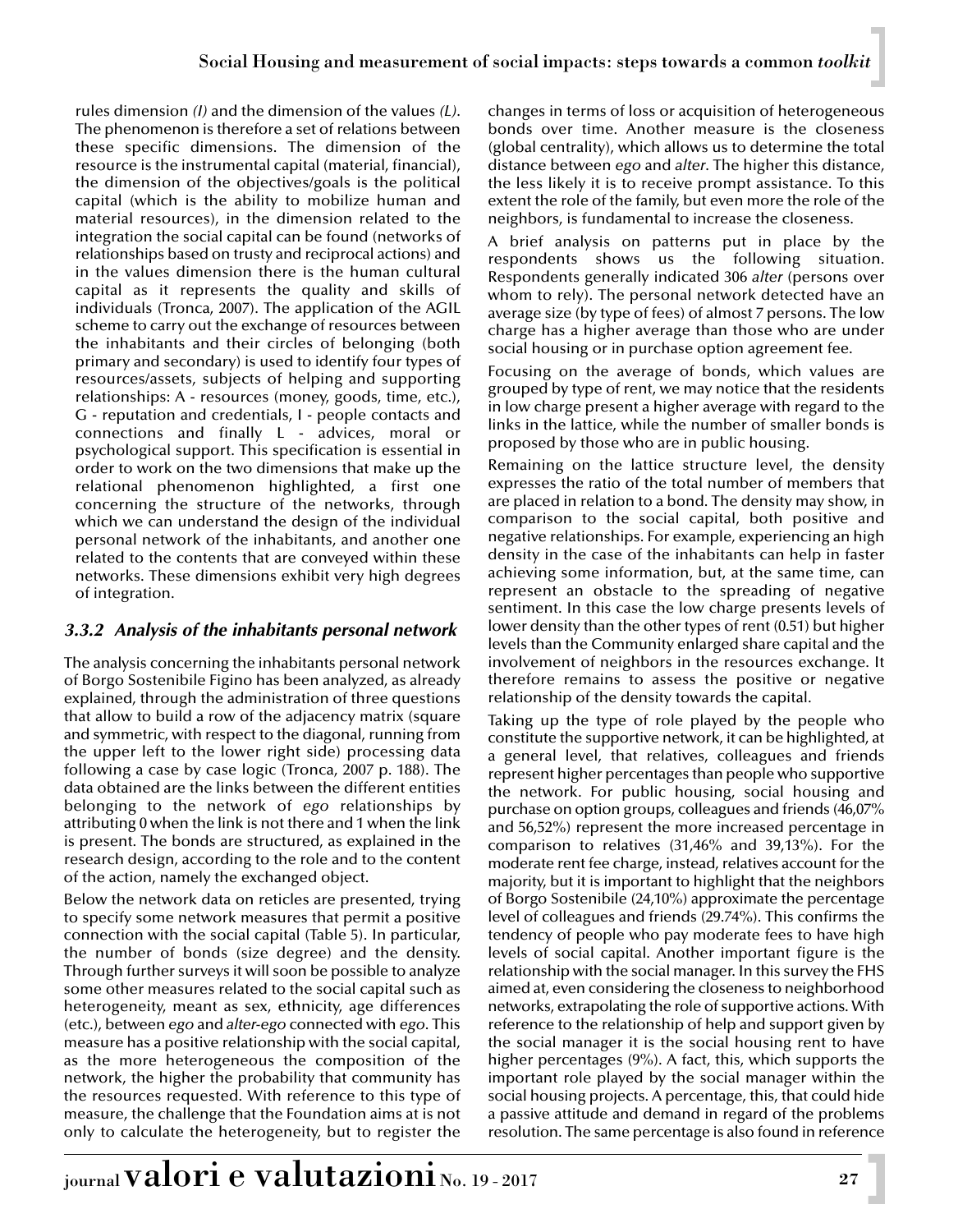|                                              | Social rent fee | Moderate rent fee | Social housing or in<br>purchase option<br>agreement fee | <b>Total</b> |
|----------------------------------------------|-----------------|-------------------|----------------------------------------------------------|--------------|
| N° people interviewed                        | 14              | 26                | 5                                                        | 45           |
| Number of supporters                         | 89              | 194               | 23                                                       | 306          |
| Density (average)                            | 0.57            | 0,51              | 0,72                                                     | 0.6          |
| Persons<br>which<br>realy<br>on<br>(average) | 6,36            | 7,46              | 4,6                                                      | 6, 14        |
| <b>Current boundings (average)</b>           | 18,43           | 25,15             | 24.4                                                     | 22.66        |

**Table 5 -** *Network of the residents divided per fee typology*

to the neighbors of the Villaggio Sostenibile. The public housing inhabitants (ERP) do not diversify the neighbourhood network in relation to the aids unlike those in moderate rent fee, which express much more neighborly relations less "codified" or institutionalized. Relationships that evidence much more the size of the reciprocity of relationships. The graphical representation of a network in which we can focus the relational bridges highlights those nodes (inhabitants) that widely serve the interviewee network of relations. Below, Graph 1, clears the function of two inhabitants (Erika and Alba) who are both able to expand the *ego* relations network (inhabitant interviewed). The information is interesting because both relational bridges are neighbors and therefore do not belong to the primary social circle, the social circle that builds social capital of "meso" nature. The following graph shows the formation of networks between people able to convey bridging social capital (social capital that builds a community of people who belong to different social circles).

We can now deepen the type of contents exchanged, as well as the kind of resources that have been conveyed by the supportive network. The general picture shows that the two most exchanged contents among the people's networks are material resources (168 citations) and advices. These two are (167 citations) exchanged within the parental circles and colleagues/friends. The same trend, although with reduced values, emerges from the analysis of the Borgo neighbors, which are activated for materials exchanges, but also recommendations for contacts (15 times), in the latter case they slightly exceed the relatives (13 times).

Another interesting finding regards the detailed map of social exchanges for each type of rent. With regards to persons in social housing rent, material resources are transmitted by relatives (20), by colleagues/friends (16) and neighbors (14) while, for advices, relatives (17) and coworkers, friends remain the predominant target (10). Reputation and contacts, instead, are mainly conveyed by colleagues and friends (15 and 12).



**Graph 1 -** *Moderate fee rent*

The moderate fee rent group maintains the same trend of the social housing rent one, although if it attributes to the circle of neighbors a relational content also related to the contacts, even surpassing the relatives by more than 50% (14 and 6). Even the reputational resource reveals an important involvement of the neighbors, with 9 citations up to 10 for relatives (although overall low if compared to other resources).

However, the social housing and the purchase on option fee do not convey any resource through the circles of neighbors. The material resources show a different pattern in comparison to the other inhabitants as they are mainly "outsourced" to a secondary dimension. Colleagues/friends to whom the inhabitants in the social housing and the purchase on option rents cater for the needs of material nature (money, time, goods).

As stated above, the measurement pattern of the social value of the interventions (at least for the part of network analysis) has been built in connection with the accompanying social path. This path, the objectives of which have been clarified in the early paragraphs, propose some output such as the inhabitants association, the management of shared spaces and the structuring of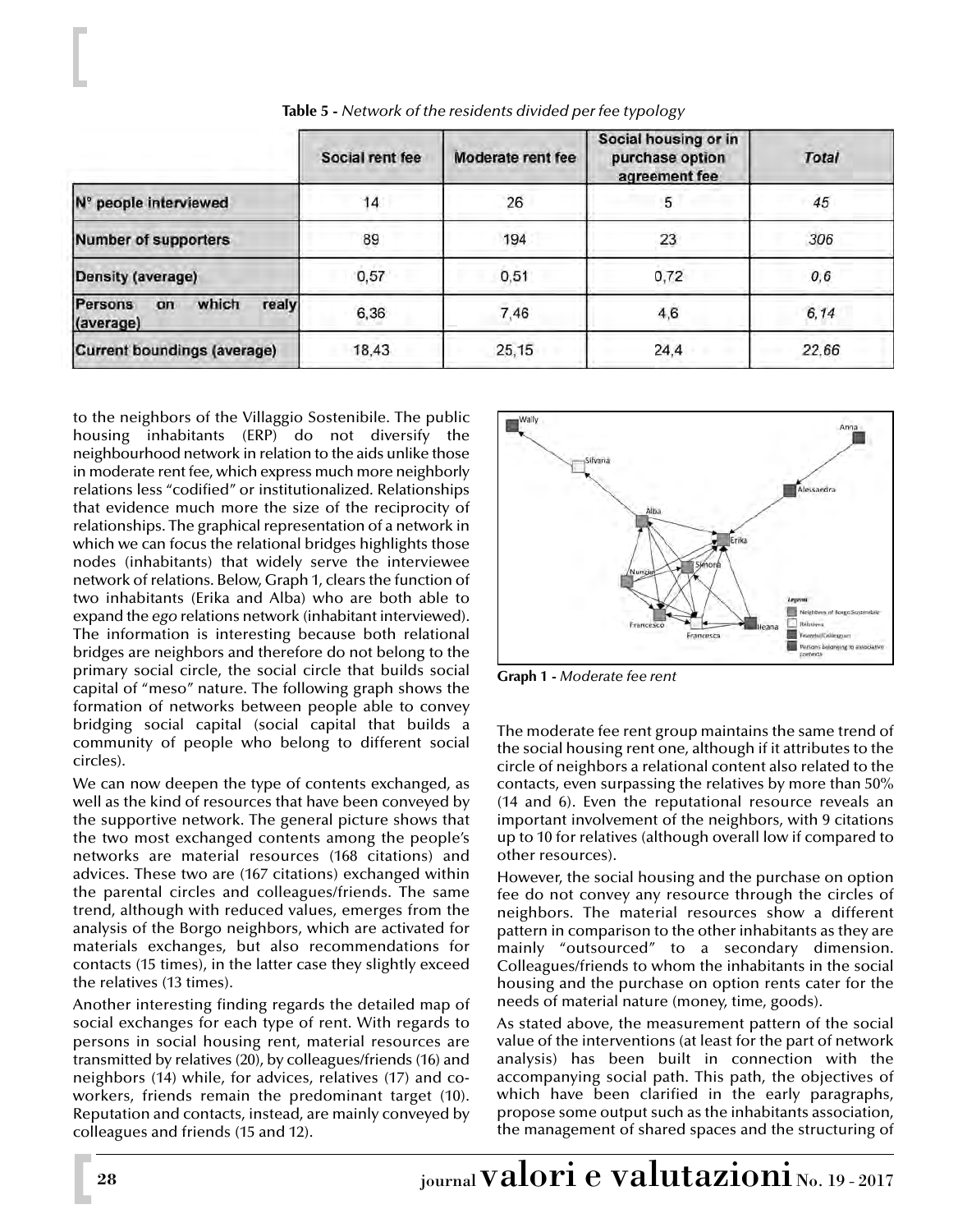collaborative activities. Although the outputs are important design goals, we are now able to add the effects this has on the path of the residents and communities of the Borgo in terms of capital increasing, heterogeneous networks of support and density of personal networks. The relational theory, together with the data structure and content of patterns, helps to build the set of indicators to which the results of the activities carried out by the Foundation can be relayed. A social housing project can then root urban regeneration phenomena able to promote those aspects traceable in the current generative welfare concept. The challenge of our time lies mainly in the transition from the mechanisms of "collection redistribution", typical of the 80s' welfare, to accountability mechanisms within which it is possible to exploit the resources, put them in action, and, at the same time, to explicit the benefits for both individuals and the community.

# **4. RESULTS: THE COMMON TOOLKIT**

On the basis of the experimentations herewith presented the three FOBs have come today to set up a matrix of key tools and variables for the evaluation of results (outcomes) and the related social measurements (impacts).

The sharing of experiences, started at the event Urbanpromo Social Housing 2015, let us today to show the first progresses towards the definition of a "shelf" of common tools and metrics (toolkit) for the measurement and rating of a social impact project. The goal is represented by the integration of the estimation of a socio-financial rate of return, based on quantitative metrics, with quantitative and descriptive variables more focused on the social mission of the interventions.

During the working round tables, promoters, investors and the managers of social residences have shared points of view, integrated skills and tried to reason under a multiobjective and multi-stakeholder vision. Alongside the social impact variables, more established in the housing literature, the FOBs have tried to bring a contribution on aspects perhaps less easy to be monitored, but considerable significant to measure the success of the operations. They can be mainly referred to qualitative, descriptive and contextual components, more anchored on the people, the neighborhood, the production of culture and housing sustainability.

As the matrix (Table 6) shows, these variables have been identified with regard to five groups of stakeholders: residents, the local community, the public body, the manager and the investor.

Stakeholders are related to three categories of metrics. A first group gathers measurable information and generally it is approached to calculate mono-criteria indexes of performance (such as the SROI). Here quantitative indicators are included, among which monetary and monetized variables. From the investor's

point of view, for example, this group includes "the expected effective way out", and "the financial return of the project", while, of major interest for the public authority, we can find the "value" of the saved cost to be addressed to housing welfare policies. The results for the local community and the residents can be taken into account through the income generated by new work places, the appreciation of the real estate stock in the neighborhood, or the promotion of voluntary work. The economic benefits for the social manager, however, can be identified through the monetization of sociocultural mediation activities or through fundraising indicators.

Many of the variables centered on the empowerment of the residents, the community and the social manager, can be instead considered "potentially assessable". The quantification of the inhabitants' satisfaction, the understanding of the path towards the individual economic independence, or spontaneous development of supportive behaviors, are factors that can be estimated through questionnaires, interviews or appropriate proxy variables.

In this category of variables it should be noted, in particular, that we can find the set of "social cohesion indicators" related to the local community. The analysis of the supportive network, the density and diversity of the bonds, as well evidenced by the experience of FHS, is an example of how intangible aspects can actually be traced to measurable metrics, being representative of the community social "explanandum".

The last category is mainly centered on qualitative and contextual aspects. Among them, for example, we can find the tenants' socio-demographic information as well as the residents' background, which can be monitored through a careful management activity. The role of the social manager is also crucial to generate and stabilize a higher level of quality of life within the neighborhood, as well as to boost virtuous behaviors towards the environmental resources consumption (water management, electricity and waste) and the relationships among the residence guests and the local community.

The notification of these objectives has been then identified as a specific descriptive variable from the point of view of the social manager. Training activities, involvement and incentives to participate in a pro-active mode to the local community are in fact recognized by the authors as essential to ensure that the social housing project will produce results and high added-value impacts.

As Zamagni, Venturi, Rago (2016) remaind "... the added value should represent the identity of the persons who produce a positive change in the context…". Elsewhere, the same authors point out that the impact "is the result of an inclusive participation, co-production process " as it is important not only "what you do", but "how you do it ", also.

This means that it is not possible to tackle social impact issues standardizing the subject of the discussion.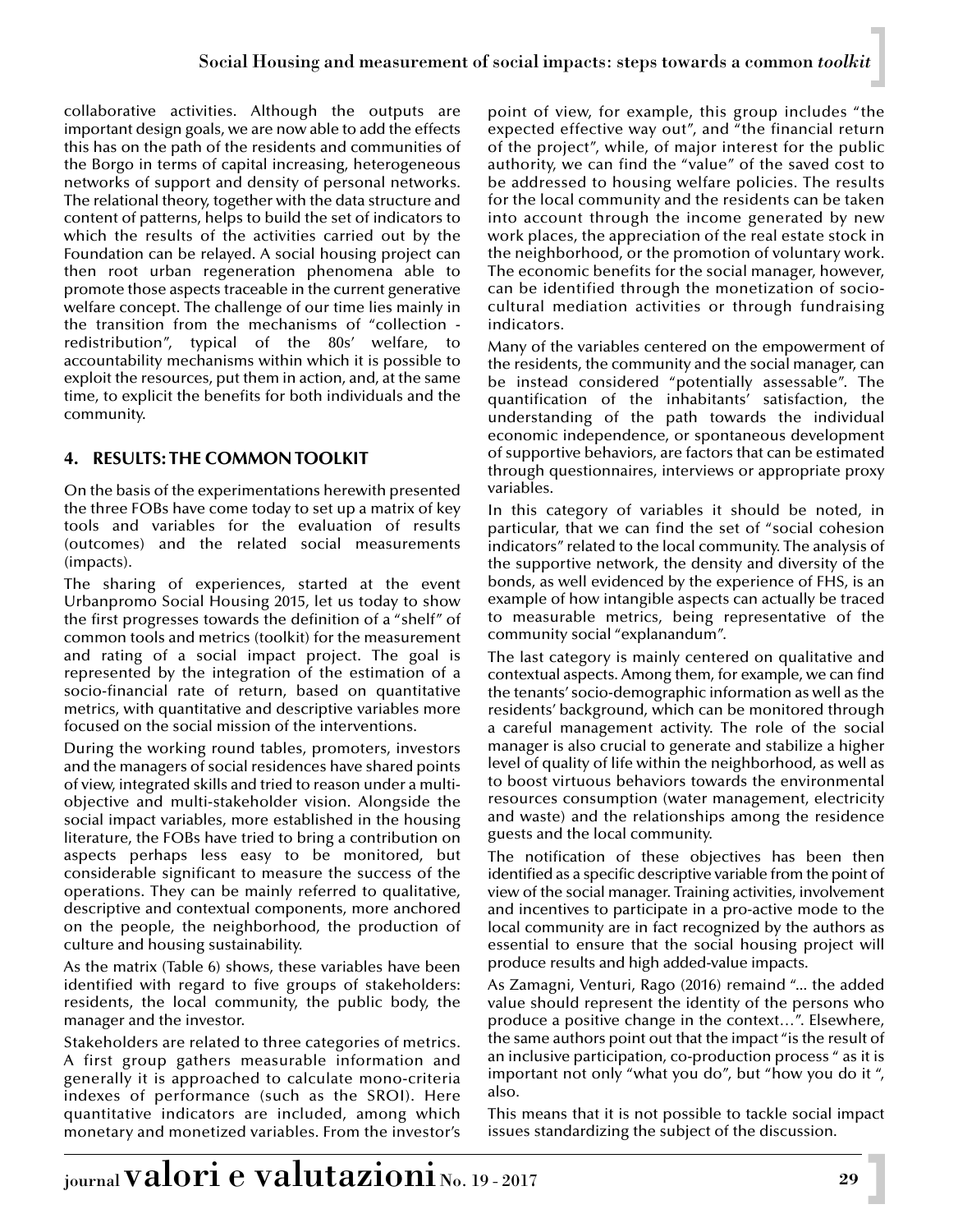|                               |                    |                        | <b>STAKEHOLDERS</b>                                                                                                  |                                                                                                                                         |                                                            |                                                                                                                                           |                                                                          |  |  |  |
|-------------------------------|--------------------|------------------------|----------------------------------------------------------------------------------------------------------------------|-----------------------------------------------------------------------------------------------------------------------------------------|------------------------------------------------------------|-------------------------------------------------------------------------------------------------------------------------------------------|--------------------------------------------------------------------------|--|--|--|
|                               |                    |                        | <b>RESIDENTS</b>                                                                                                     | <b>LOCAL COMMUNITY</b>                                                                                                                  | <b>PUBLIC BODY</b>                                         | <b>SOCIAL MANAGER</b>                                                                                                                     | <b>INVESTOR</b>                                                          |  |  |  |
| <b>INDICATORS AND METRICS</b> | QUANTITATIVE       | MEASURABLE             | a) Valorization of<br>voluntary work                                                                                 | a) Employment<br>repercussion deriving<br>from the SH activity<br>b) Possible effects on<br>the real estate market                      | a) Public housing<br>welfare and SH                        | a) Socio-cultural<br>mediation activities<br>that actually substitute<br>the public social<br>assistance<br>b) Fund raising<br>indicators | a) Actual or expected<br>Way Out<br>b) Expected financial<br>performance |  |  |  |
|                               |                    |                        | a) Enlarged Community<br>Social Capital Indicator<br>b) Number and type of<br>outbound solutions<br>within 18 months | a) Heterogeneity of<br>partnerships<br>b) Permeability of<br>common spaces                                                              | a) Spontaneous<br>creation of supportive<br>behaviors.     | a) Orientation of<br>housing solutions<br>during the release<br>phase<br>b) Dissemination of<br>solid and sustainable<br>housing culture. | àis                                                                      |  |  |  |
|                               | QUALI-QUANTITATIVE | POTENTIALLY MEASURABLE | c) Increased awareness<br>and individual capacity<br>d) Collaborative<br>services activated                          | c) Trading network<br>developed<br>d) Social cohesion<br>indicators: supportive<br>networks, density and<br>heterogeneity of ties       |                                                            | c) Tools activated to<br>contrast morosity<br>d) Turnover<br>management                                                                   |                                                                          |  |  |  |
|                               |                    |                        |                                                                                                                      | e) Satisfaction related<br>to personal experience<br>(security, SIA,<br>neighborhood, )<br>f) Satisfaction for the<br>quality of living | e) Integration with the<br>neighborhood/city<br>           |                                                                                                                                           | e) Supplementary<br>services to living<br>f) Spatial Management          |  |  |  |
|                               | QUALITATIVE        | <b>DESCRIPTIVE</b>     | a) Inhabitant registry                                                                                               | a) Socio-demographic<br>indicators of the<br>neighborhood                                                                               | a) Improving the quality<br>of life in the<br>neighborhood | a) Project<br>Communication Plan /<br>Services Offered<br>b) Integrated                                                                   | viii                                                                     |  |  |  |
|                               |                    |                        | b) Socio-demographic<br>information<br>c) Previous housing.<br>situation                                             | b) Development of<br>neighborhood services                                                                                              | b) New housing culture<br>$\cdots$                         | communication on<br>energy saving<br>c) Manager profile                                                                                   |                                                                          |  |  |  |

| <b>Table 6 -</b> Towards a common toolkit of indicators and metrics |  |
|---------------------------------------------------------------------|--|
|---------------------------------------------------------------------|--|

In this vision the common toolkit assumes a guidance value, flexible, in which the transition of the demand, which is changeable over the time, as it is expression of continuous socio-demographic economic and cultural adaptations, is reflected in the content and in the method provided by the supply.

## **5. DISCUSSION**

Given the commitment lavished by the three FOBs in comparing tools, models, metrics, approaches and above all in view of their work experience, the authors agree to consider the toolkit an instrument by its nature in progress. The toolkit is thus a contingent and evolutionary instrument, which provides an outline to support the impacts assessment. More than this it can then be considered an infrastructure within which stakeholders can set a dialogical-performance discussion, in order to balance multi-objective solicitations<sup>31</sup>.

<sup>31</sup> Bengo *et al*. (2016) seems to mature the same conclusions, when, in a recent study, advocated the development of "trusting infrastructures".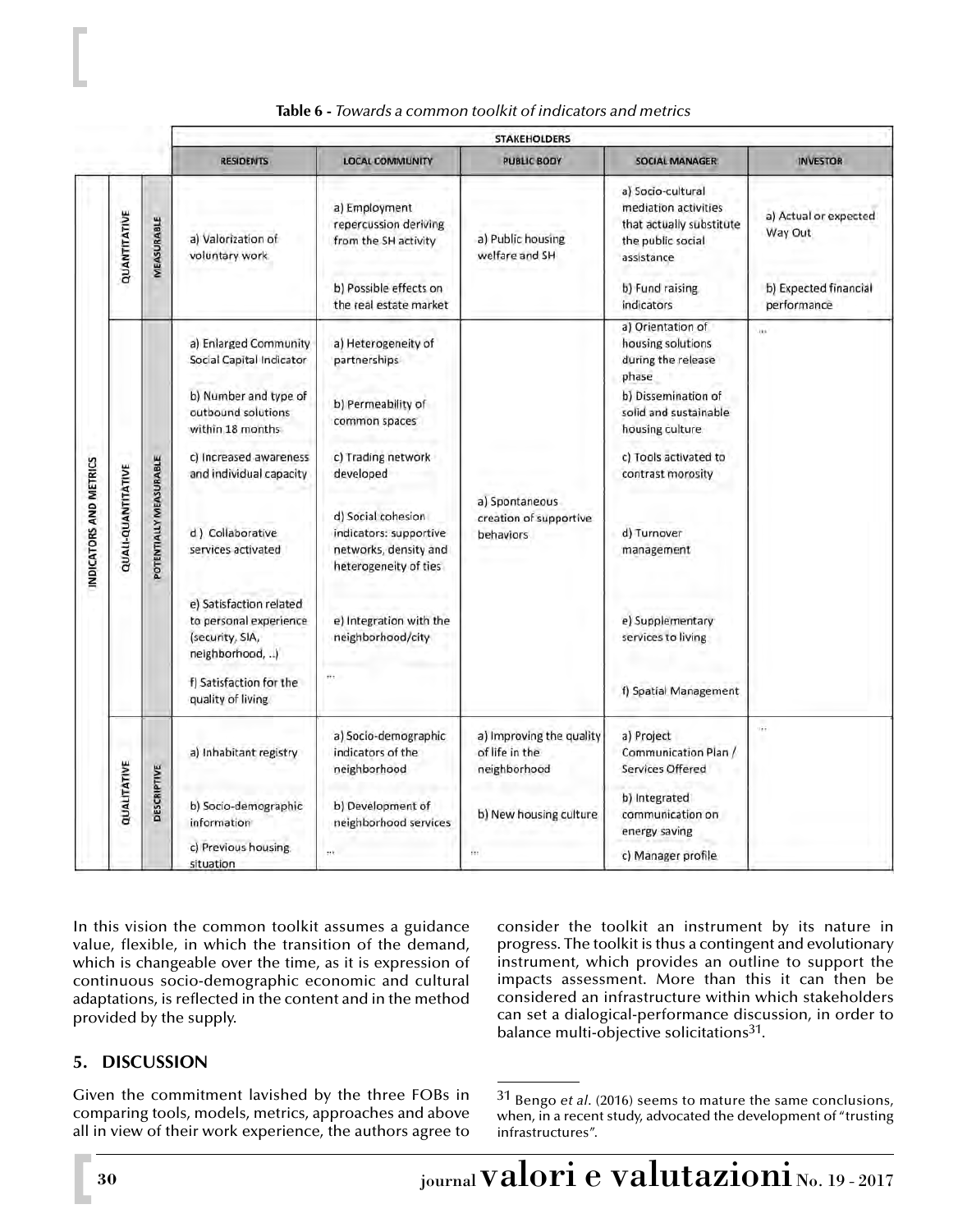The point of the question is, in fact, not to theorize generalizable "correct" paths, but to share a method by which to test theories and experiences' effectiveness in practice.

Is, therefore, the practice on which the discussion focuses, arguing how realization the process and its determinants have required to choose the paths of social impacts assessment.

Resuming Nicholls' thought, already introduced in subparagraph 2.1, when it states that the key of a correct operations lies in the setting of a shared process, it is considered precious to offer a comparative summary of the three case studies by explaining how the three FOBs have managed the four major risks or also the so-called "counterfactual effects" proposed by Nicholls. In particular, the discussion compares the strategies performed (preconditions of success) with reference to:

- 1. the way in which investors have secured and arranged their investment and real estate property;
- 2. the strategy implemented by the stakeholders to share the purpose of the intervention with the local public;
- 3. the tools and timelines put in place to manage the realization process;
- 4. the weighting of the powers exercised the involved stakeholders, to negotiate operational decisions among competing interests.

It is a useful exercise to understand, on the one hand, how the financial availability and the stakeholders structure can influence the approaches to be choosen for to evaluation, and on the other hand, to open a discussion on the potentialities and limits of the initiated processes, in this early FOBs experimentations (design and evaluation of the projects) characterized by high social impact such as social housing.

For a better comprehension, a brief synthesis of the three interventions is proposed in table 7.

The interventions dimension, as well as "who evaluates what", and "for whom", allows to easily compare the three experiences, by interpreting common strategies (and not) that the involved actors considered rewarding to test. The proposed discussion also makes possible to understand the operating margin of the three processes within the Italian context, leaving some open issues to arise from the conclusions of the work.

Table 8 explores in the three experiences how the risk or counterfactual elements, found in literature on the subject, have been managed and exceeded.

First of all, in all three cases, as already stated, the promoters are FOBs. However, what modify ex ante the point of view in the three experiences is the origin of funds and real estate properties invested (prerequisite 1), elements that decisively impact on the objective that each FOB wanted to verify with great care. While FCRT in 2008 has invested philanthropic capital through two ad hoc vehicle companies<sup>32</sup> in 2008 to acquire, develop and start managing the property by 2012 (made available for purchase and management by the City of Turin through a competitive procedure), CSP has used 100% granting funds to invest in a property that was given in loan for use for 25 years by the City of Turin to its instrumental body Ufficio Pio. Finally, FHS is a technical-social advisor for the Cariplo Foundation within the FIL-Fondo Immobiliare Lombardia – a closed-end, multi-funded financial instrument, reserved for 50 years to qualified investors, who, among its portfolio investments, has developed Borgo Figino (in partnership with other public, private and non-profit partners, including the Lombardy Region, FHS itself and CDPI).

These preconditions have influenced the leadership balance during the process direction, both in terms of ability to obtain consensus from local public entities (prerequisite 2) and in terms of stakeholder planning, communication (prerequisite 3) and management of the decision-making asymmetries (prerequisite 4).

With regard, in particular, to the public consensus achievement, in all cases optimal " governance preconditions" can be identified, thanks to the early predispositions of collaborative schemes between public

|                 | <b>Sharing Via Ivrea</b>             | Luoghi Comuni Porta Palazzo          | <b>Borgo Sostenibile Figino</b>      |  |
|-----------------|--------------------------------------|--------------------------------------|--------------------------------------|--|
|                 | <b>Turin FCRT</b>                    | Turin PH - CSP                       | <b>Milan FHS</b>                     |  |
| Apartments (N°) | 122 apartments + 58 hotel rooms      | 27 apartments                        | 321 apartments                       |  |
| Process phases  | $4 + \gamma$ ears                    | 5 years                              | 5 years                              |  |
|                 | (2007-2011: concept and realization) | (2008-2013: concept and realization) | (2008-2013: concept and realization) |  |
|                 | 6 years                              | $3 + \gamma$ ears                    | $3 + \gamma$ ears                    |  |
|                 | (2011-2017: launch and monitoring)   | (2013-2017: launch and monitoring)   | (2013-2017: launch and monitoring)   |  |

**Table 7 -** *Comparative synthesis of the three case studies*

<sup>32</sup> The two companies in question are: "Ivrea 24 Srl" for the real estate development, and "Sharing Torino SRL", to accompany the social management of the structure. In the first, which consisted of a 2012 exit strategy (when it was acquired by the C.A.S.E. real estate fund, which was part of the FIA's Investment Fund for CDPI Housing), FCRT invested 90% of equity (philanthropic capital ) alongside hybrid organizations (Fondazione Oltre Venture and Cooperativa Sociale Doc scs) for the remaining 10%.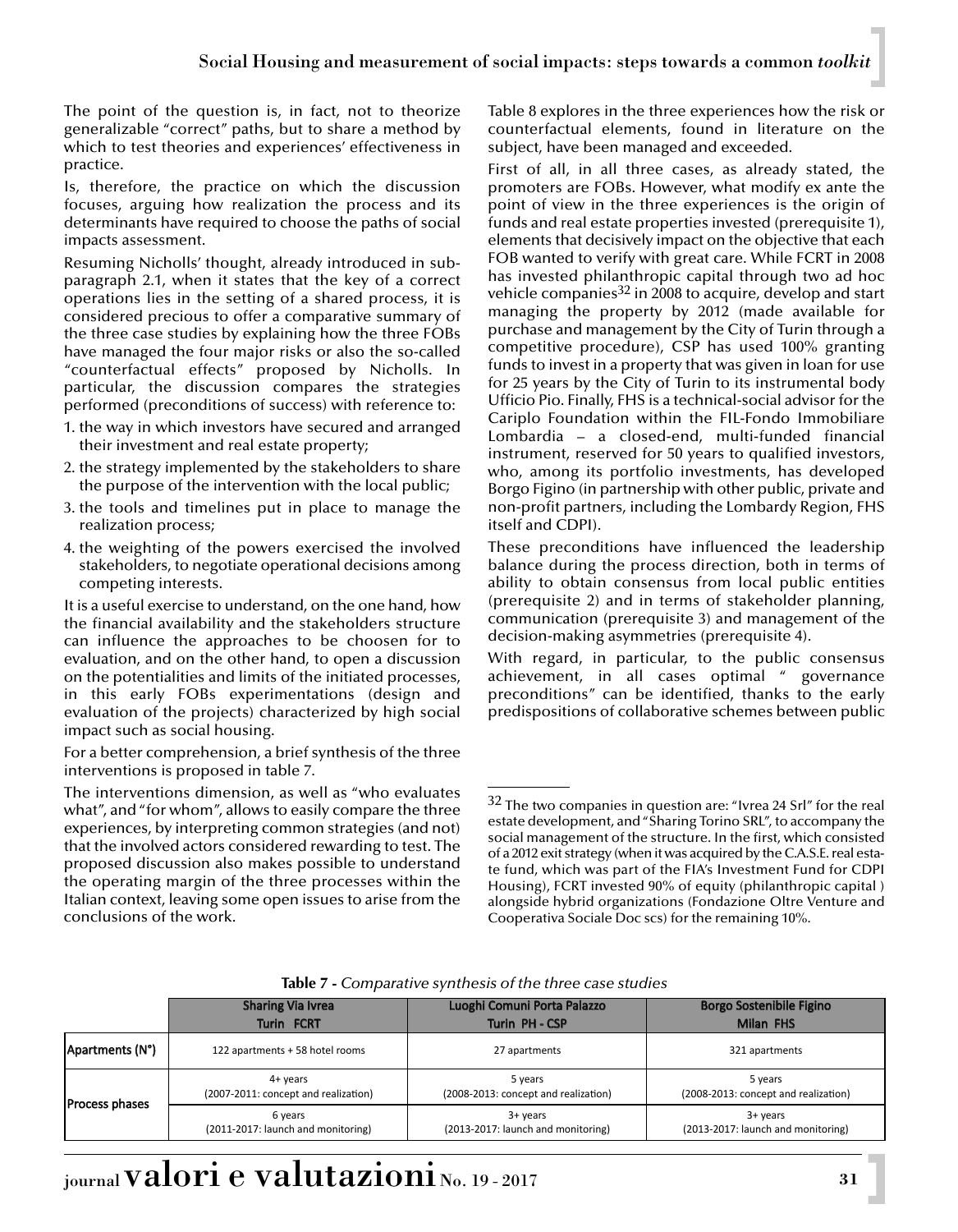|                                                 | <b>Prerequisites of success</b>                                                       |                                                             | <b>Sharing Via Ivrea</b><br><b>Turin FCRT</b>                                                                                                                                                                                              | Luoghi Comuni Porta Palazzo<br>Turin PH - CSP                                                                                                                     | <b>Borgo Sostenibile Figino</b><br>Milan FHS                                                                                                                                                                                                                                                                                                  |
|-------------------------------------------------|---------------------------------------------------------------------------------------|-------------------------------------------------------------|--------------------------------------------------------------------------------------------------------------------------------------------------------------------------------------------------------------------------------------------|-------------------------------------------------------------------------------------------------------------------------------------------------------------------|-----------------------------------------------------------------------------------------------------------------------------------------------------------------------------------------------------------------------------------------------------------------------------------------------------------------------------------------------|
|                                                 | <b>Investment assets</b>                                                              | Capital                                                     | Philanthropic capital investment on behalf of<br>"Sharing Ivrea 24" company: Fondazione<br>Sviluppo e Crescita di FCRT (90%) +<br>Fondazione Oltre Venture" (0,9%) +<br>Cooperativa Doc scs** (0.1%).                                      | Granting funds investment: CSP 100%.                                                                                                                              | 100% ethical capital investment by the FIL-<br>Fondo Immobiliare Lombardia (Fondazione<br>Cariplo, FHS, Regione Lombardia, CDPI).                                                                                                                                                                                                             |
| 1                                               | availability                                                                          | <b>Real Estate Property</b>                                 | City of Turin<br>("Sharing Ivrea 24" alienation - by 2012<br>transferred to Ream sgr / Fondo Piemonte<br>C.A.S.E, where FCRT is a shareholder).                                                                                            | City of Turin<br>(loan for use in favour of Ufficio Pio - CSP<br>instrumental entity).                                                                            | City of Milan<br>(buildable area for free to the FIL).                                                                                                                                                                                                                                                                                        |
|                                                 |                                                                                       | Governance<br>preconditions                                 | Continuous open dialogue on the housing<br>issue between FCRT and the City of Turin -<br>'Area Edilizia Residenziale Pubblica".                                                                                                            | Continuous dialogue on the housing issue<br>between the CSP and City of Turin -"Area<br>Edilizia Residenziale Pubblica".                                          | Partnering path on the housing issue among<br>Cariplo Foundation, FHS and the City of Milar<br>since 2005.                                                                                                                                                                                                                                    |
|                                                 | <b>Public consensus</b>                                                               | Governance                                                  | Since 2008 the City of Turin has shared the<br>concept of the project inserting it into its.<br>"Municipal Social Housing Program".                                                                                                        | Since 2008 the City of Turin has shared the<br>concept of the project inserting it into its<br>"Municipal Social Housing Program".                                | The City of Milan and the Milan Architects'<br>Association supports the intervention from its<br>beginnings.                                                                                                                                                                                                                                  |
|                                                 | achievement                                                                           | Public-private interest<br>reciprocity                      | N° 23 apartments to cover public housing<br>emergency demand (+ other 30 on demand).                                                                                                                                                       | N° 2 apartments to cover the public housing<br>emergency demand.                                                                                                  | Nº 33 apartments to cover public housing<br>emergency demand.                                                                                                                                                                                                                                                                                 |
|                                                 |                                                                                       | Consensus<br>formalisation                                  | Public procurement (property allenation) +<br>PPP.                                                                                                                                                                                         | Public procurement (loan for use) + PPP.                                                                                                                          | Buildable area for free + planning of the<br>integrated urban concept of community<br>services + PPP.                                                                                                                                                                                                                                         |
|                                                 |                                                                                       | <b>Process formalisation</b>                                | Formal agreements among:<br>stakeholders involved in the selection of the<br>architect and the building contractor;<br>exit strategy of Sharing Ivrea 24 in favour of manager;<br>Ream sgr.<br>building alineation to C.A.S.E. Real Estate | Formal agreements among:<br>- stakeholders involved in the selection of the<br>architect, the building contractor, the social<br>shared planning activities.      | Formal agreements among:<br>stakeholders involved in the selection of the<br>architect, building contract, social manager;<br>shared planning activities.                                                                                                                                                                                     |
|                                                 |                                                                                       | <b>Stakeholders involved</b><br>in the governace<br>process | Fund<br>Fondazione Sviluppo e Crescita (FCRT).                                                                                                                                                                                             | PH di CSP                                                                                                                                                         | FIL Fund shareholders.                                                                                                                                                                                                                                                                                                                        |
|                                                 |                                                                                       |                                                             | Oltre Venture Foundation.<br>City of Turin.                                                                                                                                                                                                | (social - technical promoter).<br>CSP (main client).<br>City of Turin.                                                                                            | FHS.<br>City of Milan.<br>(buildable area for free to the FIL).                                                                                                                                                                                                                                                                               |
|                                                 |                                                                                       |                                                             | Sharing Ivrea 24 Sgr (social manager up to<br>2012) & Ream Sgr (social manager by 2012)                                                                                                                                                    | UFFICIO PIO - real estate property<br>(adjudicatee and call coordinator with multi-<br>objective expert commission)                                               | Polytechnic of Milan.                                                                                                                                                                                                                                                                                                                         |
| 3                                               | <b>Communication &amp;</b><br>activity planning<br>among                              |                                                             | Other local stakeholders (inhabitants,<br>neighbourhood commitee, local traders, etc.)                                                                                                                                                     | The social manager<br>Other local stakeholders (inhabitants,<br>neighbourhood commitee, local traders, etc.)                                                      | The social manager<br>Other local stakeholders (inhabitants,<br>neighbourhood committee, local traders, etc.).                                                                                                                                                                                                                                |
|                                                 | stakeholders                                                                          |                                                             | Stakeholders/assemblies (Coop. Doc and                                                                                                                                                                                                     | Report (1/year).                                                                                                                                                  | Report una tantum.                                                                                                                                                                                                                                                                                                                            |
|                                                 |                                                                                       | Inclination to                                              | neighbourhood committee).                                                                                                                                                                                                                  | Impact Assessment Stakeholders' focus<br>group (6/anno)                                                                                                           | Stakeholders' focus groups.                                                                                                                                                                                                                                                                                                                   |
|                                                 |                                                                                       | monitoring and<br>communication                             | Operational/continuous coordination among<br>the City of Turin, Ream sgr and FCRT<br>(Fondazione Sviluppo e Crescita).                                                                                                                     | Social manager Focus group (4/year)<br>TD interviews, local traders, local<br>stakeholders, etc. (1/year on a randomly<br>selected sample).                       | Interviews to the local community.                                                                                                                                                                                                                                                                                                            |
|                                                 |                                                                                       | Approach to social<br>impact assessment                     | Mainly monocriterial, economical and<br>quantitative, with high regard for the social<br>quality of the offered services.                                                                                                                  | Multicriterial and quali-quantitative.                                                                                                                            | Multicriterial qualitative-descriptive.                                                                                                                                                                                                                                                                                                       |
|                                                 |                                                                                       | Social Impact<br>measurement method                         | SROI (Positivist-synthetic method).                                                                                                                                                                                                        | Shared value + Dialogical valuation + shared<br>planning.<br>(Dashboard models - multicriterial method).                                                          | Theory of Change.<br>(Procedural method)                                                                                                                                                                                                                                                                                                      |
| 4                                               | Management of decision-making asymmetries<br>(weights and privileged decision makers) |                                                             | The manager (Ream Sgr) covers a privileged<br>role in the evaluation of the management<br>activities. However FCRT guides the decision<br>making being shareholder of Ream.                                                                | The Promoter (Housing Program) and the<br>client (CSP) have taken on a privileged role in<br>the process of shared planner activities and<br>dialogic assessment. | Ream Sgr, FIL manager and promoter of<br>Figino intervention, has been the director of<br>the process as well as client of the FHS<br>(Technical Advisor for the Fund) who<br>developed the social impact assessment<br>(community start-up success). The result of<br>these analyses impacts on the value of the<br>Fund and its management. |
|                                                 |                                                                                       |                                                             | <b>ITERATIVE</b>                                                                                                                                                                                                                           | <b>ITERATIVE</b>                                                                                                                                                  | <b>ITERATIVE</b>                                                                                                                                                                                                                                                                                                                              |
| <b>PROCESS TYPE</b><br><b>CRITICAL ELEMENTS</b> |                                                                                       |                                                             | Alignment among:<br>the promoter and the public body (juridical<br>and administrative questions on SH<br>peculiarities);<br>Local stakeholders (communication and<br>(themsus achievement)                                                 | Alignment among:<br>the promoter and the public body (juridical<br>and administrative questions on SH<br>peculiarities).                                          | Unique case within the FIL portfolio (buildable<br>area free of charge by the City of Milan).<br>Close and complex involvement of the public<br>side by the early pre-feasibility stages.                                                                                                                                                     |

#### **Table. 8 -** *Approach to the process management a comparative synthesis*

\*Oltre Venture Foundation is an italian social venture capital fund dedicated to new social enterprises.

\*\* Cooperativa Doc is a social cooperative company committed in the management of hotels and extra-hotels touristic accomodation.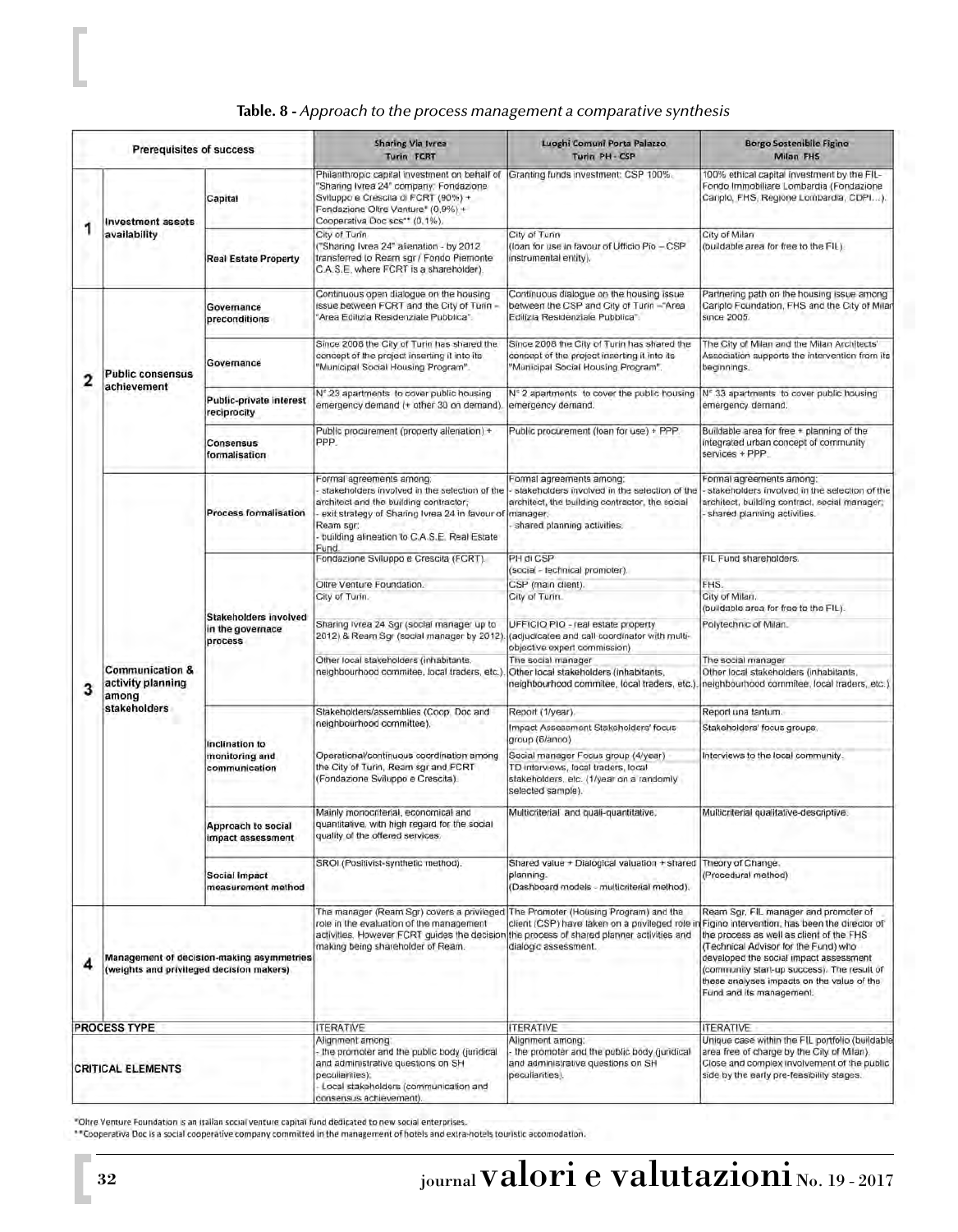and private social institutions. The FOBs, strong institutional actors within their own territories, have for a long time maintained an open dialogue on the housing issue with the local public institutional bodies. On this basis, especially for the Piedmont experiences, the convergence of intentions to be undertaken on the local policies has facilitated the formalization of the public consensus through the participation at a public selection to obtain the alienation or the loan for use of the immovable property by the City of Turin.

In both cases, to demonstrate the reciprocity of benefits that the local ecosystem of actors has shared, the City of Turin demanded that a part of the beds accommodations should be devoted to compensate the local public housing demand. Slightly different is the FHS case, which, acting within the framework of a real estate fund, also participated by Regione Lombardia and CDPI, and obtaining for free the buildable area, has negotiated the public goals by the early preliminary phases of the project, quantifying the consensus both in terms of integrated purposes between the fund shareholders and through the patronage obtained from the City of Milan.

Regarding stakeholder communication and action planning (prerequisite 3) FOBs express greater differences. While for FCRT the operation was set up by the vehicle company Sharing 24 with an already scheduled exit strategy at the 4th year (2012) that already had forseen the alienation of the real estate asset, requesting, as a consequence, to capitalize the investment results to commensurate their value, CSP and FHS interventions did not require short-term monetary valuations. For CSP, moreover, since the investment do not use risky capital, the focus of the large stakeholders group (PH, CSP, PIO Office, etc.) has been more focused on the experimental tools of the social accompanying proposal in favor of integrated sustainability.

In particular, the CSP' dialogic approach to evaluation put at the heart of its activity the complexity characterizing projects and interventions in the social housing field, which makes it almost impossible to standardize processes to measure results and impacts.

Assuming a dialogical orientation means, in fact, to be willing to develop provisional knowledge and to accept the temporality, partiality and multiplicity of the representations proposed by the different involved actors (D'Angella, 1999).

The evaluation, under the dialogical perspective, in the Turin experience of Porta Palazzo, has therefore acted as a filter for communication, leveraging the stakeholders ability to integrate different representations and to build shared solutions to problems. The shared value concept, introduced by Porter and Kramer (2011), in an article published on the "Harward Business Review," titled "Creating shared value", well represents the concept of value that PH creates. It means, in fact, to consider the TD as an open system that interacts with a multiplicity of actors and which, through this interaction, is able to contribute to create a wider value than the economic one, namely, the social value of the project. In this sense, according to the Foundation mission, the design path has become the most powerful instrument for achieving social progress: the shared value is in fact the result of policies that bring competitive advantages while strengthening the communities in which CSP operates.

As can be seen in literature, for example in Ebrahim and Rangan's work (2010), when the evaluator doesn't want to limit the metrics to monetarily quantifiable aspects, but recognizes the value of expressing the result in quantifiable terms, including the process itself in the evaluation. It is appropriate to identify stakeholder priorities by focusing attention on some "key" performance indicators.

As detailed in the sub-paragraph 3.2, the metrics and indicators highlighted make possible to understand whether the project has "already accounted for" a certain degree of attractiveness in the short term by the potential demand, while contributing to improve services.

In this sense, for example, a clear answer comes from the indicator "N° of required cohabitations" (calculated between 2014 and 2015 - as can be seen in the same paragraph in Table 3): the decrease in the demand during the first 12 months can be interpreted as "physiological" and after all good, since the service offered has in fact stimulated the discomfort contraction. However, this variable should be monitored for a longer period of time in order to be able to express actual judgments.

FHS, which covers out the role of advisor for Cariplo Foundation in the FIL real estate fund, has ensured both accompaniment and evaluation to the process. In particular, FHS has focused the social impact assessment on the community start-up development. The most economic-financial aspects are instead of continuing competence of the management company, Ream Sgr. Management outcomes are, however, also influenced by the qualitative-descriptive evaluation of the proximity networks. For this reason, FHS has focused its work on the ability of the process to trigger an integration between the project, the neighborhood and the city. In this regard, it is interesting to note that CDPI, subscriber of the FIL through the FIA, has recently developed an orientation and a careful assessment of the social returns towards the definition of a real social rating model for the housing sector, a fact that has a decisive influence in the Lombard fund mission.

The emblematic case of via Ivrea in Turin is a proof of this. Alongside the commitment of quantifying monetary impacts, FCRT has invested massive energy in communication and negotiation among the partners involved in the process. In fact, during the realization of the social hotel, Cooperativa Doc called for several meetings with the neighbourhood committee, which had found hard to understand the positive impacts of the project. Similarly, Ream Sgr, who replaced the Coop. in 2012, had to undertake managerial skills to correctly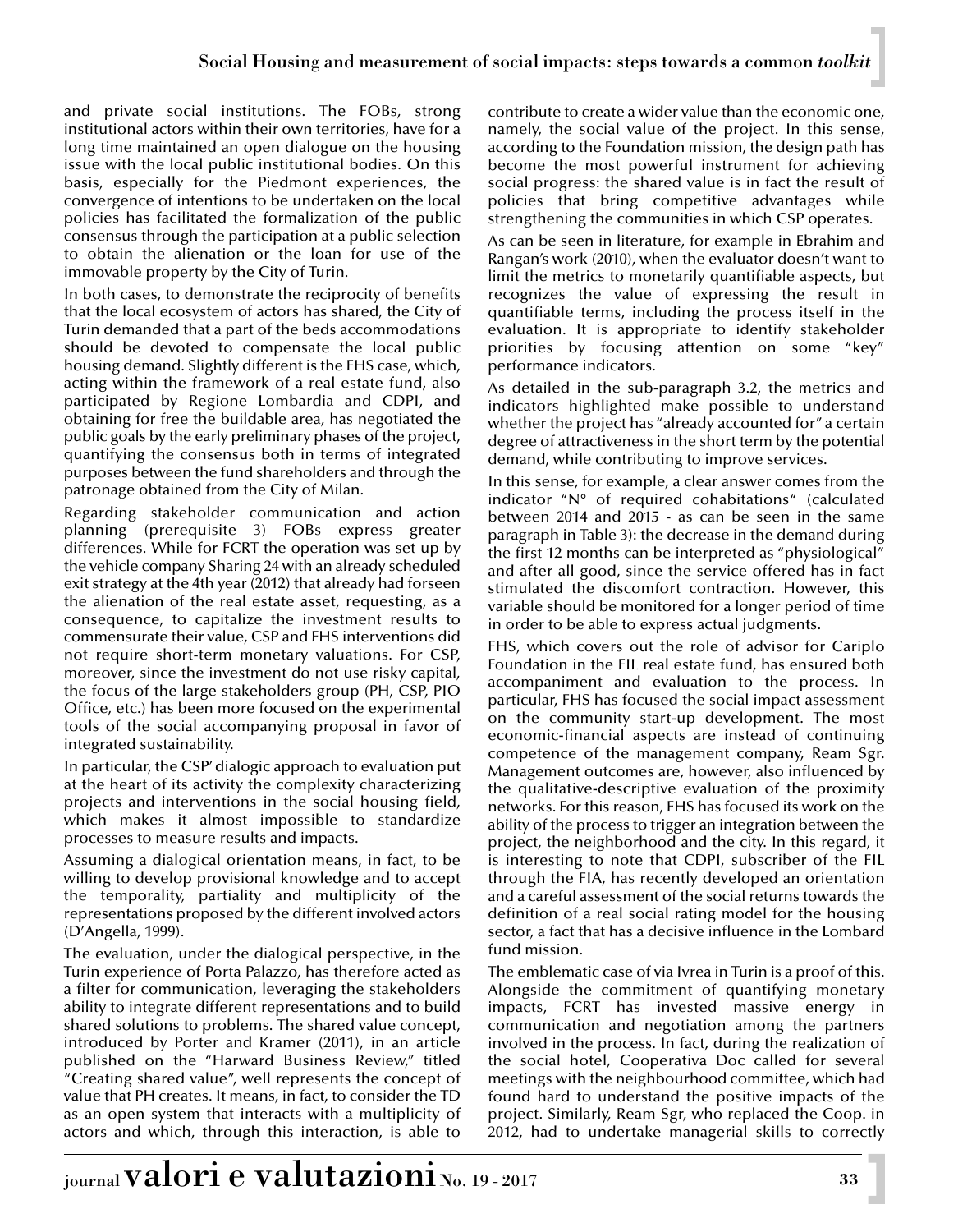accompany the information processing with the City of Turin: there was no conventional encoding of the social housing phenomenon, and, in fact, the two actors had to clarify the criteria for detecting households to be housed depending on available accommodations and bedding.

With regard to the other two experiences, the propensity to communicate and monitor the results has been expounded through the organization of focus groups (for the TD of Porta Palazzo up to 6 per year), the provision of questionnaires to inhabitants and traders, and the production of cadenced reports (generally 1 report per year).

All the actors in the funder-fundee chain have been appropriately represented on a case by case logic at the participated discussion in working tables.

These evidences are interesting to find out how in the three cases the risk of producing jeopardizing asymmetries has been managed. In general, however, it is to be noted that the presence of strong institutions (FOBs) and large real estate portfolio managers, such as Ream, have produced a privileged direction that led the decisions, while taking into account multi-objective and multi-stakeholder solicitations. The experimental character has also affected the resulting, iterative approach. This means that although temporary imbalances have been created, high value has been attributed to the dialogic relationship between all the involved actors, under that view that CSP has called "shared value".

It is precisely this vision that has generated from the three experiences the predisposition to confrontation and the willingness of discussing to think about a common toolkit to measure the social impacts in social housing interventions.

Even if the experiences differ each other, it has been rooted the awareness that the ultimate purpose of social impact actions is to satisfy the investor-investee relationship in terms of correct information processing, which has to adapt to each context of reference (Galbiath, 1973).

At this point, it is useful to express an opinion on the expectation and usefulness of arriving at a toolkit of tools and metrics to converge the evaluation experience of the three FOBs. The approach, in fact, is in some respects in contrast with the more typically public one to segment roles and functions along the process for the realization and management of residential services. However, this must not be interpreted as an element of complexity overlaying the public-private dialogue. It is rather about trying to facilitate communication between all the stakeholders.

A striking challenge in this regard could be the integration of the SROI approach with that of investments portfolio choices.

It follows that in Italy, today, in view of the maturity achieved by the FOBs (also within the framework of the FIA through its local ethical real estate funds in which CDPI invests), it is even more appropriate to strengthen the collaboration between FOBs, explicating its activities, process outlines and preliminary results (Ferri and Rizzica, 2016).

#### **6. CONCLUSIONS**

The paper addresses a subject that is of vital interest to the three FOBs, as it collects ongoing reasonings on real cases in the social housing sector as well as on contingent and accessories services that this peculiar housing model intends to offer to the communities of inhabitants and the urban system.

The convergence of the three experiences into a common toolkit of indicators expresses the current need of the FOBs to increase their operational capability, along with the opportunity to keep today alive the discussion of critical issues to witch appropriately respond.

The Urbanpromo Social Housing framework, within which the discussion has matured, represents the concrete opportunity for the continuous engagement between the three institutions, within a wider range of operators, including non-profit, CDPI and public actors.

The shared mediation of experiences among the actors in the process will certainly take some time to consolidate integrated assessment models. From a development point of view, however, FOBs can identify the research paths to follow moving from the criticalities and shortcomings found in the experiences that have been launched so far.

On this point, it is important to emphasize the willingness of the FOBs to expand the discussion in the upcoming editions of UrbanPromo, involving international operators at the working round tables.

The SROI application to the FCRT Sharing project highlights how the impacts to be taken into account could be enriched with external aspects, adding counterfactual analyses to fine-tune the performance benchmarks. The externalities issue needs to be further deepened, since, depending on the specific objectives of the evaluation and the nature of the interventions, it would be advisable to calibrate *ad hoc* both the time span and the reference spatial radius. In particular, aiming at enhancing the effectiveness and efficiency of the SROI results, especially to optimize the investment choices between policy makers, investors and promoters, whose dialogue concerns the allocative efficiency of resources, it seems necessary to refine the impact assessment at a middle term.

Likewise, the variables of the five impact areas proposed for the case study of the Temporary Residential Porta Palazzo in Turin, while giving less attention to the financial result, would require more extensive monitoring over time. The three years of activity are in fact not enough to provide robust results. In fact, indicators relating to the empowerment of the inhabitants, or the spread of a new housing culture, are the result of slow and continuous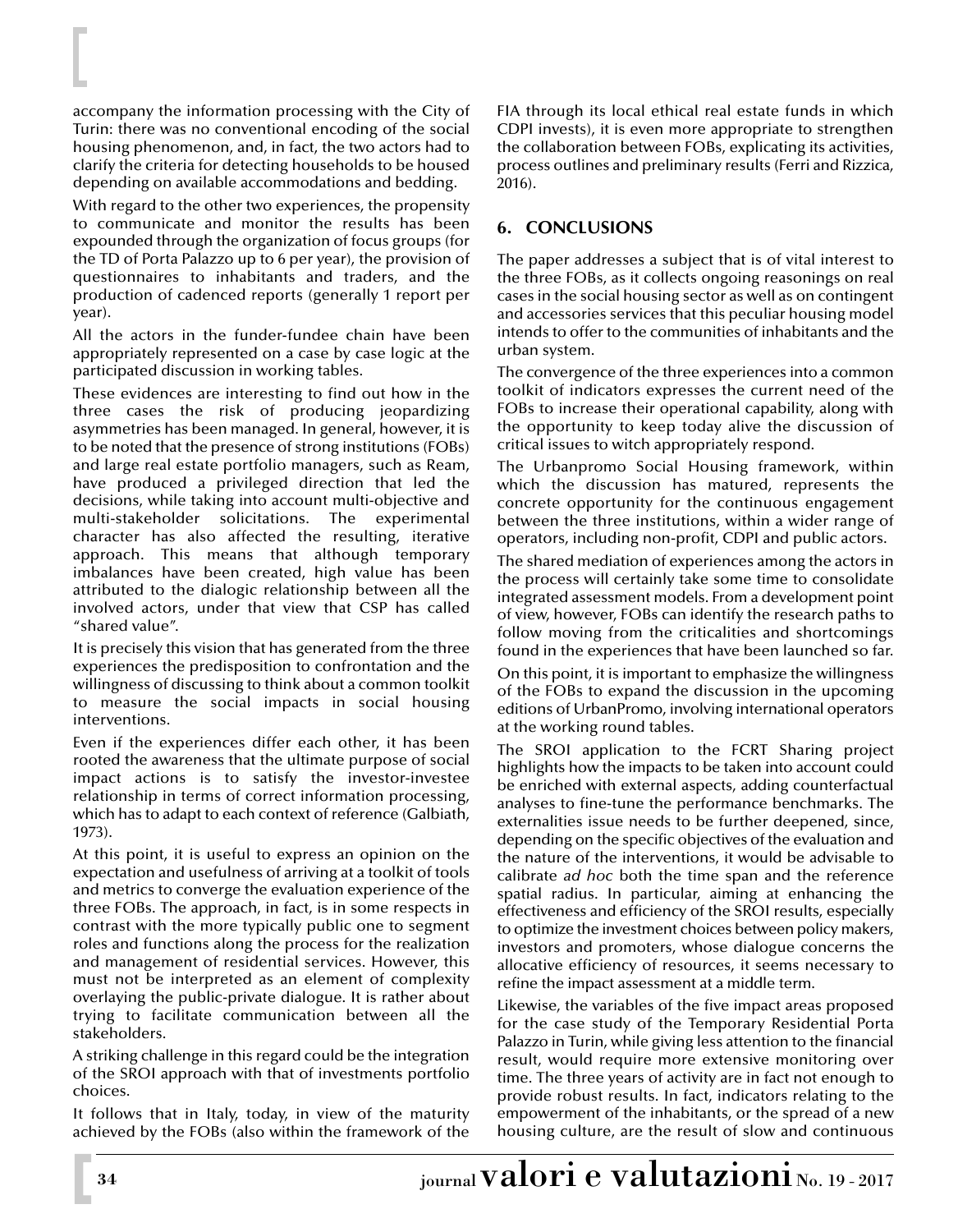progress that filter into the community of inhabitants through successive turn overs. Only obtaining an historical profile of the management results will make possible to quantify the impacts related to the five areas.

Similar limitations can be found in Figino. Since the FIL has demanded the accounting of the social return of investment over immaterial elements, which FHS has implemented in a case-based approach, it is reasonable to ask how it is possible to monitor and verify the change that will affect future relationships and how to evaluate it.

Although the outputs today produced are already important design goals, it is appropriate to begin to consider what effects this path will produce on the community of inhabitants and on the specific urban area in terms of increased social capital, supportive networks heterogeneity and personal networks density. The relational theory, with its lattices, helps to build the set of indicators to report the FHS activities outcomes. These cognitive features would be of high value to demonstrate to what extent a social housing intervention can convey urban regeneration phenomena fostering those aspects that can be referred to the concept of generative welfare.

The challenge for the three FOBs lies mainly in shifting the awareness of being able to overcome the 80's typical "collection-redistribution" welfare mechanism to the tangible capacity to govern empowerment mechanisms within which it is possible to add value to resources, to put them on play and to clarify both individual and medium-long term benefits (Jacobs, 1961).

However, the three experiences testify practical cases which, although within their limits, show, as specified in paragraph 5 "Discussion", how procedural aspects are an integral part of the assessment approach.

For example, let's consider the indicator "Public housing welfare and SH" (interpretable as the notional impact of savings in favor of the public side) proposed in the toolkit (Table 6). In all the three case studies, the formalization of agreements between FOBs and the local government, to reserve a certain number of apartments for the housing emergency demand, represents both the outcome of a reached consensus (precondition 2 in Table 8) and a value element of the process, quantitative and measurable.

Similar considerations can be made on other indicators, such as "Heterogeneity of partnerships" (introduced in the toolkit among the potentially measurable variables of qualitative nature) or "Fund raising" (quantitative and quantifiable). Even for these aspects there is a strong convergence of goals. The first concerns the management of the risk of stretching the development process duration due to the lack of local stakeholders involvement (the third risk of social impact operations failure identified by Nicholls). The second, which enhances the heterogeneous provenance of economic and financial resources, as evidenced by the three experiences, also allows to stimulate, starting from the concept stage of the initiative, the ability to manage the process under a multiobjective and multi-stakeholder perspective (favoring the

balance of possible power asymmetries, thus overcoming the fourth risk of failure).

Hence, any work development will require, beside the time horizon extension, to implement social rating instruments in order to scientifically explore the social, economic and financial potential of each intervention. In this way it would be possible to calibrate multi-objective and multi-stakeholder aspects directly in the business plan of the initiatives. The possibility of a link between the relational explanandum and the community start-up investments remains open.

In line with the sudden spread of social business and social impact investing tools in Italy it is desirable that the "knowledges" and "approaches" integration continues further, in order to support all actors in quantifying the economic and social benefit perceptible by social housing interventions and to instill even more entrepreneurial spirit in social enterprises, supporting the transition stimulated by the recent Italian Third Sector Reform.

Despite the high ambitions of the work, some conceptual reservations are still to be mentioned. The SROI, albeit being increasingly approached in a more open and critical mode, integrated with descriptive elements, does not prevent from risks. In fact, as the Italian ACRI-Associazione di Fondazioni e Casse di Rispormio<sup>33</sup> recently emphasized, the SROI calculation tends to diminish the value of individual social enterprises as it seeks to translate dynamics elements of government and process into figures, risking to overcome the famous Aristotelian maxim "everything is more than the sum of the parts" (Righetti, 2016).

Moreover, more generally, it is to be noted that the FOBs are for their "statute" strongly rooted on their reference territory. It would therefore be crucial to take care of the symmetry between observing and observed system in terms of range and time horizon of impacts.

In Italy, and in the social housing sector in particular, there is also a lack of useful data for developing "counterfactual analyzes" (European Commission, 2003; Nicholls, 2015; Bengo *et al*., 2016). It would be desirable to implement RCTs (Randomized Controlled Trials) in order to be able to imagine "what could happen" without a project, in order to consolidate the if-then proposition in the "input-actionoutput-outcome-impact" causal/logic. This current limit, as the social enterprise Avanzi Sr $134$  argued, with attention in a recent Report presented at the Forum per la Finanza Sostenibile35, is just one of the aspects to be implemented. Some of the additional issues that Avanzi

<sup>33</sup> Associazione di Fondazioni e Casse di Rispormio (ACRI), www.acri.it.

<sup>34</sup> Impresa Sociale Avanzi Srl - Sostenibilità per azioni; www.avanzi.org.

<sup>35</sup> Forum per la Finanza Sostenibile, www.finanzasostenibile.it.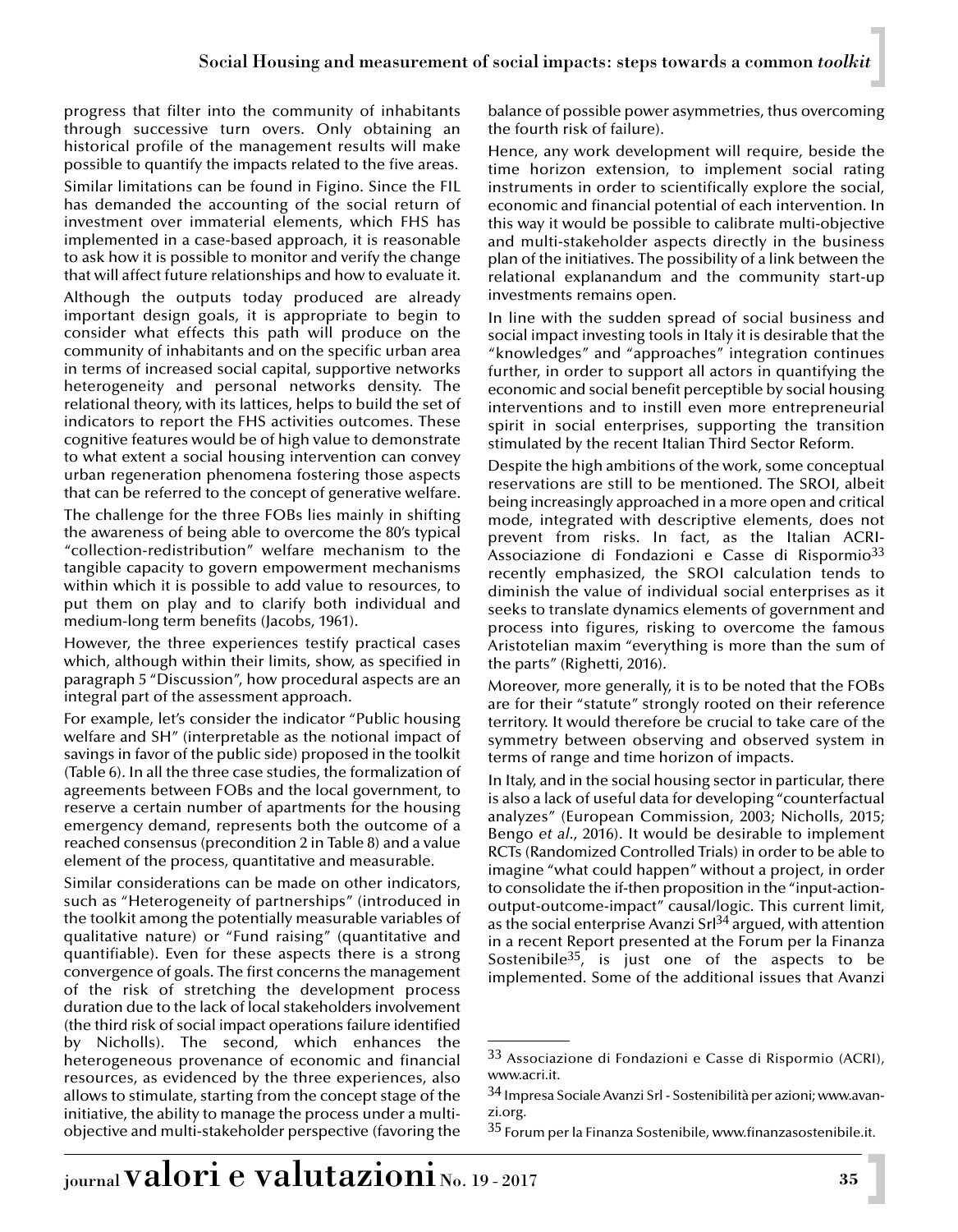discusses are the correct "attribution" of results to resources, the phenomenon of the progressive reduction of the impact effects over time (similar to the "attrition rate" variable proposed by Nicholls), and the ability to take any negative externality brought by the interventions.

In fact, it is useful to stress that the more widespread the expertise in the field, the better the chance that actors' partnerships are able to share goals, unlock and attract investment, mediate power asymmetries, but above all clarify, in relation to the goals set, the cost-opportunity of models and instruments to be selected.

The path to be traced is actually challenging, especially considering that there are still a few FOBs that by their size can handle social housing interventions. In fact, and especially in some Italian southern regions, Foundations often do not reach the critical dimension needed. As it has been recently recalled (Cerbioni, 2016) in Italy today, the social services supply is still too much linked to the nonprofit sector, which operates through solidarity-social approaches with very little use and knowledge of tools inspired by social business. The mechanism, in United States and the United Kingdom, is much better known and used, as the successful experiences of the SIF-Social Innovation Fund, inaugurated by the Obama administration in 2010, and the birth in 2010 of the "Big Society Capital" measure, where the first pioneering examples of social impact bonds (EURICSE, 2011) have been developed, can clearly testimony.

Further developments of the work could, as already emerged in a recent SIEV-Società Italiana di Valori e Valutazione36 seminar, integrate other national experiences under a multicriteria optic, aiming at the selection of residential social housing interventions (Bagnasacco, Ingaramo and Talarico, 2015).

In addition, it is interesting to note that some interest is emerging to deepen participatory methods using userdriven data – ICT tools – to capture social innovative aspects co-produced by beneficiaries (Nicholls, 2015). It is clear, however, that the choice of metrics and methodologies to be applied and the management of the information-processing, especially when working together with the third sector, is far from being linear (Hall, 2012).

In conclusion, alongside the current progress of the round tables work attended by the FOBs in which the authors collaborate, it is hoped that research investments in communication of tools and in integrated approaches will continue, so that operators would be ready to develop and direct social business in a broader way. This commitment may finally stimulate further on the dialogic discussion and push for innovation.

36 Società Italiana di Estimo e Valutazioni (SIEV); siev.org.

\* **Marco Camoletto,** *Fondazione Cassa Risparmio di Torino - FCRT.*

e-mail: *marco\_camoletto@fondazionecrt.it*

\*\* **Giordano Ferri, Claudia Pedercini,** *Fondazione Housing Sociale - FHS.*

e-mail: *giordana.ferri@fhs.it, pedercini.claudia@gmail.com*

\*\*\* **Luisa Ingaramo, Stefania Sabatino,** *Programma Housing of Compagnia di San Paolo - CSP-ST.*

e-mail: *luisa.ingaramo@csp-st.it, stefania.sabatino@csp-st.it*

#### **Bibliographic references**

ALEXANDER J., BRUDNEY J. L., YANG K., *Introduction to the Symposium: Accountability and Performance Measurement: The Evolving Role of Nonprofits in the Hollow State, Nonprofit and Voluntary Sector Quarterly*, Vol. 39, No. 4, 2010, pp. 565-570.

ALLEGRETTA L., BARBASCHI B., *L'impresa sociale al servizio della buona occupazione: una biodiversità da tutelare, Impresa Sociale*, Iris Network, No. 7, 2016.

ALLEGRETTA L., *Il lavoro che verrà: significati, approcci e pratiche di analisi previsionale dei fabbisogni formativi e occupazionali*, Franco Angeli, Milano, 2016.

AMBROSINI G., BOTTERO M., CALLEGARI G., *La valutazione dei benefici sociali dei progetti di rigenerazione urbana: un'applicazione del metodo Social Return on Investment*, Atti del Seminario SIEV, Bari, 10 luglio 2015.

ARENA M., AZZONE G., BENGO I.,CALDERINI M., *Measuring Social Impact: the Governance Issue*, Atti del IX Colloquio Scientifico sull'Impresa Sociale, Reggio Calabria, 22-23 maggio 2015.

BAGNASACCO M., INGARAMO L., TALARICO A., *Rating economico e sociale nella selezione degli interventi di edilizia residenziale sociale: casi studio e questioni aperte,* Atti del Seminario SIEV, Bari, 10 luglio 2015.

BAGNASCO A., PISELLI, F., PIZZORNO, A., e TRIGILIA, C., *Il capitale sociale. Istruzioni per l'uso*, Il Mulino, Bologna, 2011.

BECKER H.A., *Social Impact Assessment,* European Journal of Operational Research, Vol. 128, No. 2, 2001, pp. 311-321.

BECKERT J., *How Do Fields Change? The Interrelations of Institutions, Networks, and Cognition in the Dynamics of Markets*, Organization Studies, Vol. 31, No. 5, 2010, pp. 605-27.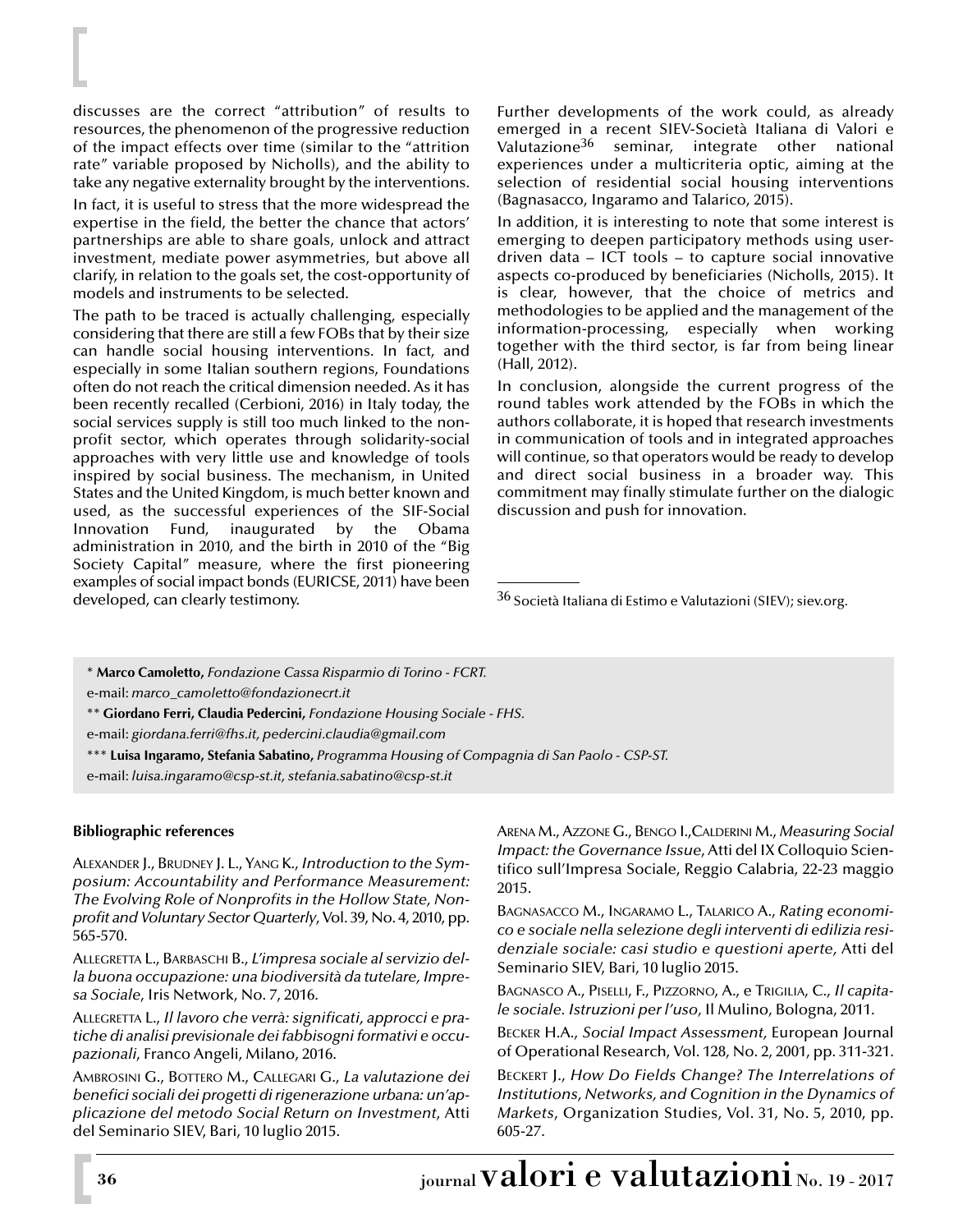## Social Housing and measurement of social impacts: steps towards a common *toolkit*

BENGO I., CALDERINI M., CALONI D., CHIODO V., *Misurazione d'impatto: tra nuova imprenditorialità sociale e finanza*, Finanza Sociale, 2015.

BOESSO G., CERBIONI F., I*ntegrare gli aspetti di sostenibilità nell'attività delle Fondazioni: la buona governance*, Atti del Forum per la finanza sostenibile, Milano, 17 novembre 2016.

BOURDIEU P., "Le capital social. Notes provisoires", in *Actes de la recherche en sciencies sociales*, Vol. 3, No. 31,1980, pp. 2-3.

CAMOLETTO M., *Il metodo SROI e il caso di via Ivrea 24*, Atti del convegno Urbanpromo Social Housing, Torino, 15-16 ottobre 2015.

CARRIERO A., RUSSO A., SCREPANTI S. (a cura di), *Social Housing. Il mercato immobiliare in Italia: focus sull'edilizia sociale*, CDPI Report Monografico No. 3, 2014.

CARTOCCI R., *Rilevare la secolarizzazione: indicatori a geometria variabile*, Rivista italiana di scienza politica, Vol. XXI-II, NO. 1, 1993, PP. 119-152.

CHUA W*., Radical developments in accounting thought, The Accounting Review*, Vol. LXl, No. 4, 1986, pp. 601-632.

CLARK C., ROSENZWEIG W., LONG D., OLSEN S., *Double bottom line project report: Assessing social impact in double bottom line venture*, 2004. http://www.riseproject.org/ DBL\_Methods\_Catalog.pdf.

COLEMAN J.S., *Foundations of social theory*, Harvard University Press, Cambridge,1990.

COMMISSIONE EUROPEA, *EVALSED. The resource for the evaluation of Socio-Economic Development*, Evaluation guide, Bruxelles, 2003.

COMMISSIONE EUROPEA, COM (2011) 682, *Iniziativa per l'imprenditoria sociale. Costruire un ecosistema per promuovere le imprese sociali al centro dell'economia e dell'innovazione sociale*, Bruxelles, 2011.

COMMISSIONE EUROPEA - GECES Sub-group on Impact Measurement (Eds), *Proposed Approaches to Social Impact Measurement in European Commission legislation and in practice relating to: EuSEFs and the EaSI,* Bruxelles, 2014.

COWAN D., MARSH A., *Community, Neighborhood, Responsibility: Contemporary Currents in Housing Studies*, Housing Studies, Vol.19, No. 6, pp. 845-853.

CROWTHER D., REIS C*., Social responsibility or social business?*, Social Business, No. 1, 2011, pp. 129-148.

D'ANGELLA F., *Per un approccio dialogico alla valutazione,* Animazione sociale, novembre 1999, pp. 57-70.

DART R., *The Legitimacy of social Enterprise, Non-Profit Management and Leadership*, Vol.14, No. 4, 2004, pp. 411-424.

DI NICOLA P., *La rete: metafora di appartenenza. Analisi strutturale e paradigma di rete*, Franco Angeli, Milano, 1998.

DECRETO LEGISLATIVO No.112/2008, "Disposizioni urgenti per lo sviluppo economico, la semplificazione, la competitività, la stabilizzazione della finanza pubblica e la perequazione tributaria", pubblicato sulla Gazzetta Ufficiale No. 195 del 21 agosto 2008.

DONATI P. *Introduzione alla sociologia relazionale,* FrancoAngeli, Milano, 1983.

DONATI P., *Teoria relazionale della società*, FrancoAngeli, Milano, 1991.

EBRAHIM A., RANGAN K., *The Limits of Nonprofit Impact. A Contingency Framework for Measuring Social Performance*, Harvard Business School Working Paper, 2010.

EMERSON E., ROBERTSON J., GREGORY N., HATTON C., KESSISSOGLOU, S., HALLAM, A., & HILLERY J., *Treatment and management of challenging behaviors in residential settings*, Journal of Applied Research in Intellectual Disabilities, No.13, 2000, pp.197-215.

EPSTEIN M.J. e YUTHAS K., Measuring and Improving Social Iimpacts: a guide for non-profit Companies and Impact Investors, 2014.https://www.bkconnection.com/static/Measuring\_and\_Improving\_Social\_Impacts\_EXCERPT.pdf.

EURICSE, SOCIAL INNOVATION. Analisi dell'Innovazione Sociale sulla stampa generalista ed economica negli Stati Uniti, in Europa e in Italia, Rizoma-Studio giornalistico associato, 2011.

FAGNONI P.M., "Riciclo (con)temporaneo", in Programma Housing (a cura di), *Social Housing e riqualificazione. La residenza temporanea di Porta Palazzo a Torino*, Torino, 2013, pp. 37-62.

FERRARA F., BONAIUTO M., BONNES M., *Indicatori di qualità urbana residenziale percepita (IQURP), Manuale d'uso di scale psicometriche per scopi di ricerca e applicativi*, Fran-COANGELI, MILANO, 2010.

FERRI G. (a cura di), *Introduzione alla gestione sociale*, BEMA, Milano, 2010.

FERRI G. (a cura di), *Starting up communities. Un design kit per l'abitare collaborativo*, Bruno Mondadori Editore, Milano, 2016.

FERRI G., PEDERCINI C., *Il valore degli interventi di social housing. Il caso del "Borgo Sostenibile" di Figino (Milano),* Atti del convegno X Colloquio scientifico sull'impresa sociale, Napoli, 10-11 giugno 2016.

FERRI G., RIZZICA C., *The Italian way to Social Housing. New models in organizing a sociable way of living*, Working papers, ENHR 2016 Conference, Belfast, 28 giugno-1 uglio 2016.

FISSI S., GORI E., *Politiche e performance nel social Housing. Il caso italiano*, Maggioli Editore, Rimini, 2013.

FORNARA F., BONAIUTO M., BONNES M., *Indicatori di qualità urbana residenziale percepita (IQURP), Manuale d'uso di scale psicometriche per scopi di ricerca e applicativi*, Franco Angeli, Milano, 2010.

FORUM FINANZA SOSTENIBILE, *Integrazione degli aspetti di sostenibilità nella gestione: vincoli e opportunità per le Fondazioni italiane*, Milano, 2016.

FUKUYAMA F., *Social Capital and Civil Society*, Atti dell'International Monetary Fund Conference on Second Generation Reforms, Fairfax,1 ottobre 1999.

GALBRAITH J.L., *Designing Complex Organization*, Addison-Wesley, Reading, Mass, 1973.

GECES Group, *Proposed Approaches to Social Impact Mea-*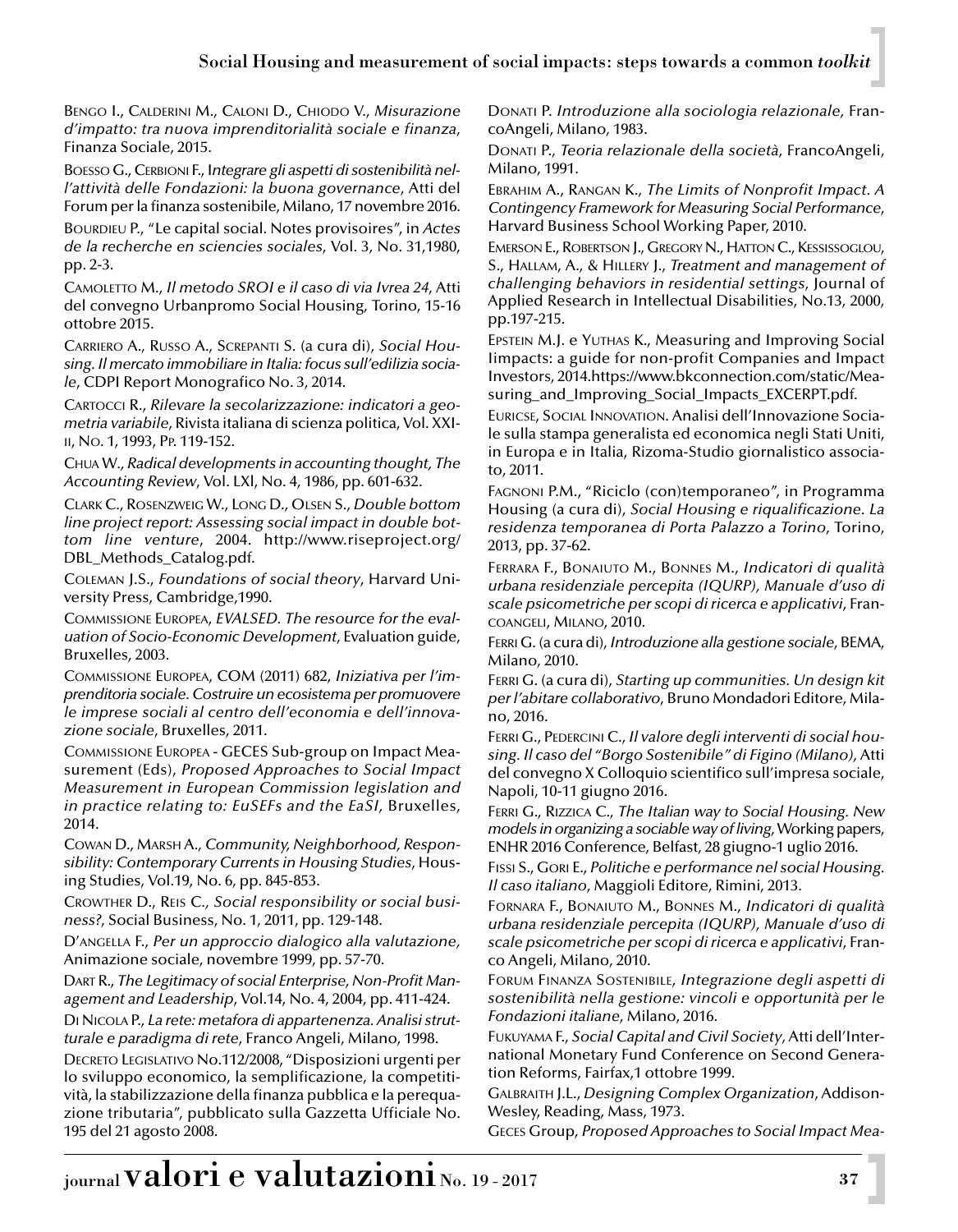*surement in European Commission legislation and in practice relating to: EuSEFs and the EaSI GECES*, 2014.

GRANNOVETTER M., *The Strenght of Weak Ties*, American Journal of Sociology, Vol. 78, No. 6, 1973, pp. 1360-1380.

GRANNOVETTER M., *La forza dei legami deboli e altri saggi*, in Follis M., (cura di), Napoli, Liguori, 1998.

HALL M., *Evaluation Logics in the Third Sector,* Voluntas on line, Springer, 8 November 2012

HORNSBY A., *The good analyst, impact measurement & analysis in the social-purpose universe*, Investing for good, London, 2012.

HUYBRECHTS B., NICHOLLS A., *The role of legitimacy in social enterprise-corporate collaboration*, Social Enterprise Journal, Vol. 9, No. 2, 2013, pp. 130-146.

INGARAMO L. (a cura di), *Modelli e processi integrati per valutare la sostenibilità. Verso un approccio integrato multidisciplinare*, CELID, Torino, 2014.

INGARAMO L., SABATINO S., BODANO F., "La progettazione integrata di interventi di housing sociale", in *Tra innovazione e sperimentazione: i processi di progettazione del Programma Housing della Compagnia di San Paolo*, Programma Housing della Compagnia di San Paolo (a cura di), Arti Grafiche Viesti, Torino, 2015.

JACOBS, J., *The Death and Life of Great American Cities*, Random House, New York, 1961.

KEARNS A., HISCOCK R., ELLAWAY A., MACINTYRE S., *Beyond four walls. The Psycho-social Benefits of Home: Evidence From West Central Scotland*, Housing Studies, Vol. 15, No. 3, 2000, pp. 387-410.

KEMP D., *Mining and community development: problems and possibilities of local-level practice*, Community Development Journal, Vol. 45, No. 2, 2010, pp.198-218.

KPMG INTERNATIONAL, *Sustainable insight.Unlocking the value of social investment*, 2014.

KROEGER A., WEBER C., *Developing a Conceptual Framework for Comparing Social Value Creation*, Academic Manager Review, Vol. 39, No. 4, 513-540.

LEGGE No.106/16 del 6 giugno 2016, *Delega al Governo per la riforma del terzo settore, dell'impresa sociale e per la disciplina del servizio civile universale*, GU No.141 del 18 giugno 2016.

LIMOUSIN C., PITTINI A., *Responsible housing roadmap for CSR development in public, cooperative and social housing in Europe*, ERHIN - European Responsible Housing Initiative Project Report, 2014.

LINDBERG R. A., SHENASSA E.D., ACEVEDO-GARCIA D., POPKIN S.J., VILLAVERCES A. & MORLEY R.L., *Housing Interventions at the neighborhood level and health. A review of the evidence*, Journal of Publix Health Management & Practice, No. 16, 2010, pp 44-52.

LOTNIEKS D., *Mechanisms Fostering Social Entrepreneurship as Potential Instruments for Economic Development: The Eastern Partnership Perspective*, Baltic Journal of European Studies, No. 4, 2014, pp. 34-49.

LUKES, S. *Power: A radical view*, MacMillan, London, 1974.

MARKS L., HUNTER D.J., *Social Enterprises and the NHS: changing patterns of ownership and accountability*, Unison, London, 2015.

MARRONE V., *L'abitare come relazione sociale: il significato della casa e dei processi di coesione sociale di vicinato (dis*sertation thesis), Alma Mater Studiorum Università di Bologna, Dottorato di ricerca in Sociologia, XXV Ciclo, 2013.

MAYHEW F*., Aligning for Impact. The influence of Funder-Fundee relationship on evaluation Utilization*, Nonprofit Management and Leadership Journal, Vol. 23, No. 2, pp. 193-217, 2012.

MAYRHOFER J.P., GUPTA J., *The science and politics of co-benefits in climate policy*, Environmental Science & Policy, No 57, 2016.

MONTESI F., *Valutazione d'Impatto: I 7 principi dello SROI*, in "Vita", 12 aprile 2017.

MUTTI A., *Capitale sociale e sviluppo. La fiducia come risorsa*, Il Mulino, Bologna, 1998.

NICHOLLS A., *Social Entrepreneurship: New Models of Sustainable Social Change*, Oxford University Press, 2006.

NICHOLLS A. & TOMKINSON E., The Peterborough Pilot Social Impact Bond, Skoll Centre fo Social Entrepreneurship/Pears Foundation Case Study, 2013.

NICHOLLS A., *Synthetic Grid. A critical framework to inform the development of social innovation metrics*, CRESSI working paper, No. 14, 2015.

OECD, *Social Impact Investment. Building the Evidence Case*, OECD Report, 2015.

PATON R., *Managing and Measuring Social Enterprises*, Sage, London, 2003.

PEARCE D., *Cost-Benefit Analysis*, Mac Millan, London, 1971.

PEDERCINI, INGARAMO, *Interlocutori, strumenti e variabili per l'analisi comparata delle storie di social housing: una biblioteca comune*, Atti del convegno Urbanpromo Social Housing, Torino, 6-7 ottobre 2016.

PLOTNIEKS D., 2014. *Mechanisms Fostering Social Entrepreneurship as Potential Instruments for Economic Development: The Eastern Partnership Perspective*. In *Baltic Journal of European Studies*, 4 (2): 34-49.

PISELLI F., *Capitale sociale familiare. Una indagine sulla piccola e media impresa*, Inchiesta, Vol. XXXIII, No. 139, 1993, pp. 65-75.

PORTER M.E., KRAMER M.R., *Creating shared value*, Harward Business Review, Vol. 89, No. 1-2, 2011, pp.62-77.

POWER M., & LAUGHLIN R., Habermas, Law and Accounting, Accounting, Organisations and Society Vol. 21, No 5, 1996, pp.441-465.

PROGRAMMA HOUSING DELLA COMPAGNIA DI SAN PAOLO (a cura di), *Social housing e riqualificazione. La residenza temporanea di Porta Palazzo a Torino*, Litograf Arti Grafiche, Torino, 2013. PUTNAM R., *Making democracy work*, Princeton University Press, Princeton, 1993.

REEDER N., COLANTONIO A., *Measuring Impact and Non-finan-*